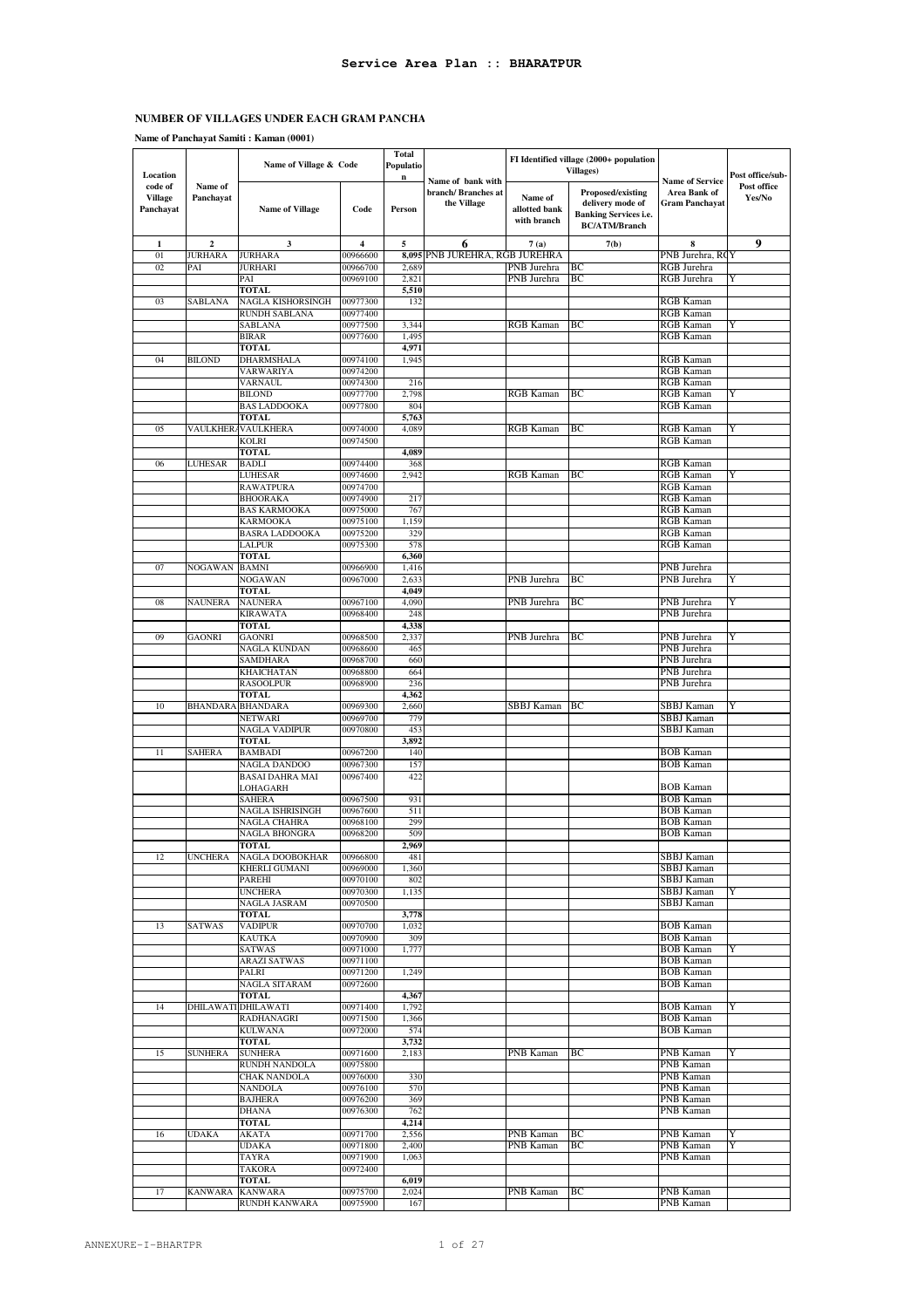#### **Name of Panchayat Samiti : Kaman (0001)**

| Location                               |                      | Name of Village & Code               |                      | <b>Total</b><br>Populatio<br>$\mathbf n$ |                                                        | FI Identified village (2000+ population<br><b>Villages</b> ) |                                                                                               |                                                          | Post office/sub-      |
|----------------------------------------|----------------------|--------------------------------------|----------------------|------------------------------------------|--------------------------------------------------------|--------------------------------------------------------------|-----------------------------------------------------------------------------------------------|----------------------------------------------------------|-----------------------|
| code of<br><b>Village</b><br>Panchayat | Name of<br>Panchayat | <b>Name of Village</b>               | Code                 | Person                                   | Name of bank with<br>branch/Branches at<br>the Village | Name of<br>allotted bank<br>with branch                      | Proposed/existing<br>delivery mode of<br><b>Banking Services i.e.</b><br><b>BC/ATM/Branch</b> | <b>Name of Service</b><br>Area Bank of<br>Gram Panchayat | Post office<br>Yes/No |
| $\mathbf 1$                            | $\boldsymbol{2}$     | 3                                    | 4                    | 5                                        | 6                                                      | 7(a)                                                         | 7(b)                                                                                          | 8                                                        | 9                     |
|                                        |                      | NAGLA HARNARAYAN                     | 00976400             | 475                                      |                                                        |                                                              |                                                                                               | PNB Kaman                                                |                       |
|                                        |                      | <b>KADAM KHANDI</b>                  | 00976500             | 10                                       |                                                        |                                                              |                                                                                               | PNB Kaman                                                |                       |
|                                        |                      | NAGLA HARSUKH                        | 00976600             | 200                                      |                                                        |                                                              |                                                                                               | PNB Kaman                                                |                       |
|                                        |                      | MULLAKA                              | 00976700             | 1,242<br>286                             |                                                        |                                                              |                                                                                               | PNB Kaman<br><b>PNB Kaman</b>                            |                       |
|                                        |                      | <b>MURAR</b><br><b>TOTAL</b>         | 00976800             | 4,404                                    |                                                        |                                                              |                                                                                               |                                                          |                       |
| 18                                     |                      | CHHICHHAR CHHICHHARWARI              | 00975400             | 1,615                                    |                                                        |                                                              |                                                                                               | PNB Kaman                                                |                       |
|                                        |                      | INDROLI                              | 00975500             | 2,403                                    |                                                        | PNB Kaman                                                    | BС                                                                                            | PNB Kaman                                                | Y                     |
|                                        |                      | AGMA                                 | 00975600             |                                          |                                                        |                                                              |                                                                                               | PNB Kaman                                                |                       |
|                                        |                      | <b>TOTAL</b>                         |                      | 4,018                                    |                                                        |                                                              |                                                                                               |                                                          |                       |
| 19                                     |                      | <b>BARAULI DHKHOONTPURI</b>          | 00977900             | 533                                      |                                                        |                                                              |                                                                                               | RGB Kaman                                                |                       |
|                                        |                      | <b>BARAULI DHAU</b>                  | 00978000             | 2,249                                    |                                                        | RGB Kaman                                                    | ВC                                                                                            | <b>RGB</b> Kaman                                         | Y                     |
|                                        |                      | <b>TOPRAKI</b>                       | 00978100             |                                          |                                                        |                                                              |                                                                                               | RGB Kaman                                                |                       |
|                                        |                      | <b>TOTAL</b>                         |                      | 2,782                                    |                                                        |                                                              |                                                                                               |                                                          |                       |
| 20                                     | <b>OLANDA</b>        | <b>MANCHI</b>                        | 00978200             | 462                                      |                                                        |                                                              |                                                                                               | PNB Kaithwara                                            |                       |
|                                        |                      | NEEMLA                               | 00978300<br>00978400 | 1,259                                    |                                                        |                                                              |                                                                                               | PNB Kaithwara                                            |                       |
|                                        |                      | NISKI<br><b>KHOHRA</b>               | 00978500             | 428                                      |                                                        |                                                              |                                                                                               | PNB Kaithwara<br>PNB Kaithwara                           |                       |
|                                        |                      | <b>OLANDA</b>                        | 00978600             | 1,301                                    |                                                        |                                                              |                                                                                               | PNB Kaithwara                                            |                       |
|                                        |                      | JAJANKA                              | 00978700             | 299                                      |                                                        |                                                              |                                                                                               | PNB Kaithwara                                            |                       |
|                                        |                      | <b>BANSOLI</b>                       | 00979000             | 295                                      |                                                        |                                                              |                                                                                               | PNB Kaithwara                                            |                       |
|                                        |                      | <b>TOTAL</b>                         |                      | 4,044                                    |                                                        |                                                              |                                                                                               |                                                          |                       |
| 21                                     | <b>BILANG</b>        | LADLAKA                              | 00973000             | 609                                      |                                                        |                                                              |                                                                                               | SBBJ Kaman                                               |                       |
|                                        |                      | <b>FATEHPUR</b>                      | 00973200             | 16                                       |                                                        |                                                              |                                                                                               | SBBJ Kaman                                               |                       |
|                                        |                      | <b>BILANG</b>                        | 00973300             | 3,277                                    |                                                        | SBBJ Kaman                                                   | BС                                                                                            | SBBJ Kaman                                               | Y                     |
|                                        |                      | ANGRAWALI                            | 00974800             | 1,158                                    |                                                        |                                                              |                                                                                               | SBBJ Kaman                                               |                       |
|                                        |                      | <b>TOTAL</b>                         |                      | 5,060                                    |                                                        |                                                              |                                                                                               |                                                          |                       |
| 22                                     | <b>GARH AJAN</b>     | <b>NAGLA SHAHJAD</b>                 | 00973400             | 901                                      |                                                        |                                                              |                                                                                               | SBBJ Kaman                                               |                       |
|                                        |                      | <b>GARH AJAN</b><br><b>DHOOL BAS</b> | 00973500<br>00973600 | 857<br>730                               |                                                        |                                                              |                                                                                               | SBBJ Kaman<br><b>SBBJ</b> Kaman                          | Y                     |
|                                        |                      | NAGLA MUKARIV                        | 00973700             | 1,066                                    |                                                        |                                                              |                                                                                               | SBBJ Kaman                                               |                       |
|                                        |                      | <b>DANTKA</b>                        | 00973900             | 602                                      |                                                        |                                                              |                                                                                               | SBBJ Kaman                                               |                       |
|                                        |                      | <b>TOTAL</b>                         |                      | 4,156                                    |                                                        |                                                              |                                                                                               |                                                          |                       |
| 23                                     | <b>DHAULET</b>       | NANGAL                               | 00953000             | 414                                      |                                                        |                                                              |                                                                                               | PNB Kathol                                               |                       |
|                                        |                      | <b>DATHAIT</b>                       | 00953100             | 539                                      |                                                        |                                                              |                                                                                               | PNB Kathol                                               |                       |
|                                        |                      | <b>SAHALPUR</b>                      | 00953200             | 191                                      |                                                        |                                                              |                                                                                               | PNB Kathol                                               |                       |
|                                        |                      | <b>GADHANER</b>                      | 00953300             | 1,744                                    |                                                        |                                                              |                                                                                               | PNB Kathol                                               |                       |
|                                        |                      | <b>DHAULET</b>                       | 00953400             | 2,207                                    |                                                        |                                                              | BС                                                                                            | PNB Kathol                                               | Y                     |
|                                        |                      | GHEESAIRA                            | 00953500             | 1,295                                    |                                                        |                                                              |                                                                                               | PNB Kathol                                               |                       |
| 24                                     | <b>BHORI</b>         | TOTAL<br><b>BHORI</b>                | 00954000             | 6,390<br>1,780                           |                                                        |                                                              |                                                                                               | PNB Kathol                                               | Y                     |
|                                        |                      | KHALLOOKA                            | 00954100             | 1,008                                    |                                                        |                                                              |                                                                                               | PNB Kathol                                               |                       |
|                                        |                      | <b>SAMDEEKA</b>                      | 00954200             | 1,246                                    |                                                        |                                                              |                                                                                               | PNB Kathol                                               |                       |
|                                        |                      | KHERLI ALIMUDDIN                     | 00954400             | 395                                      |                                                        |                                                              |                                                                                               | PNB Kathol                                               |                       |
|                                        |                      | <b>BHOJAKA</b>                       | 00956300             | 339                                      |                                                        |                                                              |                                                                                               | PNB Kathol                                               |                       |
|                                        |                      | <b>TOTAL</b>                         |                      | 4,768                                    |                                                        |                                                              |                                                                                               |                                                          |                       |
| 25                                     | <b>GHOSEENGA</b>     | <b>KHERLI NANOO</b>                  | 00954700             | 1,247                                    |                                                        |                                                              |                                                                                               | RGB Jurehra                                              |                       |
|                                        |                      | <b>GHOSEENGA</b>                     | 00954800             | 2,766                                    |                                                        | PNB Jurehra                                                  | ВC                                                                                            | RGB Jurehra                                              | Y                     |
|                                        |                      | <b>BAHADARPUR</b>                    | 00954900             | 356                                      |                                                        |                                                              |                                                                                               | RGB Jurehra                                              |                       |
|                                        |                      | <b>JEERA HERA</b>                    | 00955000             | 1,185                                    |                                                        |                                                              |                                                                                               | RGB Jurehra                                              |                       |
|                                        |                      | <b>KAKAN KHOHRI</b><br>TUTAL         | 00955100             | 716                                      |                                                        |                                                              |                                                                                               | RGB Jurehra                                              |                       |
| 26                                     |                      | <b>GHATMEEK GHATMEEKA</b>            | 00953600             | 6,270<br>1,838                           |                                                        |                                                              |                                                                                               | PNB Kathol                                               |                       |
|                                        |                      | <b>KANWARI</b>                       | 00953700             | 432                                      |                                                        |                                                              |                                                                                               | PNB Kathol                                               |                       |
|                                        |                      | <b>FATEHPUR</b>                      | 00953800             | 1,558                                    |                                                        |                                                              |                                                                                               | PNB Kathol                                               |                       |
|                                        |                      | <b>RAWALKA</b>                       | 00953900             | 365                                      |                                                        |                                                              |                                                                                               | PNB Kathol                                               |                       |
|                                        |                      | JHANDIPUR                            | 00956400             | 666                                      |                                                        |                                                              |                                                                                               | PNB Kathol                                               |                       |
|                                        |                      | <b>TOTAL</b>                         |                      | 4,859                                    |                                                        |                                                              |                                                                                               |                                                          |                       |
| 27                                     | <b>KATHAUL</b>       | <b>KATHAUL</b>                       | 00956200             |                                          | 3,880 PNB KATHAUL                                      |                                                              |                                                                                               | PNB Kathol                                               | Y                     |
|                                        |                      | THALCHANA                            | 00954300             | 1,672                                    |                                                        |                                                              |                                                                                               | PNB Kathol                                               |                       |
|                                        |                      | DHEEMRI                              | 00956500             | 2,124                                    |                                                        | PNB Kathol                                                   | BС                                                                                            | PNB Kathol                                               | Y                     |
|                                        |                      | MANDAL<br>NAGLA SHAHJADPUR           | 00956600             | 8                                        |                                                        |                                                              |                                                                                               | PNB Kathol<br>PNB Kathol                                 |                       |
|                                        |                      | NAGLA FIROZPUR                       | 00956800<br>00956900 | 388                                      |                                                        |                                                              |                                                                                               | <b>PNB</b> Kathol                                        |                       |
|                                        |                      | <b>GADSHORA</b>                      | 00957000             | 562                                      |                                                        |                                                              |                                                                                               | PNB Kathol                                               |                       |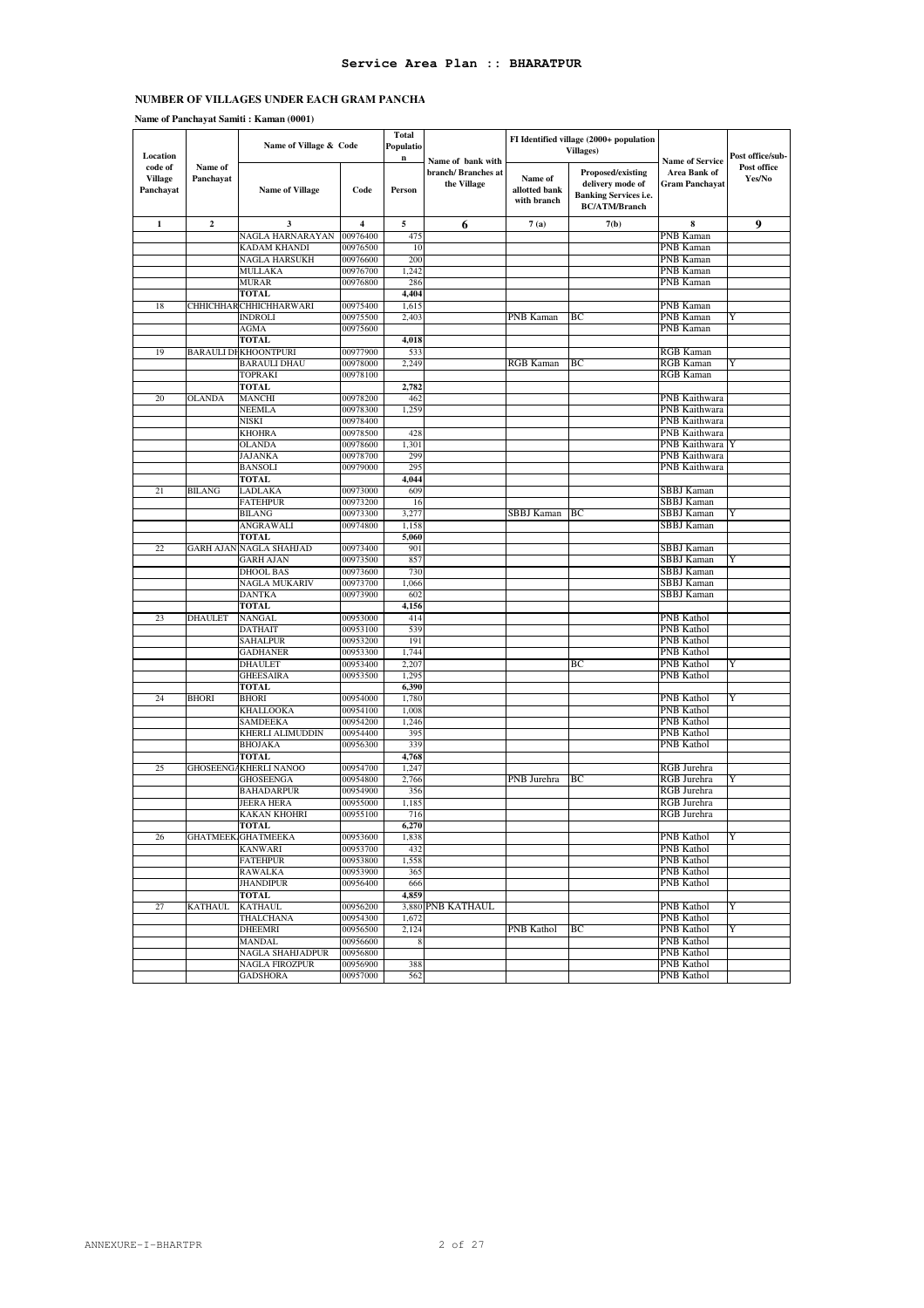**Name of Panchayat Samiti : Kaman (0001)**

| Location                               |                                     | Name of Village & Code                    |                         | Total<br>Populatio<br>n |                                                         |                                         | FI Identified village (2000+ population<br><b>Villages</b> )                                  |                                                                 | Post office/sub-      |
|----------------------------------------|-------------------------------------|-------------------------------------------|-------------------------|-------------------------|---------------------------------------------------------|-----------------------------------------|-----------------------------------------------------------------------------------------------|-----------------------------------------------------------------|-----------------------|
| code of<br><b>Village</b><br>Panchayat | Name of<br>Panchayat                | <b>Name of Village</b>                    | Code                    | Person                  | Name of bank with<br>branch/ Branches at<br>the Village | Name of<br>allotted bank<br>with branch | Proposed/existing<br>delivery mode of<br><b>Banking Services i.e.</b><br><b>BC/ATM/Branch</b> | <b>Name of Service</b><br>Area Bank of<br><b>Gram Panchayat</b> | Post office<br>Yes/No |
| $\mathbf 1$                            | $\boldsymbol{2}$                    | 3                                         | $\overline{\mathbf{4}}$ | 5                       | 6                                                       | 7(a)                                    | 7(b)                                                                                          | 8                                                               | 9                     |
|                                        |                                     | MOTHOOKA                                  | 00957100                | 490                     |                                                         |                                         |                                                                                               | PNB Kathol                                                      |                       |
|                                        |                                     | <b>TOTAL</b>                              | 00954500                | 9,124<br>1,627          |                                                         |                                         |                                                                                               | PNB Somka                                                       |                       |
| 28                                     |                                     | BAMANWAFKANCHANNER<br><b>KUKARPURI</b>    | 00954600                | 804                     |                                                         |                                         |                                                                                               | PNB Somka                                                       |                       |
|                                        |                                     | <b>BAMANWARI</b>                          | 00955300                | 2,281                   |                                                         | PNB Somka                               | BС                                                                                            | PNB Somka                                                       | Y                     |
|                                        |                                     | TOTAL                                     |                         | 4,712                   |                                                         |                                         |                                                                                               |                                                                 |                       |
| 29                                     | SAHSAN                              | SAHSAN                                    | 00956100                | 6,117                   |                                                         | PNB Somka                               | BС                                                                                            | PNB Somka                                                       | Y                     |
| 30                                     | <b>SAUMKA</b>                       | CHANIYAN KHURD                            | 00955900                | 481                     |                                                         |                                         |                                                                                               | PNB Somka                                                       |                       |
|                                        |                                     | <b>DAHANA</b><br><b>CHANIYAN KALAN</b>    | 00959100<br>00959200    | 804<br>451              |                                                         |                                         |                                                                                               | PNB Somka<br>PNB Somka                                          |                       |
|                                        |                                     | <b>SAUMKA</b>                             | 00959300                | 2,021                   | PNB SOMKA                                               |                                         |                                                                                               | PNB Somka                                                       | Y                     |
|                                        |                                     | <b>BARODA</b>                             | 00959400                | 407                     |                                                         |                                         |                                                                                               | PNB Somka                                                       |                       |
|                                        |                                     | <b>KHAIRAWA</b>                           | 00959500                | 987                     |                                                         |                                         |                                                                                               | PNB Somka                                                       |                       |
|                                        |                                     | IKHANKA                                   | 00959600                | 847                     |                                                         |                                         |                                                                                               | PNB Somka                                                       |                       |
|                                        |                                     | MOONGASKA                                 | 00959700                | 942                     |                                                         |                                         |                                                                                               | PNB Somka                                                       |                       |
|                                        |                                     | TOTAL                                     |                         | 6,940                   |                                                         |                                         |                                                                                               |                                                                 |                       |
| 31<br>32                               | <b>SANWLER</b><br>JOT ROOHAIPOTLAKI | SANWLER                                   | 00959000<br>00960800    | 3,711                   |                                                         | PNB Somka                               | BС                                                                                            | PNB Somka<br>SBI Gopalgarh                                      | Y                     |
|                                        |                                     | HAIWATKA                                  | 00960900                | 793                     |                                                         |                                         |                                                                                               | SBI Gopalgarh                                                   |                       |
|                                        |                                     | LAWNA                                     | 00961000                | 566                     |                                                         |                                         |                                                                                               | <b>SBI</b> Gopalgarh                                            |                       |
|                                        |                                     | <b>JARLA</b>                              | 00961100                | 640                     |                                                         |                                         |                                                                                               | SBI Gopalgarh                                                   |                       |
|                                        |                                     | <b>BIJASANA</b>                           | 00961300                | 501                     |                                                         |                                         |                                                                                               | <b>SBI</b> Gopalgarh                                            |                       |
|                                        |                                     | LIWASANA<br><b>JOT ROOHALLA</b>           | 00961400                | 806                     |                                                         |                                         |                                                                                               | SBI Gopalgarh                                                   |                       |
|                                        |                                     | <b>JOT GAWETI</b>                         | 00962500<br>00962600    | 1,830<br>1,314          |                                                         |                                         |                                                                                               | SBI Gopalgarh<br>SBI Gopalgarh                                  |                       |
|                                        |                                     | <b>TOTAL</b>                              |                         | 6,450                   |                                                         |                                         |                                                                                               |                                                                 |                       |
| 33                                     | PAPRA                               | <b>CHINAWARA</b>                          | 00957300                | 899                     |                                                         |                                         |                                                                                               | SBI Gopalgarh                                                   |                       |
|                                        |                                     | <b>DABRA</b>                              | 00961500                | 637                     |                                                         |                                         |                                                                                               | <b>SBI</b> Gopalgarh                                            |                       |
|                                        |                                     | <b>PAPRA</b>                              | 00961600                | 2,847                   |                                                         | SBI Gopalgarh BC                        |                                                                                               | SBI Gopalgarh                                                   |                       |
|                                        |                                     | <b>JOTPAPRA</b>                           | 00961700                | 18                      |                                                         |                                         |                                                                                               | SBI Gopalgarh                                                   |                       |
|                                        |                                     | JOTRI PAHARI<br><b>TOTAL</b>              | 00961800                | 668<br>5,069            |                                                         |                                         |                                                                                               | SBI Gopalgarh                                                   |                       |
| 34                                     | JOTRI PEEP.                         | <b>JOTRI PEEPAL</b>                       | 00961900                | 1,112                   |                                                         |                                         |                                                                                               | <b>SBI</b> Gopalgarh                                            |                       |
|                                        |                                     | PEERUKA                                   | 00962000                | 419                     |                                                         |                                         |                                                                                               | <b>SBI</b> Gopalgarh                                            |                       |
|                                        |                                     | <b>BHOJPUR</b>                            | 00962100                | 780                     |                                                         |                                         |                                                                                               | SBI Gopalgarh                                                   |                       |
|                                        |                                     | <b>KHANPUR</b>                            | 00962200                | 375                     |                                                         |                                         |                                                                                               | SBI Gopalgarh                                                   |                       |
|                                        |                                     | <b>JOT GULAB</b>                          | 00962300                | 316                     |                                                         |                                         |                                                                                               | SBI Gopalgarh                                                   |                       |
|                                        |                                     | <b>JOT DARIYA</b><br><b>JOT SADRUDDIN</b> | 00962400<br>00962700    | 102<br>356              |                                                         |                                         |                                                                                               | SBI Gopalgarh<br>SBI Gopalgarh                                  |                       |
|                                        |                                     | <b>JOT KADAR</b>                          | 00962800                | 214                     |                                                         |                                         |                                                                                               | SBI Gopalgarh                                                   |                       |
|                                        |                                     | ARDOOKA                                   | 00963800                | 894                     |                                                         |                                         |                                                                                               | SBI Gopalgarh                                                   |                       |
|                                        |                                     | <b>KATKARKA</b>                           | 00963900                | 423                     |                                                         |                                         |                                                                                               | SBI Gopalgarh                                                   |                       |
|                                        |                                     | TOTAL                                     |                         | 4,991                   |                                                         |                                         |                                                                                               |                                                                 |                       |
| 35                                     | SATWARI                             | SATWARI                                   | 00958900                | 3,142                   |                                                         | PNB PAHARI BC                           |                                                                                               | RGB Kaman                                                       |                       |
|                                        |                                     | SAMSALKA<br>JODHPUR                       | 00959800<br>00959900    | 354<br>1,308            |                                                         |                                         |                                                                                               | <b>RGB</b> Kaman<br>RGB Kaman                                   |                       |
|                                        |                                     | UBHAKA                                    | 00960000                | 917                     |                                                         |                                         |                                                                                               | RGB Kaman                                                       |                       |
|                                        |                                     | KHERLI MANNA @                            | 00960100                | 1,858                   |                                                         |                                         |                                                                                               |                                                                 |                       |
|                                        |                                     | TILAKPURI                                 |                         |                         |                                                         |                                         |                                                                                               | <b>RGB</b> Kaman                                                |                       |
|                                        |                                     | <b>TOTAL</b>                              |                         | 7,579                   |                                                         |                                         |                                                                                               |                                                                 |                       |
| 36                                     |                                     | SONOKHAR SABALGARH                        | 00969200                | 803                     |                                                         |                                         |                                                                                               | SBBJ Kaman                                                      |                       |
|                                        |                                     | NAGLA SONOKHAR<br><b>GURGURIYA</b>        | 00969800<br>00969900    | 264<br>1,168            |                                                         |                                         |                                                                                               | SBBJ Kaman<br>SBBJ Kaman                                        |                       |
|                                        |                                     | <b>SONOKHAR</b>                           | 00970000                | 1,006                   |                                                         |                                         |                                                                                               | SBBJ Kaman                                                      |                       |
|                                        |                                     | <b>DANDARRA</b>                           | 00970400                | 389                     |                                                         |                                         |                                                                                               | SBBJ Kaman                                                      |                       |
|                                        |                                     | <b>TOTAL</b>                              |                         | 3,630                   |                                                         |                                         |                                                                                               |                                                                 |                       |
| 37                                     |                                     | ANCHWARANAGLA DANSAHAY                    | 00967700                |                         |                                                         |                                         |                                                                                               | <b>BOB</b> Kaman                                                |                       |
|                                        |                                     | <b>ANCHWARA</b>                           | 00967800                | 1,188                   |                                                         |                                         |                                                                                               | <b>BOB</b> Kaman                                                |                       |
|                                        |                                     | NAGLA JALIM<br>NAGLA BALDEO               | 00967900<br>00968000    | 143<br>321              |                                                         |                                         |                                                                                               | <b>BOB</b> Kaman<br><b>BOB</b> Kaman                            |                       |
|                                        |                                     | PATHWARI                                  | 00968300                | 819                     |                                                         |                                         |                                                                                               | <b>BOB Kaman</b>                                                |                       |
|                                        |                                     | NAGLA VANCHARIYA                          | 00970200                | 232                     |                                                         |                                         |                                                                                               | <b>BOB Kaman</b>                                                |                       |
|                                        |                                     | NAGLA BHATT KI                            | 00970600                | 663                     |                                                         |                                         |                                                                                               | <b>BOB</b> Kaman                                                |                       |
|                                        |                                     | <b>TOTAL</b>                              |                         | 3,366                   |                                                         |                                         |                                                                                               |                                                                 |                       |
| 38                                     | NANDERA                             | <b>ASOOKA</b>                             | 00972500                | 245                     |                                                         |                                         |                                                                                               | <b>BOB</b> Kaman                                                |                       |
|                                        |                                     | <b>NANDERA</b><br><b>BAS NANDERA</b>      | 00972700<br>00972800    | 1,144<br>1,349          |                                                         |                                         |                                                                                               | <b>BOB</b> Kaman<br><b>BOB</b> Kaman                            |                       |
|                                        |                                     | <b>GURGAON</b>                            | 00972900                | 1,074                   |                                                         |                                         |                                                                                               | <b>BOB Kaman</b>                                                |                       |
|                                        |                                     | <b>KALAWATA</b>                           | 00973100                | 545                     |                                                         |                                         |                                                                                               | <b>BOB Kaman</b>                                                |                       |
|                                        |                                     | TOTAL                                     |                         | 4,357                   |                                                         |                                         |                                                                                               |                                                                 |                       |
| 39                                     | MOONSEPUI                           | <b>UNDHAN</b>                             | 00969400                | 615                     |                                                         |                                         |                                                                                               | SBBJ Kaman                                                      |                       |
|                                        |                                     | MOONSEPUR                                 | 00969500                | 1,565                   |                                                         |                                         |                                                                                               | SBBJ Kaman                                                      |                       |
|                                        |                                     | <b>ROSYAKA</b><br>KHERLI JALLO            | 00969600<br>00973800    | 848<br>273              |                                                         |                                         |                                                                                               | SBBJ Kaman<br>SBBJ Kaman                                        |                       |
|                                        |                                     | TOTAL                                     |                         | 3,301                   |                                                         |                                         |                                                                                               |                                                                 |                       |
| 40                                     | LEWRA                               | LEWRA                                     | 00971300                | 2,275                   |                                                         | <b>BOB Kaman</b> BC                     |                                                                                               | <b>BOB</b> Kaman                                                |                       |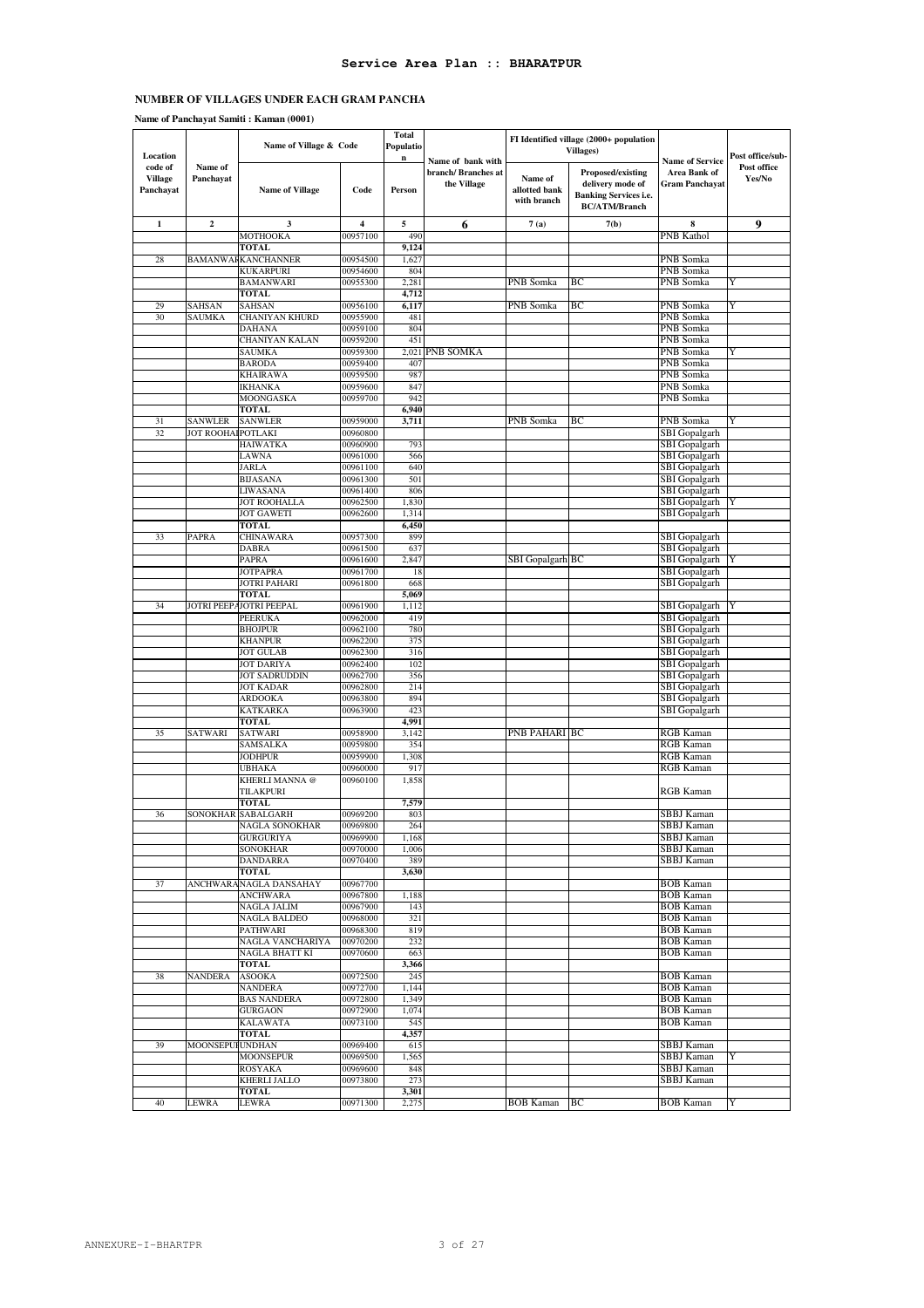# **Service Area Plan :: BHARATPUR**

### **NUMBER OF VILLAGES UNDER EACH GRAM PANCHA**

| Name of Panchayat Samiti: Kaman (0001) |  |  |
|----------------------------------------|--|--|
|                                        |  |  |

| Location                               |                      | Name of Village & Code |                         | Total<br>Populatio<br>n<br>Name of bank with |                                   |                                         | FI Identified village (2000+ population<br><b>Villages</b> )                                  | <b>Name of Service</b>                       | Post office/sub-      |
|----------------------------------------|----------------------|------------------------|-------------------------|----------------------------------------------|-----------------------------------|-----------------------------------------|-----------------------------------------------------------------------------------------------|----------------------------------------------|-----------------------|
| code of<br><b>Village</b><br>Panchayat | Name of<br>Panchavat | <b>Name of Village</b> | Code                    | Person                                       | branch/Branches at<br>the Village | Name of<br>allotted bank<br>with branch | Proposed/existing<br>delivery mode of<br><b>Banking Services i.e.</b><br><b>BC/ATM/Branch</b> | <b>Area Bank of</b><br><b>Gram Panchayat</b> | Post office<br>Yes/No |
| $\mathbf{1}$                           | $\mathbf{2}$         | 3                      | $\overline{\mathbf{4}}$ | 5                                            | 6                                 | 7(a)                                    | 7(b)                                                                                          | 8                                            | 9                     |
|                                        |                      | <b>NAGLA KULWANA</b>   | 00972100                | 774                                          |                                   |                                         |                                                                                               | <b>BOB</b> Kaman                             |                       |
|                                        |                      | <b>AKBARPUR</b>        | 00972200                | 256                                          |                                   |                                         |                                                                                               | <b>BOB Kaman</b>                             |                       |
|                                        |                      | <b>KANWARI</b>         | 00972300                | 566                                          |                                   |                                         |                                                                                               | <b>BOB Kaman</b>                             |                       |
|                                        |                      | <b>TOTAL</b>           |                         | 3.871                                        |                                   |                                         |                                                                                               |                                              |                       |
| 41                                     | <b>PALLA</b>         | <b>GHATA</b>           | 00976900                | 1.199                                        |                                   |                                         |                                                                                               | <b>PNB Kaman</b>                             |                       |
|                                        |                      | <b>PALLA</b>           | 00977000                | 1.291                                        |                                   |                                         |                                                                                               | <b>PNB Kaman</b>                             |                       |
|                                        |                      | MAUROLI                | 00977100                | 269                                          |                                   |                                         |                                                                                               | PNB Kaman                                    |                       |
|                                        |                      | <b>KHANPUR</b>         | 00977200                | 702                                          |                                   |                                         |                                                                                               | PNB Kaman                                    |                       |
|                                        |                      | <b>TOTAL</b>           |                         | 3,461                                        |                                   |                                         |                                                                                               |                                              |                       |
| 42                                     | <b>JHILPATTI</b>     | <b>JHENJHPURI</b>      | 00978800                | 1.141                                        |                                   |                                         |                                                                                               | <b>PNB Kaman</b>                             |                       |
|                                        |                      | <b>JHILPATTI</b>       | 00978900                | 819                                          |                                   |                                         |                                                                                               | <b>PNB Kaman</b>                             |                       |
|                                        |                      | <b>KHERA</b>           | 00979100                | 1.069                                        |                                   |                                         |                                                                                               | <b>PNB Kaman</b>                             |                       |
|                                        |                      | <b>GHOGHOR</b>         | 00979200                | 986                                          |                                   |                                         |                                                                                               | PNB Kaman                                    |                       |
|                                        |                      | <b>TOTAL</b>           |                         | 4,015                                        |                                   |                                         |                                                                                               |                                              |                       |
| 43                                     | <b>BHAISERA</b>      | <b>KERUA</b>           | 00958400                | 263                                          |                                   |                                         |                                                                                               | PNB Somka                                    |                       |
|                                        |                      | <b>JASOTI</b>          | 00958500                | 1.132                                        |                                   |                                         |                                                                                               | PNB Somka                                    |                       |
|                                        |                      | <b>SARWARKA</b>        | 00958600                | 396                                          |                                   |                                         |                                                                                               | PNB Somka                                    |                       |
|                                        |                      | <b>MALHAKA</b>         | 00958700                | 746                                          |                                   |                                         |                                                                                               | <b>PNB</b> Somka                             |                       |
|                                        |                      | <b>BHAISERA</b>        | 00958800                | 1,380                                        |                                   |                                         |                                                                                               | <b>PNB</b> Somka                             |                       |
|                                        |                      | <b>TOTAL</b>           |                         | 3,917                                        |                                   |                                         |                                                                                               |                                              |                       |
| 44                                     | LADLAKA              | <b>SATPURA</b>         | 00955200                | 871                                          |                                   |                                         |                                                                                               | PNB Somka                                    |                       |
|                                        |                      | <b>AHALWARI</b>        | 00955400                | 814                                          |                                   |                                         |                                                                                               | <b>PNB</b> Somka                             |                       |
|                                        |                      | LADLAKA                | 00955500                | 1,066                                        |                                   |                                         |                                                                                               | <b>PNB</b> Somka                             | Y                     |
|                                        |                      | <b>HULTANA</b>         | 00955600                | 583                                          |                                   |                                         |                                                                                               | <b>PNB</b> Somka                             |                       |
|                                        |                      | <b>KALTARIYA</b>       | 00955700                | 486                                          |                                   |                                         |                                                                                               | <b>PNB</b> Somka                             |                       |
|                                        |                      | <b>HARROOKA</b>        | 00955800                | 8                                            |                                   |                                         |                                                                                               | PNB Somka                                    |                       |
|                                        |                      | <b>KHERLI KAZI</b>     | 00956000                | 441                                          |                                   |                                         |                                                                                               | PNB Somka                                    |                       |
|                                        |                      | <b>TOTAL</b>           |                         | 4,269                                        |                                   |                                         |                                                                                               |                                              |                       |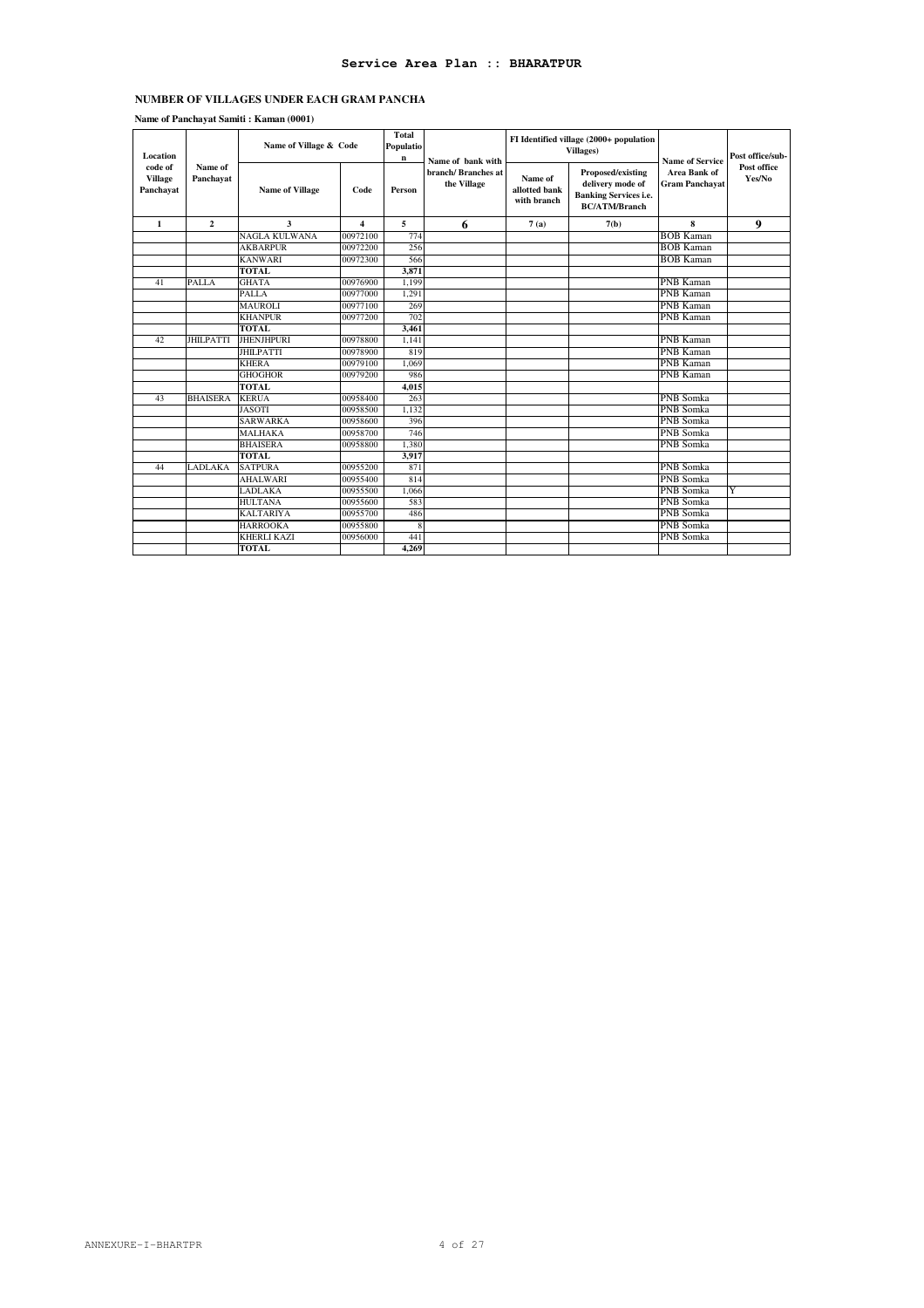|                                                    |                                                 | Name of Village & Code                |                      | <b>Total</b>             |                                                                          |                                         | FI Identified village (2000+ population                                                                                   |                                                                        |                                           |
|----------------------------------------------------|-------------------------------------------------|---------------------------------------|----------------------|--------------------------|--------------------------------------------------------------------------|-----------------------------------------|---------------------------------------------------------------------------------------------------------------------------|------------------------------------------------------------------------|-------------------------------------------|
| Location<br>code of<br><b>Village</b><br>Panchayat | <b>Location</b> code<br>of Village<br>Panchayat | <b>Name of Village</b>                | Code                 | Population<br>Person     | Name of bank<br>with branch/<br><b>Branches</b> at the<br><b>Village</b> | Name of<br>allotted bank<br>with branch | <b>Villages</b> )<br><b>Proposed/existing</b><br>delivery mode of<br><b>Banking Services i.e.</b><br><b>BC/ATM/Branch</b> | <b>Name of Service</b><br><b>Area Bank of</b><br><b>Gram Panchayat</b> | Post office/sub-<br>Post office<br>Yes/No |
| 1                                                  | $\boldsymbol{2}$                                | 3                                     | 4                    | 5                        | 6                                                                        | 7(a)                                    | 7(b)                                                                                                                      | 8                                                                      | 9                                         |
| 01                                                 | <b>GULPARA</b>                                  | <b>PUNAY</b>                          | 00988600             | 1,328                    |                                                                          |                                         |                                                                                                                           | <b>RGB</b> Nagar                                                       |                                           |
|                                                    |                                                 | GOLKI                                 | 00988700             | 409<br>221               |                                                                          |                                         |                                                                                                                           | <b>RGB</b> Nagar                                                       |                                           |
|                                                    |                                                 | PACHLAHARI<br><b>GULPARA</b>          | 00988900<br>00989000 | 3,429                    |                                                                          | <b>RGB</b> Nagar                        | ВC                                                                                                                        | <b>RGB</b> Nagar<br><b>RGB</b> Nagar                                   | Y                                         |
|                                                    |                                                 | SHRI RAMPUR DOONGRI                   | 00989100             |                          |                                                                          |                                         |                                                                                                                           | <b>RGB</b> Nagar                                                       |                                           |
|                                                    |                                                 | JAGEER GULPARA                        | 00993200             | 27                       |                                                                          |                                         |                                                                                                                           | <b>RGB</b> Nagar                                                       |                                           |
|                                                    |                                                 | <b>TOTAL</b>                          |                      | 5,414                    |                                                                          |                                         |                                                                                                                           |                                                                        |                                           |
| 02<br>03                                           | SUNDRAWALI<br><b>DAWAK</b>                      | SUNDRAWALI<br>BELA                    | 00995800<br>00988200 | 4,860<br>1,650           |                                                                          | PNB Nagar                               | BС                                                                                                                        | PNB Nagar<br>RGB Sikri                                                 | Y                                         |
|                                                    |                                                 | <b>RAMPUR POSTI</b>                   | 00988300             |                          |                                                                          |                                         |                                                                                                                           | RGB Sikri                                                              |                                           |
|                                                    |                                                 | MITTHOOPURA                           | 00988400             | 1,164                    |                                                                          |                                         |                                                                                                                           | <b>RGB Sikri</b>                                                       |                                           |
|                                                    |                                                 | DAWAK                                 | 00988800             | 2,150                    |                                                                          | PNB KaithwaraBC                         |                                                                                                                           | RGB Sikri                                                              | Y                                         |
|                                                    |                                                 | <b>BHUAPUR GARHI</b><br><b>TOTAL</b>  | 00993700             | 1,128<br>6,092           |                                                                          |                                         |                                                                                                                           | RGB Sikri                                                              |                                           |
| 04                                                 | <b>KHOHARI</b>                                  | <b>HAYATPUR</b>                       | 00986300             | 132                      |                                                                          |                                         |                                                                                                                           | PNB Sikri                                                              |                                           |
|                                                    |                                                 | MANAPURI                              | 00986400             | 416                      |                                                                          |                                         |                                                                                                                           | <b>PNB</b> Sikri                                                       |                                           |
|                                                    |                                                 | LODHPURI                              | 00986500             | 230                      |                                                                          |                                         |                                                                                                                           | PNB Sikri                                                              |                                           |
|                                                    |                                                 | NAGLA BHOORIYA                        | 00986600             | 226                      |                                                                          |                                         |                                                                                                                           | PNB Sikri                                                              |                                           |
|                                                    |                                                 | <b>DHANOTA</b><br><b>BAS BURJA</b>    | 00986700<br>00986800 | 727<br>2,102             |                                                                          | PNB Sikri                               | BС                                                                                                                        | PNB Sikri<br>PNB Sikri                                                 |                                           |
|                                                    |                                                 | <b>BAS DAYANA</b>                     | 00986900             | 2,828                    |                                                                          | PNB Sikri                               | BС                                                                                                                        | PNB Sikri                                                              |                                           |
|                                                    |                                                 | PHOOTAKI                              | 00987000             | 1,603                    |                                                                          |                                         |                                                                                                                           | PNB Sikri                                                              |                                           |
|                                                    |                                                 | AKBARPUR MEO                          | 00987100             | 793                      |                                                                          |                                         |                                                                                                                           | <b>PNB Sikri</b>                                                       |                                           |
| 05                                                 | JALALPUR                                        | <b>TOTAL</b><br><b>UDAIPUR NIHAM</b>  | 00985400             | 9,057<br>1,405           |                                                                          |                                         |                                                                                                                           | PNB Sikri                                                              |                                           |
|                                                    |                                                 | LAWAN                                 | 00985800             | 893                      |                                                                          |                                         |                                                                                                                           | PNB Sikri                                                              |                                           |
|                                                    |                                                 | <b>SAHANKA</b>                        | 00985900             | 334                      |                                                                          |                                         |                                                                                                                           | PNB Sikri                                                              |                                           |
|                                                    |                                                 | <b>JALALPUR</b>                       | 00986000             | 2,096                    |                                                                          | PNB Sikri                               | BС                                                                                                                        | PNB Sikri                                                              | Y                                         |
|                                                    |                                                 | LAHARWARA                             | 00986100             | 637                      |                                                                          |                                         |                                                                                                                           | PNB Sikri                                                              |                                           |
|                                                    |                                                 | <b>BHANAKPURI</b><br><b>TOTAL</b>     | 00986200             | 12 <sup>5</sup><br>5,490 |                                                                          |                                         |                                                                                                                           | PNB Sikri                                                              |                                           |
| 06                                                 | SEMLA KALAN                                     | DHANDHOLI                             | 00981600             | 192                      |                                                                          |                                         |                                                                                                                           | RGB Jaluki                                                             |                                           |
|                                                    |                                                 | <b>JHEETREDI</b>                      | 00981700             | 1.452                    |                                                                          |                                         |                                                                                                                           | <b>RGB Jaluki</b>                                                      |                                           |
|                                                    |                                                 | SEMLA KALAN                           | 00981800             |                          | 1,779 RGB SEMLA KALAN                                                    |                                         |                                                                                                                           | RGB Jaluki                                                             | Y                                         |
|                                                    |                                                 | <b>KALDAHERI</b><br>PEERAKA           | 00981900<br>00983000 | 1,240                    |                                                                          |                                         |                                                                                                                           | <b>RGB Jaluki</b><br>RGB Jaluki                                        |                                           |
|                                                    |                                                 | <b>TOTAL</b>                          |                      | 4,663                    |                                                                          |                                         |                                                                                                                           |                                                                        |                                           |
| 07                                                 | JHANJHAR                                        | <b>JHANJHAR</b>                       | 00985200             | 2,698                    |                                                                          | PNB Sikri                               | BС                                                                                                                        | RGB Sikri                                                              | Y                                         |
|                                                    |                                                 | WAJEER KHERI                          | 00985300             | 272                      |                                                                          |                                         |                                                                                                                           | RGB Sikri                                                              |                                           |
|                                                    |                                                 | <b>GHAMOORKI</b><br><b>BOODLI</b>     | 00985500<br>00985700 | 329<br>2,033             |                                                                          | PNB Sikri                               | ВC                                                                                                                        | RGB Sikri<br><b>RGB Sikri</b>                                          | Y                                         |
|                                                    |                                                 | KISHANPURA                            | 00987800             | 667                      |                                                                          |                                         |                                                                                                                           | RGB Sikri                                                              |                                           |
|                                                    |                                                 | <b>TOTAL</b>                          |                      | 5,999                    |                                                                          |                                         |                                                                                                                           |                                                                        |                                           |
| 08                                                 | <b>BERROO</b>                                   | <b>DAURALA</b>                        | 00983800             | 588                      |                                                                          |                                         |                                                                                                                           | PNB Beroo                                                              |                                           |
|                                                    |                                                 | BHOORA KA JATMAL<br>RAMSINGHPUR PALKI | 00983900<br>00984000 | 356<br>1,283             |                                                                          |                                         |                                                                                                                           | <b>PNB</b> Beroo<br>PNB Beroo                                          |                                           |
|                                                    |                                                 | <b>GULMANI</b>                        | 00984400             | 660                      |                                                                          |                                         |                                                                                                                           | PNB Beroo                                                              |                                           |
|                                                    |                                                 | JAISRA                                | 00984500             | 330                      |                                                                          |                                         |                                                                                                                           | PNB Beroo                                                              |                                           |
|                                                    |                                                 | <b>BERROO</b>                         | 00989600             |                          | 2,158 PNB BEROO                                                          |                                         |                                                                                                                           | PNB Beroo                                                              | Y                                         |
| 09                                                 |                                                 | <b>TOTAL</b>                          |                      | 5,375<br>1,547           |                                                                          |                                         |                                                                                                                           | PNB Beroo                                                              |                                           |
|                                                    | ALAMSHAH                                        | <b>ALAMSHAH</b><br>VADHAKA            | 00989500<br>00989800 | 598                      |                                                                          |                                         |                                                                                                                           | PNB Beroo                                                              | Y                                         |
|                                                    |                                                 | NEEMKHERA                             | 00989900             | 257                      |                                                                          |                                         |                                                                                                                           | PNB Beroo                                                              |                                           |
|                                                    |                                                 | <b>NYAMATPUR</b>                      | 00990000             | 355                      |                                                                          |                                         |                                                                                                                           | PNB Beroo                                                              |                                           |
|                                                    |                                                 | <b>BALRAKA</b>                        | 00990100             | 590                      |                                                                          |                                         |                                                                                                                           | PNB Beroo                                                              |                                           |
|                                                    |                                                 | AKBARPUR FAUJDAR<br>NAGLA BHOGRA      | 00992300<br>00992400 | 883<br>319               |                                                                          |                                         |                                                                                                                           | PNB Beroo<br>PNB Beroo                                                 |                                           |
|                                                    |                                                 | <b>KURKAIN</b>                        | 00992600             | 955                      |                                                                          |                                         |                                                                                                                           | PNB Beroo                                                              |                                           |
|                                                    |                                                 | <b>GOVINDPUR</b>                      | 00992700             | 184                      |                                                                          |                                         |                                                                                                                           | PNB Beroo                                                              |                                           |
|                                                    |                                                 | <b>TOTAL</b>                          |                      | 5,688                    |                                                                          |                                         |                                                                                                                           |                                                                        |                                           |
| 10                                                 | JAISHRI                                         | JAISHRI (JAISRI)<br>RANIYALA          | 00984600<br>00984700 | 1,681<br>700             |                                                                          |                                         |                                                                                                                           | PNB Beroo<br><b>PNB</b> Beroo                                          | Y                                         |
|                                                    |                                                 | EDWARD MANPUR                         | 00984800             | 531                      |                                                                          |                                         |                                                                                                                           | PNB Beroo                                                              |                                           |
|                                                    |                                                 | <b>CHHAPAR</b>                        | 00984900             | 466                      |                                                                          |                                         |                                                                                                                           | PNB Beroo                                                              |                                           |
|                                                    |                                                 | <b>TAJPUR</b>                         | 00985100             | 131                      |                                                                          |                                         |                                                                                                                           | PNB Beroo                                                              |                                           |
|                                                    |                                                 | <b>HUSSAIPUR</b>                      | 00988500<br>00989200 | 878                      |                                                                          |                                         |                                                                                                                           | PNB Beroo                                                              |                                           |
|                                                    |                                                 | IMLARI<br><b>BALDEOBAS</b>            | 00989300             | 1,184<br>781             |                                                                          |                                         |                                                                                                                           | PNB Beroo<br>PNB Beroo                                                 |                                           |
|                                                    |                                                 | <b>TOTAL</b>                          |                      | 6,352                    |                                                                          |                                         |                                                                                                                           |                                                                        |                                           |
| 11                                                 | <b>BHATPURA</b>                                 | LADIYAKA                              | 00979400             | 670                      |                                                                          |                                         |                                                                                                                           | RGB Jaluki                                                             |                                           |
|                                                    |                                                 | <b>BHATPURA</b>                       | 00979500             | 2,478                    |                                                                          | <b>RGB Jaluki</b>                       | BC                                                                                                                        | RGB Jaluki                                                             | Y                                         |
|                                                    |                                                 | RAIPUR KHURD<br><b>TOTAL</b>          | 00979700             | 1,101<br>4,249           |                                                                          |                                         |                                                                                                                           | RGB Jaluki                                                             |                                           |
| 12                                                 | SEMLI                                           | CHAK SEMLI                            | 00980300             | 306                      |                                                                          |                                         |                                                                                                                           | RGB Jaluki                                                             |                                           |
|                                                    |                                                 | SEMLI                                 | 00980400             | 2,505                    |                                                                          | RGB Jaluki                              | ВC                                                                                                                        | <b>RGB Jaluki</b>                                                      | Y                                         |
|                                                    |                                                 | <b>KAINCHKI</b>                       | 00980800             | 375                      |                                                                          |                                         |                                                                                                                           | <b>RGB Jaluki</b>                                                      |                                           |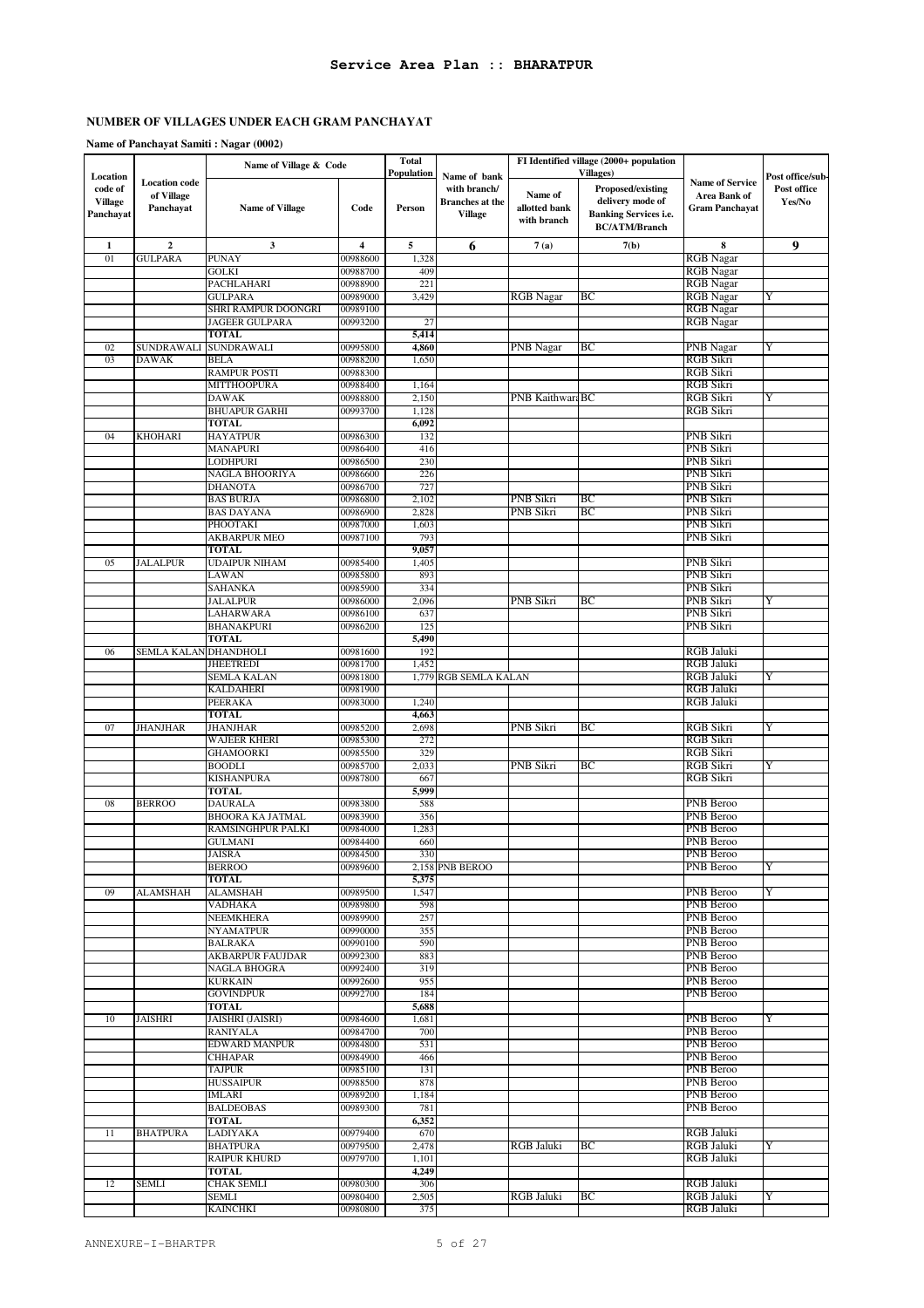|                                                    |                                                 | Name of Village & Code                       |                      | <b>Total</b>         |                                                                   |                                         | FI Identified village (2000+ population<br><b>Villages</b> )                                  |                                                                 |                                           |
|----------------------------------------------------|-------------------------------------------------|----------------------------------------------|----------------------|----------------------|-------------------------------------------------------------------|-----------------------------------------|-----------------------------------------------------------------------------------------------|-----------------------------------------------------------------|-------------------------------------------|
| Location<br>code of<br><b>Village</b><br>Panchayat | <b>Location</b> code<br>of Village<br>Panchayat | <b>Name of Village</b>                       | Code                 | Population<br>Person | Name of bank<br>with branch/<br>Branches at the<br><b>Village</b> | Name of<br>allotted bank<br>with branch | Proposed/existing<br>delivery mode of<br><b>Banking Services i.e.</b><br><b>BC/ATM/Branch</b> | <b>Name of Service</b><br>Area Bank of<br><b>Gram Panchayat</b> | Post office/sub-<br>Post office<br>Yes/No |
| $\mathbf{1}$                                       | $\mathbf{2}$                                    | 3                                            | 4                    | 5                    | 6                                                                 | 7(a)                                    | 7(b)                                                                                          | 8                                                               | 9                                         |
|                                                    |                                                 | <b>TOTAL</b>                                 |                      | 3,186                |                                                                   |                                         |                                                                                               |                                                                 |                                           |
| 13                                                 | JALOOKI                                         | <b>PEEPLOO</b><br><b>KASODA</b>              | 00980600<br>00980900 | 1,291<br>721         |                                                                   |                                         |                                                                                               | RGB Jaluki<br>RGB Jaluki                                        |                                           |
|                                                    |                                                 | <b>JALOOKI</b>                               | 00981000             | 1,494                |                                                                   |                                         |                                                                                               | <b>RGB Jaluki</b>                                               | Y                                         |
|                                                    |                                                 | <b>TOTAL</b>                                 |                      | 3,506                |                                                                   |                                         |                                                                                               |                                                                 |                                           |
| 14                                                 | KHAKHAWALI                                      | <b>KHAKHAWALI</b><br><b>BARKHERA FAUJDAR</b> | 00982000<br>00982200 | 2,981<br>1,273       |                                                                   | PNB Nagar                               | BС                                                                                            | PNB Nagar<br><b>PNB</b> Nagar                                   | Y                                         |
|                                                    |                                                 | <b>TOTAL</b>                                 |                      | 4,254                |                                                                   |                                         |                                                                                               |                                                                 |                                           |
| 15                                                 |                                                 | MANOTA KALAMANOTA KALAN                      | 00981100             | 2,319                |                                                                   | <b>RGB Jaluki</b>                       | ВC                                                                                            | RGB Jaluki                                                      | Y                                         |
|                                                    |                                                 | MANOTA KHURD<br><b>TOTAL</b>                 | 00981200             | 1,730<br>4,049       |                                                                   |                                         |                                                                                               | RGB Jaluki                                                      |                                           |
| 16                                                 | <b>MOONDOTI</b>                                 | <b>SHEKHPUR</b>                              | 00982300             | 195                  |                                                                   |                                         |                                                                                               | <b>SBI</b> Thoon                                                |                                           |
|                                                    |                                                 | <b>BAJAHERA</b>                              | 00982400             | 753                  |                                                                   |                                         |                                                                                               | <b>SBI</b> Thoon                                                |                                           |
|                                                    |                                                 | MOONDOTI                                     | 00982500             | 1,128                |                                                                   |                                         |                                                                                               | SBI Thoon                                                       | y                                         |
|                                                    |                                                 | VEERTHALA<br><b>TOTAL</b>                    | 00982600             | 828<br>2,904         |                                                                   |                                         |                                                                                               | <b>SBI</b> Thoon                                                |                                           |
| 17                                                 | <b>THOON</b>                                    | <b>DHANMATPURA</b>                           | 00991000             | 348                  |                                                                   |                                         |                                                                                               | <b>SBI</b> Thoon                                                |                                           |
|                                                    |                                                 | <b>THOON</b>                                 | 00991100             | 3,042                | <b>SBI THOON</b>                                                  |                                         |                                                                                               | <b>SBI</b> Thoon                                                | Y                                         |
|                                                    |                                                 | RATHA                                        | 00991200             |                      |                                                                   |                                         |                                                                                               | <b>SBI</b> Thoon                                                |                                           |
|                                                    |                                                 | <b>PALTOO</b><br><b>TOTAL</b>                | 00996300             | 843<br>4,233         |                                                                   |                                         |                                                                                               | <b>SBI</b> Thoon                                                |                                           |
| 18                                                 | <b>TARAUDAR</b>                                 | <b>TARAUDAR</b>                              | 00996100             | 2,496                |                                                                   | <b>SBI</b> Thoon                        | BС                                                                                            | <b>SBI</b> Thoon                                                | Y                                         |
|                                                    |                                                 | <b>POOTLI</b>                                | 00996200             | 118                  |                                                                   |                                         |                                                                                               | <b>SBI</b> Thoon                                                |                                           |
|                                                    |                                                 | PATHRODA                                     | 00996400             | 1,254                |                                                                   | <b>SBI</b> Thoon                        | ВC                                                                                            | SBI Thoon<br><b>SBI</b> Thoon                                   | Y                                         |
|                                                    |                                                 | <b>MUDHERA</b><br><b>TOTAL</b>               | 00996500             | 2,344<br>6,212       |                                                                   |                                         |                                                                                               |                                                                 |                                           |
| 19                                                 | <b>GANGAWAK</b>                                 | SARANGPUR                                    | 00991300             | 660                  |                                                                   |                                         |                                                                                               | SBBJ Nagar                                                      |                                           |
|                                                    |                                                 | NAGLA RAM RATAN                              | 00991400             | 375                  |                                                                   |                                         |                                                                                               | SBBJ Nagar                                                      |                                           |
|                                                    |                                                 | PEELOOKI<br><b>BHANPUR</b>                   | 00991500<br>00991600 | 35<br>187            |                                                                   |                                         |                                                                                               | <b>SBBJ</b> Nagar<br><b>SBBJ</b> Nagar                          |                                           |
|                                                    |                                                 | <b>NAUGANWA</b>                              | 00991700             | 254                  |                                                                   |                                         |                                                                                               | <b>SBBJ</b> Nagar                                               |                                           |
|                                                    |                                                 | <b>BARSANA</b>                               | 00991800             | 79                   |                                                                   |                                         |                                                                                               | <b>SBBJ</b> Nagar                                               |                                           |
|                                                    |                                                 | RAVIDASPURA                                  | 00995600             | 683                  |                                                                   |                                         |                                                                                               | SBBJ Nagar                                                      |                                           |
|                                                    |                                                 | <b>GANGAWAK</b><br><b>CHAK SUNDRAWALI</b>    | 00995900<br>00996000 | 1,663                |                                                                   |                                         |                                                                                               | SBBJ Nagar<br><b>SBBJ</b> Nagar                                 |                                           |
|                                                    |                                                 | <b>TOTAL</b>                                 |                      | 3,936                |                                                                   |                                         |                                                                                               |                                                                 |                                           |
| 20                                                 | <b>DUNAWAL</b>                                  | <b>DABHAWALI</b>                             | 00995000             | 921                  |                                                                   |                                         |                                                                                               | <b>SBBJ</b> Nagar                                               |                                           |
|                                                    |                                                 | <b>DUNAWAL</b><br><b>PATHAKA</b>             | 00995200<br>00995300 | 2,547<br>922         |                                                                   | SBBJ Nagar                              | ВC                                                                                            | <b>SBBJ</b> Nagar<br><b>SBBJ</b> Nagar                          | Y                                         |
|                                                    |                                                 | <b>TOTAL</b>                                 |                      | 4,390                |                                                                   |                                         |                                                                                               |                                                                 |                                           |
| 21                                                 | <b>MURIYA</b>                                   | ARAJI ISHNAKA                                | 00991900             |                      |                                                                   |                                         |                                                                                               | <b>SBBJ</b> Nagar                                               |                                           |
|                                                    |                                                 | ISHNAKA<br><b>BHOOTKA</b>                    | 00992000<br>00992100 | 607<br>784           |                                                                   |                                         |                                                                                               | <b>SBBJ</b> Nagar<br><b>SBBJ</b> Nagar                          |                                           |
|                                                    |                                                 | <b>MURIYA</b>                                | 00995100             | 2,179                |                                                                   | SBBJ Nagar                              | BС                                                                                            | <b>SBBJ</b> Nagar                                               | Y                                         |
|                                                    |                                                 | <b>TOTAL</b>                                 |                      | 3,570                |                                                                   |                                         |                                                                                               |                                                                 |                                           |
| 22                                                 | PADALWAS                                        | <b>PADALWAS</b>                              | 00992500             | 1,134                |                                                                   |                                         |                                                                                               | <b>SBBJ</b> Nagar                                               | y                                         |
|                                                    |                                                 | <b>DWARKAPUR SUKETI</b><br>BANAINI CHANDA    | 00992900<br>00994500 | 1,099<br>395         |                                                                   |                                         |                                                                                               | <b>SBBJ</b> Nagar<br>SBBJ Nagar                                 |                                           |
|                                                    |                                                 | <b>BANAINI DHONKLA</b>                       | 00994600             | 1,025                |                                                                   |                                         |                                                                                               | SBBJ Nagar                                                      |                                           |
|                                                    |                                                 | <b>TOTAL</b>                                 |                      | 3,653                |                                                                   |                                         |                                                                                               |                                                                 |                                           |
| 23                                                 | PALKA                                           | <b>PALKA</b><br><b>BAS SANWAT</b>            | 00989400<br>00992800 | 2,336<br>488         |                                                                   | <b>RGB</b> Nagar                        | BС                                                                                            | <b>RGB</b> Nagar<br><b>RGB</b> Nagar                            | Y                                         |
|                                                    |                                                 | RAIPUR SUKETI                                | 00993000             | 1,544                |                                                                   |                                         |                                                                                               | <b>RGB</b> Nagar                                                |                                           |
|                                                    |                                                 | <b>BAYARI</b>                                | 00993300             | 564                  |                                                                   |                                         |                                                                                               | <b>RGB</b> Nagar                                                |                                           |
|                                                    |                                                 | <b>TOTAL</b>                                 |                      | 4,932                |                                                                   |                                         |                                                                                               |                                                                 |                                           |
| 24                                                 | <b>KAKRALA</b>                                  | <b>KAKRALA</b><br><b>RASOOLPUR</b>           | 00993400<br>00993500 | 2,273<br>1,039       |                                                                   | PNB KaithwaraBC                         |                                                                                               | PNB Kaithwara<br>PNB Kaithwara                                  |                                           |
|                                                    |                                                 | NANGAL                                       | 00993600             | 1,618                |                                                                   |                                         |                                                                                               | PNB Kaithwara                                                   |                                           |
|                                                    |                                                 | <b>BEG PAHARI</b>                            | 00993800             | 323                  |                                                                   |                                         |                                                                                               | PNB Kaithwara                                                   |                                           |
|                                                    |                                                 | <b>ROOPWAS</b><br><b>TOTAL</b>               | 00994000             | 205<br>5,458         |                                                                   |                                         |                                                                                               | PNB Kaithwara                                                   |                                           |
| 25                                                 | TESKI                                           | TESKI                                        | 00987200             | 1,196                |                                                                   |                                         |                                                                                               | PNB Sikri                                                       |                                           |
|                                                    |                                                 | <b>GARH TESKI</b>                            | 00987300             | 561                  |                                                                   |                                         |                                                                                               | PNB Sikri                                                       |                                           |
|                                                    |                                                 | <b>RUSTAMPUR</b>                             | 00987400             | 942                  |                                                                   |                                         |                                                                                               | PNB Sikri                                                       |                                           |
|                                                    |                                                 | <b>THEKRI</b><br>TOTAL                       | 00987500             | 976<br>3,675         |                                                                   |                                         |                                                                                               | PNB Sikri                                                       |                                           |
| 26                                                 | <b>KHESTI</b>                                   | <b>KHESTI</b>                                | 00984100             | 1,575                |                                                                   |                                         |                                                                                               | PNB Beroo                                                       |                                           |
|                                                    |                                                 | <b>DOMRAKI</b>                               | 00984200             | 1,194                |                                                                   |                                         |                                                                                               | PNB Beroo                                                       |                                           |
|                                                    |                                                 | <b>ALGHANI</b><br>TOTAL                      | 00984300             | 1,308<br>4,077       |                                                                   |                                         |                                                                                               | PNB Beroo                                                       | V                                         |
| 27                                                 | <b>SIRTHALA</b>                                 | <b>SIRTHALA</b>                              | 00983500             | 1,255                |                                                                   |                                         |                                                                                               | <b>PNB</b> Nagar                                                | y                                         |
|                                                    |                                                 | <b>SIRTHALI</b>                              | 00983600             | 782                  |                                                                   |                                         |                                                                                               | <b>PNB</b> Nagar                                                |                                           |
|                                                    |                                                 | <b>BHAVLI</b>                                | 00983700             | 773                  |                                                                   |                                         |                                                                                               | <b>PNB</b> Nagar                                                |                                           |
|                                                    |                                                 | <b>BARKHERA SAD</b><br><b>TOTAL</b>          | 00989700             | 377<br>3,187         |                                                                   |                                         |                                                                                               | <b>PNB</b> Nagar                                                |                                           |
| 28                                                 | <b>PENDKA</b>                                   | <b>DHANDAKA</b>                              | 00982800             | 434                  |                                                                   |                                         |                                                                                               | PNB Nagar                                                       |                                           |
|                                                    |                                                 | CHIRAWAL GOOJAR                              | 00982900             | 578                  |                                                                   |                                         |                                                                                               | <b>PNB</b> Nagar                                                |                                           |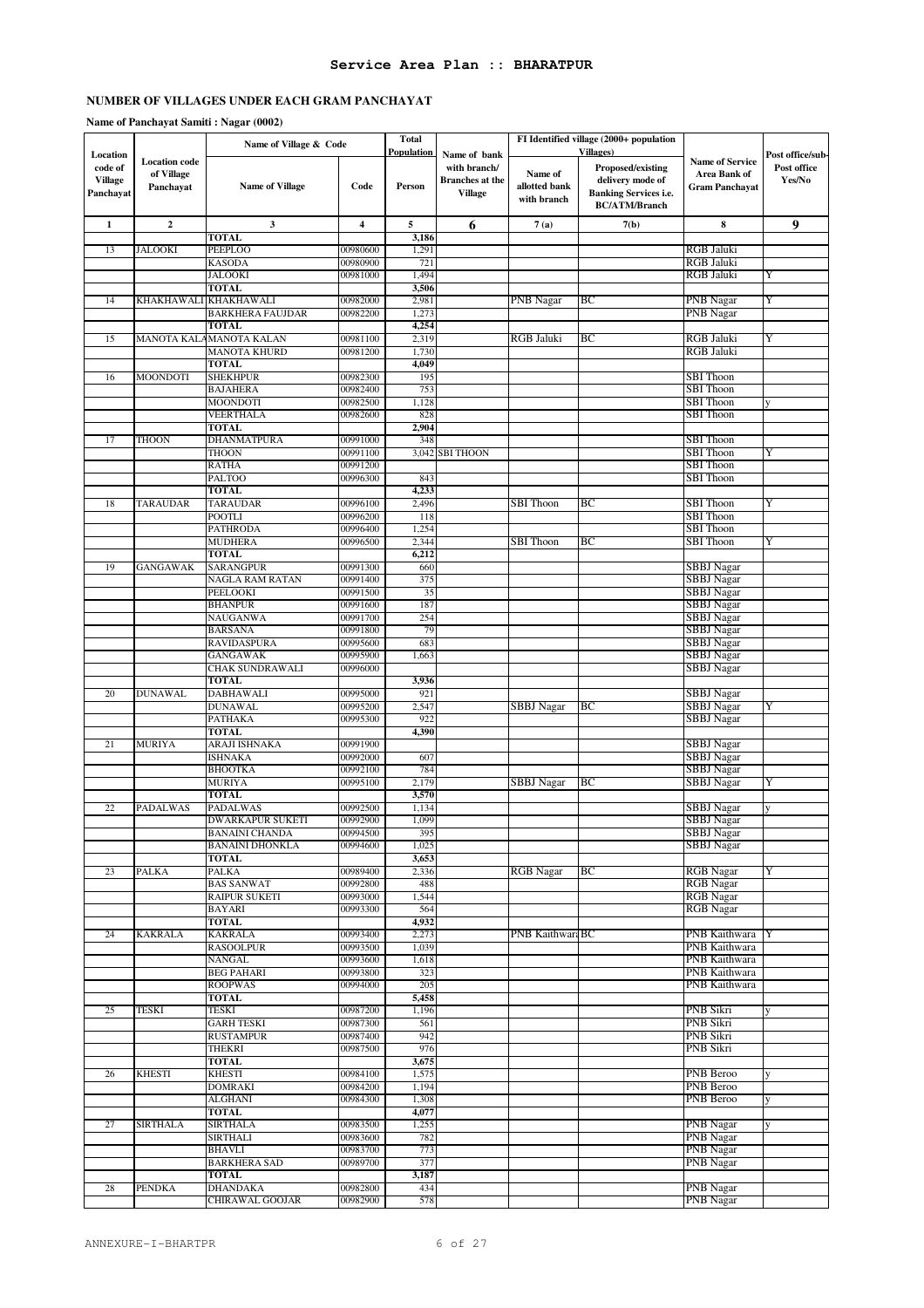|                                                    |                                                 | Name of Village & Code                      |                         | <b>Total</b><br>Population |                                                                          |                                         | FI Identified village (2000+ population<br><b>Villages</b> )                                         |                                                                 |                                           |
|----------------------------------------------------|-------------------------------------------------|---------------------------------------------|-------------------------|----------------------------|--------------------------------------------------------------------------|-----------------------------------------|------------------------------------------------------------------------------------------------------|-----------------------------------------------------------------|-------------------------------------------|
| Location<br>code of<br><b>Village</b><br>Panchayat | <b>Location</b> code<br>of Village<br>Panchayat | <b>Name of Village</b>                      | Code                    | Person                     | Name of bank<br>with branch/<br><b>Branches</b> at the<br><b>Village</b> | Name of<br>allotted bank<br>with branch | <b>Proposed/existing</b><br>delivery mode of<br><b>Banking Services i.e.</b><br><b>BC/ATM/Branch</b> | <b>Name of Service</b><br>Area Bank of<br><b>Gram Panchayat</b> | Post office/sub-<br>Post office<br>Yes/No |
| $\mathbf{1}$                                       | $\overline{2}$                                  | $\mathbf{3}$                                | $\overline{\mathbf{4}}$ | 5                          | 6                                                                        | 7(a)                                    | 7(b)                                                                                                 | 8                                                               | 9                                         |
|                                                    |                                                 | <b>ROJKI</b>                                | 00983100                | 611                        |                                                                          |                                         |                                                                                                      | <b>PNB</b> Nagar                                                |                                           |
|                                                    |                                                 | <b>JAGARKA</b><br><b>NAGLA SHYAM</b>        | 00983200<br>00983300    | 666<br>969                 |                                                                          |                                         |                                                                                                      | PNB Nagar<br>PNB Nagar                                          |                                           |
|                                                    |                                                 | <b>PENDKA</b>                               | 00983400                | 1,046                      |                                                                          |                                         |                                                                                                      | PNB Nagar                                                       |                                           |
|                                                    |                                                 | <b>TOTAL</b>                                |                         | 4,304                      |                                                                          |                                         |                                                                                                      |                                                                 |                                           |
| 29                                                 | SADHPURI                                        | <b>POOTHKA</b><br><b>UDPURI</b>             | 00979300<br>00979600    | 918<br>941                 |                                                                          |                                         |                                                                                                      | PNB Nagar<br>PNB Nagar                                          |                                           |
|                                                    |                                                 | <b>SADHPURI</b>                             | 00979800                | 1,415                      |                                                                          |                                         |                                                                                                      | PNB Nagar                                                       | y                                         |
|                                                    |                                                 | <b>TOTAL</b>                                |                         | 3,274                      |                                                                          |                                         |                                                                                                      |                                                                 |                                           |
| 30                                                 | <b>GAHANKAR</b>                                 | <b>GAHANKAR</b>                             | 00979900                | 1,051                      |                                                                          |                                         |                                                                                                      | RGB Sikri                                                       |                                           |
|                                                    |                                                 | FATEHPUR KHURD<br>LODHAHERI                 | 00980000<br>00980100    | 395<br>487                 |                                                                          |                                         |                                                                                                      | <b>RGB Sikri</b><br><b>RGB Sikri</b>                            |                                           |
|                                                    |                                                 | <b>TAJIPUR</b>                              | 00980200                | 308                        |                                                                          |                                         |                                                                                                      | <b>RGB</b> Sikri                                                |                                           |
|                                                    |                                                 | <b>SEMLA KHURD</b>                          | 00980500                | 676                        |                                                                          |                                         |                                                                                                      | <b>RGB Sikri</b>                                                |                                           |
|                                                    |                                                 | <b>BHURAKA</b>                              | 00980700                | 429                        |                                                                          |                                         |                                                                                                      | RGB Sikri                                                       |                                           |
| 31                                                 | <b>MORAKA</b>                                   | <b>TOTAL</b><br><b>RANOTA</b>               | 00981300                | 3,346<br>591               |                                                                          |                                         |                                                                                                      | <b>RGB Jaluki</b>                                               |                                           |
|                                                    |                                                 | <b>BOOCHAKA</b>                             | 00981400                | 483                        |                                                                          |                                         |                                                                                                      | <b>RGB Jaluki</b>                                               |                                           |
|                                                    |                                                 | MORAKA                                      | 00981500                | 1,305                      |                                                                          |                                         |                                                                                                      | RGB Jaluki                                                      |                                           |
|                                                    |                                                 | <b>KHERLI</b>                               | 00982100                | 859                        |                                                                          |                                         |                                                                                                      | <b>RGB Jaluki</b>                                               |                                           |
| 32                                                 | <b>FATEHPUR KAI</b>                             | <b>TOTAL</b><br>SOMSI                       | 00982700                | 3,238<br>642               |                                                                          |                                         |                                                                                                      | <b>SBI</b> Thoon                                                |                                           |
|                                                    |                                                 | PHARASKA                                    | 00990500                | 154                        |                                                                          |                                         |                                                                                                      | <b>SBI</b> Thoon                                                |                                           |
|                                                    |                                                 | <b>NEEMKI</b>                               | 00990600                | 338                        |                                                                          |                                         |                                                                                                      | <b>SBI</b> Thoon                                                |                                           |
|                                                    |                                                 | FATEHPUR KALAN                              | 00990700                | 1,217                      |                                                                          |                                         |                                                                                                      | <b>SBI</b> Thoon                                                |                                           |
|                                                    |                                                 | CHAK CHELUWA<br><b>BIRGAWAN</b>             | 00990800<br>00990900    | 269<br>1,161               |                                                                          |                                         |                                                                                                      | <b>SBI</b> Thoon<br><b>SBI</b> Thoon                            |                                           |
|                                                    |                                                 | <b>TOTAL</b>                                |                         | 3,781                      |                                                                          |                                         |                                                                                                      |                                                                 |                                           |
| 33                                                 | <b>RASIYA</b>                                   | <b>SUJALPUR</b>                             | 00995400                | 632                        |                                                                          |                                         |                                                                                                      | SBBJ Nagar                                                      |                                           |
|                                                    |                                                 | <b>POONCHHRI</b>                            | 00995500                | 1,074                      |                                                                          |                                         |                                                                                                      | <b>SBBJ</b> Nagar                                               |                                           |
|                                                    |                                                 | <b>RASIYA</b><br><b>TOTAL</b>               | 00995700                | 1,516<br>3,222             |                                                                          |                                         |                                                                                                      | <b>SBBJ</b> Nagar                                               |                                           |
| 34                                                 | URKI DALLA                                      | <b>KOLRI</b>                                | 00993900                | 467                        |                                                                          |                                         |                                                                                                      | SBBJ Nagar                                                      |                                           |
|                                                    |                                                 | <b>BARKA</b>                                | 00993100                | 647                        |                                                                          |                                         |                                                                                                      | <b>SBBJ</b> Nagar                                               |                                           |
|                                                    |                                                 | <b>JATWAS</b>                               | 00994100                | 885                        |                                                                          |                                         |                                                                                                      | <b>SBBJ</b> Nagar                                               |                                           |
|                                                    |                                                 | URKI MOHAMMADA<br>URKI DALLA                | 00994200<br>00994300    | 712<br>1,008               |                                                                          |                                         |                                                                                                      | SBBJ Nagar<br>SBBJ Nagar                                        |                                           |
|                                                    |                                                 | URKI NIRBHAI                                | 00994400                | 261                        |                                                                          |                                         |                                                                                                      | <b>SBBJ</b> Nagar                                               |                                           |
|                                                    |                                                 | BANAINI KHUAJOO RATNA                       | 00994700                |                            |                                                                          |                                         |                                                                                                      | <b>SBBJ</b> Nagar                                               |                                           |
|                                                    |                                                 | <b>BANAINI GARHI</b><br><b>BANAINI TODA</b> | 00994800<br>00994900    |                            |                                                                          |                                         |                                                                                                      | SBBJ Nagar<br><b>SBBJ</b> Nagar                                 |                                           |
|                                                    |                                                 | <b>TOTAL</b>                                |                         | 3,980                      |                                                                          |                                         |                                                                                                      |                                                                 |                                           |
| 35                                                 | SIHAWALI                                        | SIHAWALI                                    | 00985600                | 212                        |                                                                          |                                         |                                                                                                      | <b>RGB Sikri</b>                                                |                                           |
|                                                    |                                                 | DANIYALPUR KHERA                            | 00987600                | 436                        |                                                                          |                                         |                                                                                                      | <b>RGB Sikri</b>                                                |                                           |
|                                                    |                                                 | MAHARAIPUR<br>CHHAJOO KHERA                 | 00987700<br>00987900    | 1,429<br>564               |                                                                          |                                         |                                                                                                      | RGB Sikri<br><b>RGB Sikri</b>                                   |                                           |
|                                                    |                                                 | <b>JHANTLI</b>                              | 00988000                | 1,038                      |                                                                          |                                         |                                                                                                      | RGB Sikri                                                       |                                           |
|                                                    |                                                 | TOTAL                                       |                         | 3,679                      |                                                                          |                                         |                                                                                                      |                                                                 |                                           |
| 36                                                 | CHIRAWAL MA KUTAKPUR                            |                                             | 00990200                | 759                        |                                                                          |                                         |                                                                                                      | PNB Nagar                                                       |                                           |
|                                                    |                                                 | <b>KUMHAREDI</b><br>CHIRAWAL MALI           | 00990300<br>00990400    | 805<br>944                 |                                                                          |                                         |                                                                                                      | PNB Nagar<br><b>PNB</b> Nagar                                   |                                           |
|                                                    |                                                 | ARSI                                        | 00992200                | 1,081                      |                                                                          |                                         |                                                                                                      | <b>PNB</b> Nagar                                                |                                           |
|                                                    |                                                 | <b>TOTAL</b>                                |                         | 3,589                      |                                                                          |                                         |                                                                                                      |                                                                 |                                           |
| 37                                                 | <b>GANGORA</b>                                  | <b>CHHAPRA</b>                              | 00957200                | 2,838                      |                                                                          | PNB Sikri                               | BС                                                                                                   | PNB Pahari                                                      |                                           |
|                                                    |                                                 | <b>GANGORA</b><br><b>GAJOOKA</b>            | 00957400<br>00957500    | 2,200<br>1,014             |                                                                          | PNB Pahari                              | BС                                                                                                   | PNB Pahari<br>PNB Pahari                                        | Y                                         |
|                                                    |                                                 | <b>ALAMPUR</b>                              | 00957600                | 673                        |                                                                          |                                         |                                                                                                      | PNB Pahari                                                      |                                           |
|                                                    |                                                 | <b>TOTAL</b>                                |                         | 6,725                      |                                                                          |                                         |                                                                                                      |                                                                 |                                           |
| 38                                                 | PAHARI<br><b>BODOLI</b>                         | PAHARI<br><b>BURANA</b>                     | 00956700<br>00958100    |                            | 6,473 PNB PAHARI                                                         |                                         |                                                                                                      | PNB Pahari<br>PNB Pahari                                        | Y                                         |
| 39                                                 |                                                 | <b>SOLAKA</b>                               | 00958200                | 1,009<br>394               |                                                                          |                                         |                                                                                                      | PNB Pahari                                                      | y                                         |
|                                                    |                                                 | <b>MAHMADPUR</b>                            | 00958300                | 482                        |                                                                          |                                         |                                                                                                      | PNB Pahari                                                      |                                           |
|                                                    |                                                 | SOONDPUR                                    | 00960300                |                            |                                                                          |                                         |                                                                                                      | PNB Pahari                                                      |                                           |
|                                                    |                                                 | <b>BODOLI</b>                               | 00960400<br>00960500    | 2,484<br>271               |                                                                          | PNB Pahari                              | BС                                                                                                   | PNB Pahari<br>PNB Pahari                                        | Y                                         |
|                                                    |                                                 | GADLI<br>TOTAL                              |                         | 4,640                      |                                                                          |                                         |                                                                                                      |                                                                 |                                           |
| 40                                                 | <b>KAITHWARA</b>                                | <b>DAUDRI</b>                               | 00965000                | 353                        |                                                                          |                                         |                                                                                                      | PNB Kaithwara                                                   |                                           |
|                                                    |                                                 | <b>KAITHWARA</b>                            | 00965100                |                            | 6,281 PNB KAITHWARA                                                      |                                         |                                                                                                      | PNB Kaithwara                                                   |                                           |
|                                                    |                                                 | <b>KULYANA</b><br><b>SOLPUR PEELI</b>       | 00965200<br>00966500    | 447<br>458                 |                                                                          |                                         |                                                                                                      | PNB Kaithwara<br>PNB Kaithwara                                  |                                           |
|                                                    |                                                 | <b>TOTAL</b>                                |                         | 7,539                      |                                                                          |                                         |                                                                                                      |                                                                 |                                           |
| 41                                                 | KHANDEWLA                                       | <b>KHANDEWLA</b>                            | 00957700                | 1,934                      |                                                                          |                                         |                                                                                                      | PNB Pahari                                                      | Y                                         |
|                                                    |                                                 | PANDEKA                                     | 00957800                | 622                        |                                                                          |                                         |                                                                                                      | PNB Pahari                                                      |                                           |
|                                                    |                                                 | <b>BAYANA</b><br><b>BURANI</b>              | 00957900<br>00958000    | 561<br>608                 |                                                                          |                                         |                                                                                                      | PNB Pahari<br>PNB Pahari                                        |                                           |
|                                                    |                                                 | WARKHERA                                    | 00960600                | 690                        |                                                                          |                                         |                                                                                                      | PNB Pahari                                                      |                                           |
|                                                    |                                                 | <b>HUSSEKA</b>                              | 00960700                | 500                        |                                                                          |                                         |                                                                                                      | PNB Pahari                                                      |                                           |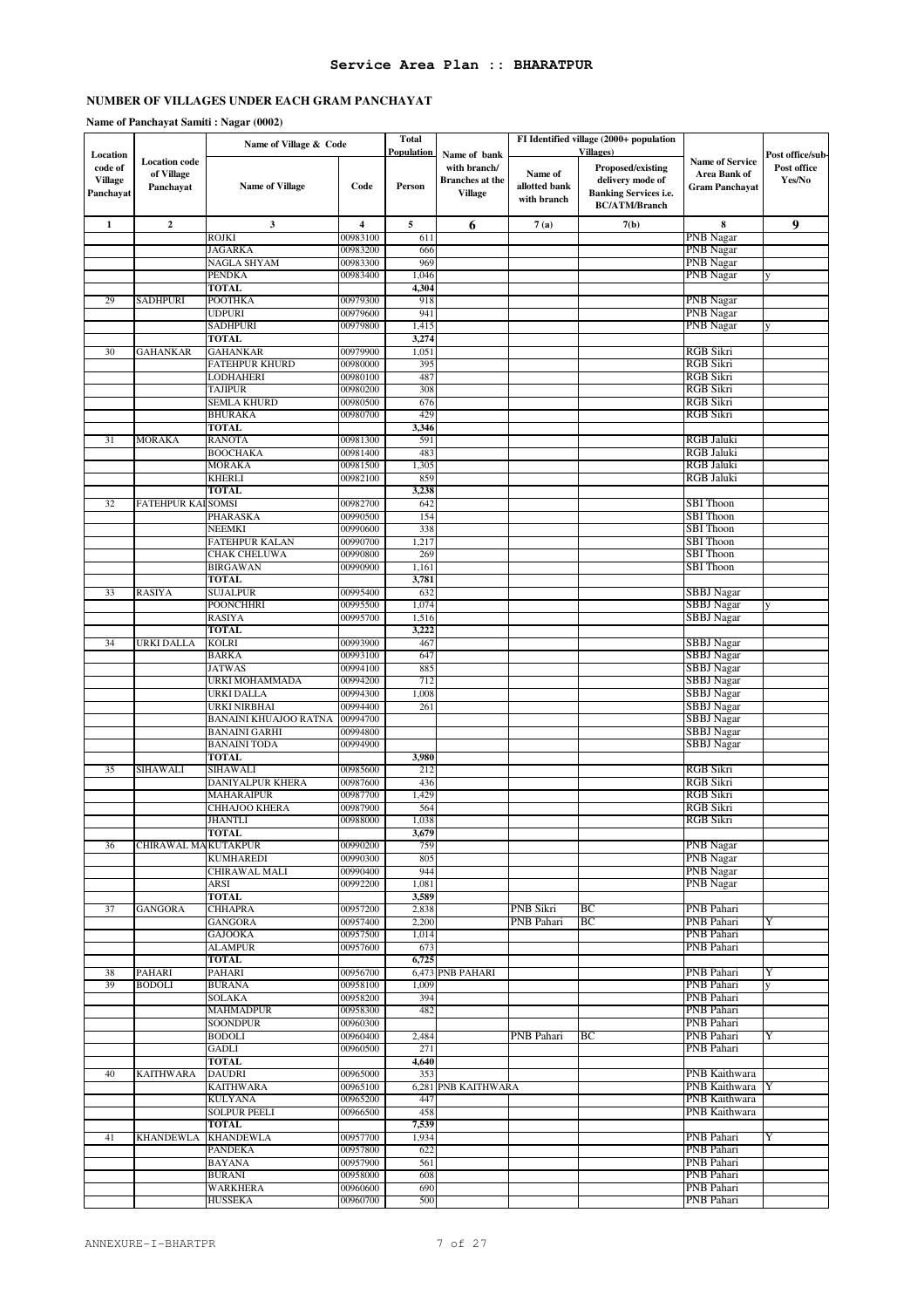|                                                    |                                                 | Name of Village & Code   |                         | <b>Total</b><br>Population | Name of bank                                             |                                         | FI Identified village (2000+ population<br><b>Villages</b> )                                  |                                                                        |                                           |
|----------------------------------------------------|-------------------------------------------------|--------------------------|-------------------------|----------------------------|----------------------------------------------------------|-----------------------------------------|-----------------------------------------------------------------------------------------------|------------------------------------------------------------------------|-------------------------------------------|
| Location<br>code of<br><b>Village</b><br>Panchayat | <b>Location</b> code<br>of Village<br>Panchayat | Name of Village          | Code                    | Person                     | with branch/<br><b>Branches</b> at the<br><b>Village</b> | Name of<br>allotted bank<br>with branch | Proposed/existing<br>delivery mode of<br><b>Banking Services i.e.</b><br><b>BC/ATM/Branch</b> | <b>Name of Service</b><br><b>Area Bank of</b><br><b>Gram Panchayat</b> | Post office/sub-<br>Post office<br>Yes/No |
| $\mathbf{1}$                                       | $\overline{2}$                                  | 3                        | $\overline{\mathbf{4}}$ | $\sqrt{5}$                 | 6                                                        | 7(a)                                    | 7(b)                                                                                          | 8                                                                      | $\boldsymbol{9}$                          |
|                                                    |                                                 | <b>FAKARPUR</b>          | 00961200                | 114                        |                                                          |                                         |                                                                                               | PNB Pahari                                                             |                                           |
|                                                    |                                                 | TOTAL                    |                         | 5,029                      |                                                          |                                         |                                                                                               |                                                                        |                                           |
| 42                                                 | LADAMKA                                         | <b>NAKATPUR</b>          | 00963500                | 419                        |                                                          |                                         |                                                                                               | <b>SBI</b> Gopalgarh                                                   |                                           |
|                                                    |                                                 | MADHOGARH                | 00963600                | 207                        |                                                          |                                         |                                                                                               | SBI Gopalgarh                                                          |                                           |
|                                                    |                                                 | LADAMKA                  | 00963700                | 1,561                      |                                                          |                                         |                                                                                               | SBI Gopalgarh                                                          | Y                                         |
|                                                    |                                                 | PALI                     | 00964000                | 651                        |                                                          |                                         |                                                                                               | <b>SBI</b> Gopalgarh                                                   |                                           |
|                                                    |                                                 | <b>BAKSOOKA</b>          | 00964100                | 617                        |                                                          |                                         |                                                                                               | <b>SBI</b> Gopalgarh                                                   |                                           |
|                                                    |                                                 | KHERLA NOABAD            | 00964200                | 1,421                      |                                                          |                                         |                                                                                               | <b>SBI</b> Gopalgarh                                                   |                                           |
|                                                    |                                                 | <b>TOTAL</b>             |                         | 4,876                      |                                                          |                                         |                                                                                               |                                                                        |                                           |
| 43                                                 |                                                 | PEEPAL KHERAPEEPAL KHERA | 00964300                | 2,764                      |                                                          | PNB KaithwaraBC                         |                                                                                               | PNB Kaithwara                                                          |                                           |
|                                                    |                                                 | SHAHDOONGAR              | 00964900                | 934                        |                                                          |                                         |                                                                                               | PNB Kaithwara                                                          |                                           |
|                                                    |                                                 | <b>TOTAL</b>             |                         | 3.698                      |                                                          |                                         |                                                                                               |                                                                        |                                           |
| 44                                                 | <b>GOPALGARH</b>                                | <b>GOPALGARH</b>         | 00962900                | 4,704                      | <b>SBI GOPALGARH</b>                                     |                                         |                                                                                               | <b>SBI</b> Gopalgarh                                                   |                                           |
|                                                    |                                                 | NAWDA                    | 00963000                | 377                        |                                                          |                                         |                                                                                               | <b>SBI</b> Gopalgarh                                                   |                                           |
|                                                    |                                                 | TOTAL                    |                         | 5,081                      |                                                          |                                         |                                                                                               |                                                                        |                                           |
| 45                                                 | PATHRALI                                        | <b>KANHOR</b>            | 00960200                | 1,704                      |                                                          |                                         |                                                                                               | PNB Pahari                                                             |                                           |
|                                                    |                                                 | <b>PEELSOO</b>           | 00963100                | 709                        |                                                          |                                         |                                                                                               | PNB Pahari                                                             |                                           |
|                                                    |                                                 | <b>PATHRALI</b>          | 00964500                | 1,652                      |                                                          |                                         |                                                                                               | PNB Pahari                                                             |                                           |
|                                                    |                                                 | <b>SHEKHPUR</b>          | 00964600                | 226                        |                                                          |                                         |                                                                                               | PNB Pahari<br><b>PNB</b> Pahari                                        |                                           |
|                                                    |                                                 | <b>RAYAVKA</b>           | 00964700                | 432<br>319                 |                                                          |                                         |                                                                                               |                                                                        |                                           |
|                                                    |                                                 | <b>DANISHPUR</b>         | 00964800                |                            |                                                          |                                         |                                                                                               | PNB Pahari                                                             |                                           |
| 46                                                 | <b>RANPH</b>                                    | <b>TOTAL</b><br>RANPH    | 00965500                | 5,042<br>2,142             |                                                          | PNB KaithwaraBC                         |                                                                                               | PNB Kaithwara                                                          | Y                                         |
|                                                    |                                                 | <b>ABHAIPUR</b>          | 00965600                | 667                        |                                                          |                                         |                                                                                               | PNB Kaithwara                                                          |                                           |
|                                                    |                                                 | <b>MANDOR</b>            | 00965700                | 365                        |                                                          |                                         |                                                                                               | PNB Kaithwara                                                          |                                           |
|                                                    |                                                 | <b>AMROOKA</b>           | 00965800                | 828                        |                                                          |                                         |                                                                                               | PNB Kaithwara                                                          |                                           |
|                                                    |                                                 | UNCHKI                   | 00965900                | 425                        |                                                          |                                         |                                                                                               | PNB Kaithwara                                                          |                                           |
|                                                    |                                                 | TOTAL                    |                         | 4,427                      |                                                          |                                         |                                                                                               |                                                                        |                                           |
| 47                                                 | <b>MATOOKI</b>                                  | <b>GHAGHWARI</b>         | 00965300                | 1,286                      |                                                          |                                         |                                                                                               | PNB Kaithwara                                                          |                                           |
|                                                    |                                                 | <b>BHUAPUR GAHRI</b>     | 00965400                |                            |                                                          |                                         |                                                                                               | PNB Kaithwara                                                          |                                           |
|                                                    |                                                 | <b>BARH</b>              | 00966000                | 412                        |                                                          |                                         |                                                                                               | PNB Kaithwara                                                          |                                           |
|                                                    |                                                 | MATOOKI                  | 00966100                | 1,474                      |                                                          |                                         |                                                                                               | PNB Kaithwara                                                          |                                           |
|                                                    |                                                 | JATOLI                   | 00966200                | 549                        |                                                          |                                         |                                                                                               | PNB Kaithwara                                                          |                                           |
|                                                    |                                                 | <b>NAGLA ARAMSINGH</b>   | 00966300                | 619                        |                                                          |                                         |                                                                                               | PNB Kaithwara                                                          |                                           |
|                                                    |                                                 | <b>IKALHARA</b>          | 00966400                | 517                        |                                                          |                                         |                                                                                               | PNB Kaithwara                                                          |                                           |
|                                                    |                                                 | <b>TOTAL</b>             |                         | 4,857                      |                                                          |                                         |                                                                                               |                                                                        |                                           |
| 48                                                 | MALIKI                                          | <b>BHADAKA</b>           | 00963200                | 473                        |                                                          |                                         |                                                                                               | PNB Kaithwara                                                          |                                           |
|                                                    |                                                 | <b>MALIKI</b>            | 00963300                | 843                        |                                                          |                                         |                                                                                               | PNB Kaithwara                                                          |                                           |
|                                                    |                                                 | PIPROLI                  | 00963400                | 1.170                      |                                                          |                                         |                                                                                               | PNB Kaithwara                                                          |                                           |
|                                                    |                                                 | CHANDOOPURA              | 00964400                | 1,135                      |                                                          |                                         |                                                                                               | PNB Kaithwara                                                          |                                           |
|                                                    |                                                 | <b>TOTAL</b>             |                         | 3,621                      |                                                          |                                         |                                                                                               |                                                                        |                                           |
| 49                                                 | <b>SEEKRI</b>                                   | SEEKRI CHAK NO. 2        | 00985000                |                            | 8,614 PNB SIKRI, RGB SIKRI                               |                                         |                                                                                               | PNB Sikri, RGB  Y                                                      |                                           |
|                                                    |                                                 | SEEKRI CHAK NO. 1        | 00988100                |                            | 4,833 PNB SIKRI, RGB SIKRI                               |                                         |                                                                                               | PNB Sikri, RGB Sikri                                                   |                                           |
|                                                    |                                                 | <b>TOTAL</b>             |                         | 13,447                     |                                                          |                                         |                                                                                               |                                                                        |                                           |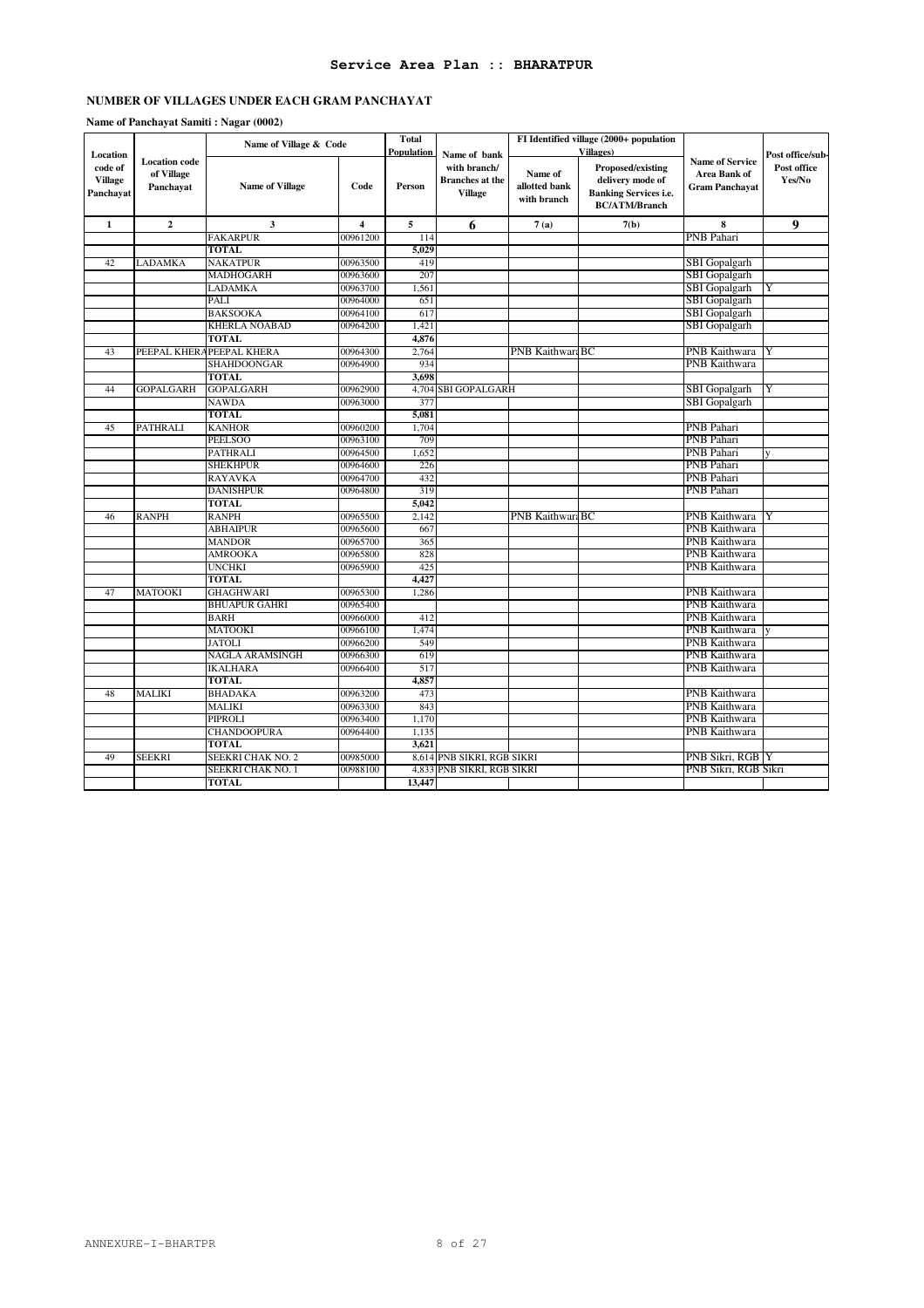### **Name of Panchayat Samiti : Deeg (0003)**

| Location                               |                                                     | Name of Village & Code             |                      | <b>Total</b><br>Population | Name of bank                                             |                                         | FI Identified village (2000+ population<br>Villages)                                | Name of                                                 | Post office/sub-      |
|----------------------------------------|-----------------------------------------------------|------------------------------------|----------------------|----------------------------|----------------------------------------------------------|-----------------------------------------|-------------------------------------------------------------------------------------|---------------------------------------------------------|-----------------------|
| code of<br><b>Village</b><br>Panchayat | <b>Location</b> code of<br><b>Village Panchayat</b> | <b>Name of Village</b>             | Code                 | Person                     | with branch/<br><b>Branches</b> at the<br><b>Village</b> | Name of<br>allotted bank<br>with branch | Proposed/existing delivery<br>mode of Banking Services i.e.<br><b>BC/ATM/Branch</b> | <b>Service Area</b><br><b>Bank of Gram</b><br>Panchayat | Post office<br>Yes/No |
| 1                                      | $\mathbf{2}$                                        | 3                                  | 4                    | 5                          | 6                                                        | 7(a)                                    | 7(b)                                                                                | 8                                                       | 9                     |
| 01                                     | <b>PASTA</b>                                        | NAGLA HARSUKH                      | 00997300             | 419                        |                                                          |                                         |                                                                                     | PNB Deeg                                                |                       |
|                                        |                                                     | RUNDH NARENA                       | 00997400             |                            |                                                          |                                         |                                                                                     | PNB Deeg                                                |                       |
|                                        |                                                     | NARENA CHAUTH                      | 00997500             | 1,315                      |                                                          |                                         |                                                                                     | PNB Deeg                                                |                       |
|                                        |                                                     | PASTA                              | 00997600             | 2,903                      |                                                          | PNB Deeg                                | BС                                                                                  | PNB Deeg                                                | Y                     |
| 02                                     | кнон                                                | <b>TOTAL</b><br>NAGLA KHOH         | 01000700             | 4,637<br>1,608             |                                                          |                                         | ВC                                                                                  | Pnb Khoh                                                |                       |
|                                        |                                                     | <b>KHOH</b>                        | 00999400             |                            | 3,895 PNB KHOH                                           |                                         |                                                                                     | Pnb Khoh                                                | Y                     |
|                                        |                                                     | <b>DAHAR KHOH</b>                  | 01000600             | 98                         |                                                          |                                         |                                                                                     | Pnb Khoh                                                |                       |
|                                        |                                                     | <b>TOTAL</b>                       |                      | 5,601                      |                                                          |                                         |                                                                                     |                                                         |                       |
| 03                                     | TODA                                                | <b>BALDEOWAS</b>                   | 01001700             | 307                        |                                                          |                                         |                                                                                     | Pnb Khoh                                                |                       |
|                                        |                                                     | <b>JATERI</b><br><b>HAYATPUR</b>   | 00999100<br>00999200 | 1,196<br>485               |                                                          |                                         |                                                                                     | Pnb Khoh<br>Pnb Khoh                                    |                       |
|                                        |                                                     | <b>RUNDH KHOH</b>                  | 00999300             | 954                        |                                                          |                                         |                                                                                     | Pnb Khoh                                                |                       |
|                                        |                                                     | <b>TODA</b>                        | 01001900             | 1,207                      |                                                          |                                         |                                                                                     | Pnb Khoh                                                |                       |
|                                        |                                                     | <b>GARHI MEWAT</b>                 | 01002000             | 2,023                      |                                                          | Pnb Khoh                                | BС                                                                                  | Pnb Khoh                                                |                       |
| 04                                     | <b>DANTLOTHI</b>                                    | <b>TOTAL</b><br>NAGLA JANOOTHAR    | 01006700             | 6,172<br>475               |                                                          |                                         |                                                                                     | Pnb Januthar                                            |                       |
|                                        |                                                     | <b>DANTLOTHI</b>                   | 01006800             | 2,401                      |                                                          | Pnb Januthar                            | BC                                                                                  | Pnb Januthar                                            |                       |
|                                        |                                                     | GAROLI                             | 01007400             | 1,788                      |                                                          |                                         |                                                                                     | Pnb Januthar                                            |                       |
|                                        |                                                     | <b>TOTAL</b>                       |                      | 4,664                      |                                                          |                                         |                                                                                     |                                                         |                       |
| 05                                     | JATOLI THOON                                        | <b>JATOLI THOON</b>                | 01006500             | 2,679                      |                                                          | Pnb Januthar                            | BC                                                                                  | Pnb Januthar                                            |                       |
|                                        |                                                     | NAGLA DESHWAR<br><b>TOTAL</b>      | 01006600             | 660<br>3,339               |                                                          |                                         |                                                                                     | Pnb Januthar                                            |                       |
| 06                                     | <b>JANTOOTHAR</b>                                   | <b>JANTOOTHAR</b>                  | 01007300             |                            | 5,698 PNB JANUTHAR                                       |                                         |                                                                                     | Pnb Januthar                                            | IY                    |
| 07                                     | <b>KASOT</b>                                        | <b>KASOT</b>                       | 01009600             | 4,418                      |                                                          | <b>RGB</b> Deeg                         | ВC                                                                                  | <b>RGB</b> Deeg                                         | Y                     |
|                                        |                                                     | <b>NAGLA GANGI</b>                 | 01009700             |                            |                                                          |                                         |                                                                                     | <b>RGB</b> Deeg                                         |                       |
|                                        |                                                     | TOTAL                              |                      | 4,418                      |                                                          |                                         |                                                                                     |                                                         |                       |
| 08<br>09                               | <b>KORER</b><br><b>SINSINI</b>                      | <b>KORER</b><br><b>SINSINI</b>     | 01009500<br>01008200 | 4,325                      | 8,209 PNB SINSINI                                        | RGB Deeg                                | ВC                                                                                  | RGB Deeg<br>PNB Sinsini                                 | Y<br>Y                |
| 10                                     | <b>KAKRA</b>                                        | ANJARI                             | 01001800             | 224                        |                                                          |                                         |                                                                                     | <b>CBI</b> Deeg                                         |                       |
|                                        |                                                     | <b>HINGOTA</b>                     | 01002100             | 1,125                      |                                                          |                                         |                                                                                     | CBI Deeg                                                |                       |
|                                        |                                                     | PARLA                              | 01002200             | 1,43                       |                                                          |                                         |                                                                                     | CBI Deeg                                                |                       |
|                                        |                                                     | <b>BAHORAKI</b>                    | 01002300             | 318                        |                                                          |                                         |                                                                                     | <b>CBI</b> Deeg                                         |                       |
|                                        |                                                     | <b>KAKRA</b><br><b>TOTAL</b>       | 01002400             | 1,525<br>4,623             |                                                          |                                         |                                                                                     | CBI Deeg                                                |                       |
| 11                                     |                                                     | KHERA BRAHMAN KHERA BRAHMAN        | 01004600             | 1,754                      |                                                          |                                         |                                                                                     | RGB Deeg                                                |                       |
|                                        |                                                     | KATHAIRA CHAUTH                    | 01009300             | 1,690                      |                                                          |                                         |                                                                                     | <b>RGB</b> Deeg                                         |                       |
|                                        |                                                     | <b>JATOLI KADEEM</b>               | 01009400             | 492                        |                                                          |                                         |                                                                                     | <b>RGB</b> Deeg                                         |                       |
| 12                                     | PARAMDARA                                           | <b>TOTAL</b><br>SEU                | 00996900             | 3,936<br>2,087             |                                                          | SBI Deeg                                | BС                                                                                  | SBBJ Deeg                                               |                       |
|                                        |                                                     | PARAMDARA                          | 00998000             | 3,416                      |                                                          | <b>SBI</b> Deeg                         | ВC                                                                                  | <b>SBBJ</b> Deeg                                        | Y                     |
|                                        |                                                     | RUNDH PARAMDARA                    | 00998100             |                            |                                                          |                                         |                                                                                     | <b>SBBJ</b> Deeg                                        |                       |
|                                        |                                                     | <b>TOTAL</b>                       |                      | 5,503                      |                                                          |                                         |                                                                                     |                                                         |                       |
| 13                                     | <b>NIGOHI</b>                                       | NIGOHI<br><b>ADHAWALI</b>          | 01001500<br>01001600 | 2,053<br>1,202             |                                                          | <b>CBI</b> Deeg                         | ВC                                                                                  | <b>CBI</b> Deeg<br>CBI Deeg                             | Y                     |
|                                        |                                                     | TOTAL                              |                      | 3,255                      |                                                          |                                         |                                                                                     |                                                         |                       |
| 14                                     | <b>PANHORI</b>                                      | <b>PANHORI</b>                     | 01002800             | 4,345                      |                                                          | <b>CBI</b> Deeg                         | ВC                                                                                  | <b>CBI</b> Deeg                                         | Y                     |
|                                        |                                                     | NAGLA LAKHMI                       | 01002900             | 202                        |                                                          |                                         |                                                                                     | <b>CBI</b> Deeg                                         |                       |
|                                        |                                                     | <b>TOTAL</b>                       |                      | 4,547                      |                                                          | <b>CBI</b> Deeg                         |                                                                                     |                                                         |                       |
| 15                                     | <b>BEDHAM</b>                                       | <b>BEDHAM</b><br><b>DAMARA</b>     | 01002500<br>01006100 | 3,152<br>353               |                                                          |                                         | ВC                                                                                  | <b>CBI</b> Deeg<br><b>CBI</b> Deeg                      | Y                     |
|                                        |                                                     | <b>TOTAL</b>                       |                      | 3,505                      |                                                          |                                         |                                                                                     |                                                         |                       |
| 16                                     | MOROLI                                              | MOROLI                             | 01006900             | 1,698                      |                                                          |                                         |                                                                                     | Pnb Januthar   Y                                        |                       |
|                                        |                                                     | NAHROLI THAKUR                     | 01007000             | 827                        |                                                          |                                         |                                                                                     | Pnb Januthar                                            |                       |
|                                        |                                                     | NAHROLI DESHWAR<br><b>TOTAL</b>    | 01007100             | 936<br>3,461               |                                                          |                                         |                                                                                     | Pnb Januthar                                            |                       |
| 17                                     | <b>BADANGARH</b>                                    | <b>CHAK KESHOPURA</b>              | 01008400             |                            |                                                          |                                         |                                                                                     | SBBJ Deeg                                               |                       |
|                                        |                                                     | BADANGARH                          | 01008500             | 2,598                      |                                                          | <b>SBBJ</b> Deeg                        | ВC                                                                                  | SBBJ Deeg                                               | Y                     |
|                                        |                                                     | <b>NAGLA CHEWA</b>                 | 01008600             | 138                        |                                                          |                                         |                                                                                     | <b>SBBJ</b> Deeg                                        |                       |
|                                        |                                                     | <b>MADHERA</b><br><b>MADHUWANA</b> | 01008700<br>01008800 | 753<br>279                 |                                                          |                                         |                                                                                     | SBBJ Deeg<br>SBBJ Deeg                                  |                       |
|                                        |                                                     | <b>RUNDH GHARWARI</b>              | 01008900             |                            |                                                          |                                         |                                                                                     | SBBJ Deeg                                               |                       |
|                                        |                                                     | RUNDH NARAYANPU                    | 01009000             |                            |                                                          |                                         |                                                                                     | <b>SBBJ</b> Deeg                                        |                       |
|                                        |                                                     | <b>CHAK GHARWARI</b>               | 01009100             | 675                        |                                                          |                                         |                                                                                     | SBBJ Deeg                                               |                       |
|                                        |                                                     | <b>GHARWARI</b>                    | 01009200             | 1,069                      |                                                          |                                         |                                                                                     | <b>SBBJ</b> Deeg                                        |                       |
| 18                                     | <b>PASOPA</b>                                       | TOTAL<br><b>PASOPA</b>             | 00996600             | 5,513<br>2,270             |                                                          | Pnb Khoh                                | ВC                                                                                  | Pnb Khoh                                                | Y                     |
|                                        |                                                     | ALIPUR                             | 00999000             | 1,166                      |                                                          |                                         |                                                                                     | Pnb Khoh                                                |                       |
|                                        |                                                     | <b>TOTAL</b>                       |                      | 3,436                      |                                                          |                                         |                                                                                     |                                                         |                       |
| 19                                     | <b>GUHANA</b>                                       | BADRI                              | 00998200             | 353                        |                                                          |                                         |                                                                                     | <b>SBI</b> Deeg                                         |                       |
|                                        |                                                     | <b>GUHANA</b><br>PAHALWARA         | 00998300<br>00998400 | 1,935<br>383               |                                                          |                                         |                                                                                     | <b>SBI</b> Deeg<br><b>SBI</b> Deeg                      | Y                     |
|                                        |                                                     | MAUNAKA                            | 00998500             | 284                        |                                                          |                                         |                                                                                     | <b>SBI</b> Deeg                                         |                       |
|                                        |                                                     | <b>KALYANPUR</b>                   | 00998700             | 986                        |                                                          |                                         |                                                                                     | <b>SBI</b> Deeg                                         |                       |
|                                        |                                                     | TOTAL                              |                      | 3,941                      |                                                          |                                         |                                                                                     |                                                         |                       |
| 20                                     | <b>DHAMARI</b>                                      | <b>SUHERA</b>                      | 00997000             | 821                        |                                                          |                                         |                                                                                     | <b>SBI</b> Deeg                                         |                       |
|                                        |                                                     | DHAMARI                            | 00997100             | 2,191                      |                                                          | <b>SBI</b> Deeg                         | BC                                                                                  | <b>SBI</b> Deeg                                         |                       |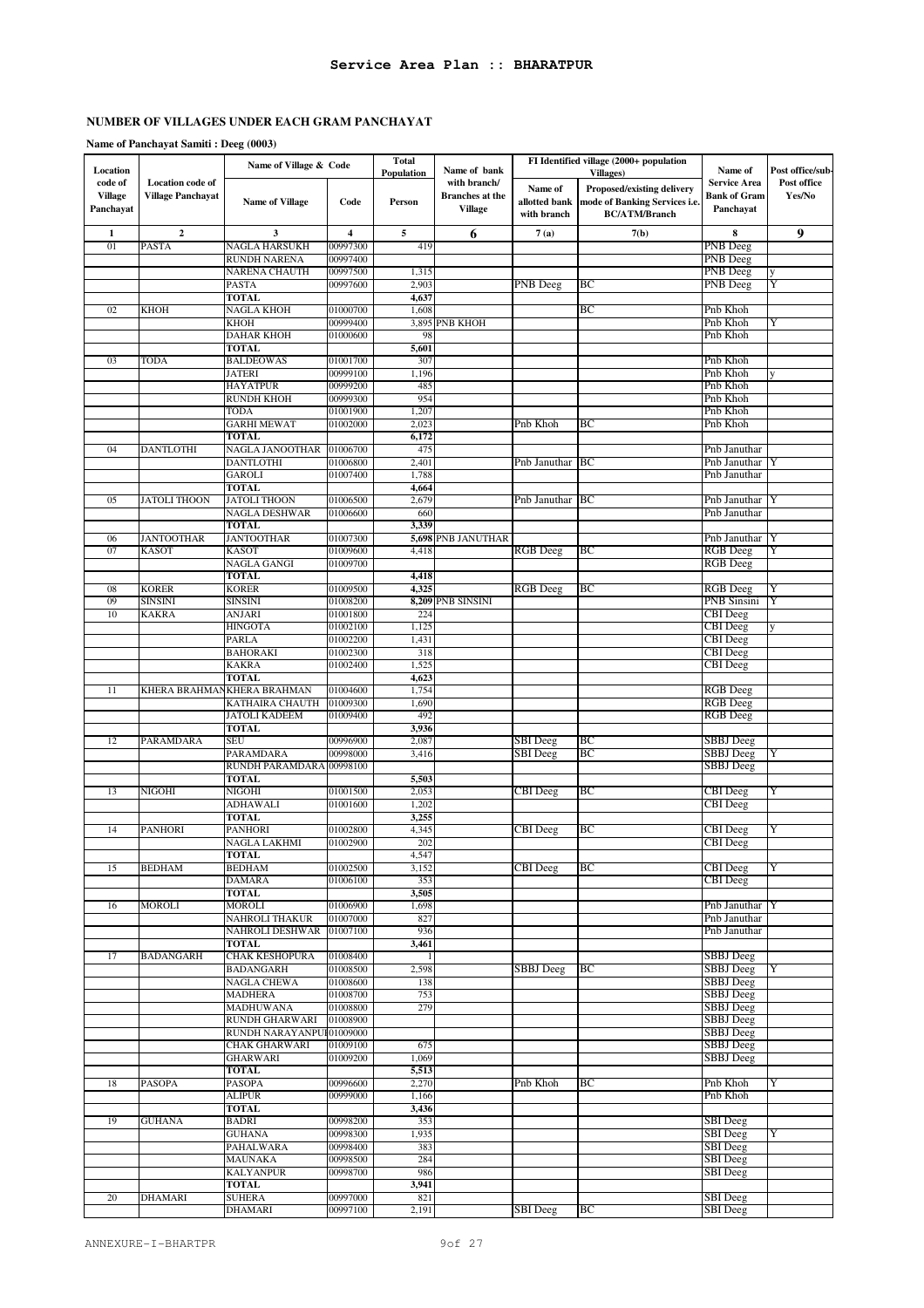#### **Name of Panchayat Samiti : Deeg (0003)**

| Location                               |                                       | Name of Village & Code                    |                         | <b>Total</b><br>Population | Name of bank                                             |                                         | FI Identified village (2000+ population<br><b>Villages</b> )                               | Name of                                                 | Post office/sub-      |
|----------------------------------------|---------------------------------------|-------------------------------------------|-------------------------|----------------------------|----------------------------------------------------------|-----------------------------------------|--------------------------------------------------------------------------------------------|---------------------------------------------------------|-----------------------|
| code of<br><b>Village</b><br>Panchayat | Location code of<br>Village Panchayat | <b>Name of Village</b>                    | Code                    | Person                     | with branch/<br><b>Branches</b> at the<br><b>Village</b> | Name of<br>allotted bank<br>with branch | <b>Proposed/existing delivery</b><br>mode of Banking Services i.e.<br><b>BC/ATM/Branch</b> | <b>Service Area</b><br><b>Bank of Gram</b><br>Panchayat | Post office<br>Yes/No |
| $\mathbf{1}$                           | $\mathbf 2$                           | $\overline{\mathbf{3}}$                   | $\overline{\mathbf{4}}$ | 5                          | 6                                                        | 7(a)                                    | 7(b)                                                                                       | 8                                                       | $\boldsymbol{9}$      |
|                                        |                                       | <b>NAHRA CHAUTH</b>                       | 00997200                | 1,027                      |                                                          |                                         |                                                                                            | SBI Deeg                                                |                       |
| 21                                     | <b>DIDAWALI</b>                       | <b>TOTAL</b><br>NANGLA MAHARNIY 400999500 |                         | 4,039<br>514               |                                                          |                                         |                                                                                            | SBBJ Deeg                                               |                       |
|                                        |                                       | <b>TANKOLI</b>                            | 00999600                | 557                        |                                                          |                                         |                                                                                            | SBBJ Deeg                                               |                       |
|                                        |                                       | <b>DIDAWALI</b>                           | 00999700                | 1,590                      |                                                          |                                         |                                                                                            | SBBJ Deeg                                               |                       |
|                                        |                                       | KHERIYA GOOJAR                            | 01000400                | 454                        |                                                          |                                         |                                                                                            | SBBJ Deeg                                               |                       |
|                                        |                                       | <b>MAHMADPUR</b><br><b>TOTAL</b>          | 01000500                | 561                        |                                                          |                                         |                                                                                            | SBBJ Deeg                                               |                       |
| 22                                     | SHYORAWALI                            | <b>ANKHOLI</b>                            | 01007500                | 3,676<br>664               |                                                          |                                         |                                                                                            | Pnb Januthar                                            |                       |
|                                        |                                       | <b>GULENA</b>                             | 01007600                | 168                        |                                                          |                                         |                                                                                            | Pnb Januthar                                            |                       |
|                                        |                                       | SHYORAWALI                                | 01007700                | 1,748                      |                                                          |                                         |                                                                                            | Pnb Januthar                                            |                       |
|                                        |                                       | SAHARAI                                   | 01007800                | 1,497                      |                                                          |                                         |                                                                                            | Pnb Januthar                                            |                       |
| 23                                     | <b>SISWARA</b>                        | <b>TOTAL</b><br><b>NASWARA</b>            | 01005900                | 4,077<br>806               |                                                          |                                         |                                                                                            | Pnb Januthar                                            |                       |
|                                        |                                       | <b>SISWARA</b>                            | 01006000                | 2,654                      |                                                          | Pnb Januthar                            | BC                                                                                         | Pnb Januthar                                            |                       |
|                                        |                                       | <b>MATOLI</b>                             | 01007200                |                            |                                                          |                                         |                                                                                            | Pnb Januthar                                            |                       |
|                                        |                                       | <b>TOTAL</b>                              |                         | 3,460                      |                                                          |                                         |                                                                                            |                                                         |                       |
| 24                                     | <b>IKLAHRA</b>                        | ACHALPUR (RURAL) 01000900                 |                         |                            |                                                          |                                         |                                                                                            | <b>PNB</b> Deeg                                         |                       |
|                                        |                                       | <b>IKLAHRA</b>                            | 01000000                | 2,274                      |                                                          | PNB Deeg                                | BC                                                                                         | <b>PNB</b> Deeg                                         | Y                     |
|                                        |                                       | <b>CHOMEDA</b><br>MALPUR (RURAL)          | 01000100<br>01000200    |                            |                                                          |                                         |                                                                                            | PNB Deeg<br>PNB Deeg                                    |                       |
|                                        |                                       | KISHANPUR (RURAL                          | 01000300                |                            |                                                          |                                         |                                                                                            | <b>PNB</b> Deeg                                         |                       |
|                                        |                                       | <b>MALIPURA</b>                           | 01003900                | 391                        |                                                          |                                         |                                                                                            | PNB Deeg                                                |                       |
|                                        |                                       | NAGLA KHAMAN                              | 01004000                | 152                        |                                                          |                                         |                                                                                            | PNB Deeg                                                |                       |
|                                        |                                       | <b>NAGLA MOTI</b>                         | 01004100                | 824                        |                                                          |                                         |                                                                                            | PNB Deeg                                                |                       |
| 25                                     | <b>KHOHRI</b>                         | <b>TOTAL</b><br><b>KHOHRI</b>             | 01005600                | 3,642<br>1,711             |                                                          |                                         |                                                                                            | PNB Deeg                                                | Y                     |
|                                        |                                       | <b>GIRSE</b>                              | 01005700                | 1,846                      |                                                          |                                         |                                                                                            | PNB Deeg                                                |                       |
|                                        |                                       | <b>GHANAGIRSE</b>                         | 01005800                | 73                         |                                                          |                                         |                                                                                            | <b>PNB</b> Deeg                                         |                       |
|                                        |                                       | <b>TOTAL</b>                              |                         | 3,630                      |                                                          |                                         |                                                                                            |                                                         |                       |
| 26                                     | AU                                    | <b>UMRA</b>                               | 01004700                | 776<br>585                 |                                                          |                                         |                                                                                            | <b>RGB</b> Deeg                                         |                       |
|                                        |                                       | <b>NAGLA FAUJDAR</b><br>NAGLA CHAHAR      | 01004800<br>01004900    | 496                        |                                                          |                                         |                                                                                            | <b>RGB</b> Deeg<br><b>RGB</b> Deeg                      |                       |
|                                        |                                       | AU                                        | 01005000                | 2,125                      |                                                          | PNB Deeg                                | BС                                                                                         | <b>RGB</b> Deeg                                         |                       |
|                                        |                                       | <b>CHAK UMRA</b>                          | 01005100                |                            |                                                          |                                         |                                                                                            | <b>RGB</b> Deeg                                         |                       |
|                                        |                                       | <b>NAGLA RADHEY</b>                       | 01005200                | 92                         |                                                          |                                         |                                                                                            | <b>RGB</b> Deeg                                         |                       |
| 27                                     | <b>BAHAJ</b>                          | <b>TOTAL</b><br><b>NAGLA KHUNTELA</b>     | 01003600                | 4,074<br>318               |                                                          |                                         |                                                                                            | <b>SBI</b> Deeg                                         |                       |
|                                        |                                       | <b>BAHAJ</b>                              | 01003800                | 6,578                      |                                                          | SBI Deeg                                | ВC                                                                                         | SBI Deeg                                                | Y                     |
|                                        |                                       | <b>TOTAL</b>                              |                         | 6,896                      |                                                          |                                         |                                                                                            |                                                         |                       |
| 28                                     | <b>BAROLI CHAUTH</b>                  | <b>BAROLI CHAUTH</b>                      | 01004200                | 2,505                      |                                                          | <b>SBI</b> Deeg                         | ВC                                                                                         | <b>SBI</b> Deeg                                         | Y                     |
|                                        |                                       | <b>SHYAMDHAK</b>                          | 01004300                | 857                        |                                                          |                                         |                                                                                            | SBI Deeg                                                |                       |
| 29                                     | <b>CHULERA</b>                        | TOTAL<br><b>UDAIPURI</b>                  | 00996700                | 3,362<br>664               |                                                          |                                         |                                                                                            | Pnb Khoh                                                |                       |
|                                        |                                       | <b>CHULERA</b>                            | 00996800                | 1,240                      |                                                          |                                         |                                                                                            | Pnb Khoh                                                |                       |
|                                        |                                       | <b>DIGCHOLI</b>                           | 00998600                | 331                        |                                                          |                                         |                                                                                            | Pnb Khoh                                                |                       |
|                                        |                                       | MAYARI KARMOOKA                           | 00998800                | 1,216                      |                                                          |                                         |                                                                                            | Pnb Khoh                                                |                       |
|                                        |                                       | <b>KAYREEKA</b><br><b>TOTAL</b>           | 00998900                | 543<br>3,994               |                                                          |                                         |                                                                                            | Pnb Khoh                                                |                       |
| 30                                     | <b>BARAI</b>                          | <b>BARAI</b>                              | 01000800                | 1,555                      |                                                          |                                         |                                                                                            | <b>SBBJ</b> Deeg                                        |                       |
|                                        |                                       | <b>SHAHPUR</b>                            | 01001000                | 798                        |                                                          |                                         |                                                                                            | SBBJ Deeg                                               |                       |
|                                        |                                       | <b>SHYOPURA</b>                           | 01001100                | 881                        |                                                          |                                         |                                                                                            | SBBJ Deeg                                               |                       |
|                                        |                                       | <b>PAHARTAL</b>                           | 01003100                | 96                         |                                                          |                                         |                                                                                            | <b>SBBJ</b> Deeg                                        |                       |
|                                        |                                       | RAMBAGH (RURAL)<br><b>TOTAL</b>           | 01003200                | 889<br>4,219               |                                                          |                                         |                                                                                            | <b>SBBJ</b> Deeg                                        |                       |
| 31                                     |                                       | BANDHA CHAUTH BANDHA CHAUTH               | 01001200                | 857                        |                                                          |                                         |                                                                                            | CBI Deeg                                                |                       |
|                                        |                                       | <b>BANDHA KHALSA</b>                      | 01001300                | 551                        |                                                          |                                         |                                                                                            | <b>CBI</b> Deeg                                         |                       |
|                                        |                                       | <b>DEENAPUR</b>                           | 01001400                | 107                        |                                                          |                                         |                                                                                            | CBI Deeg                                                |                       |
|                                        |                                       | <b>DANGEEKA</b><br>RAYABKA                | 01002600<br>01002700    | 251                        |                                                          |                                         |                                                                                            | <b>CBI</b> Deeg<br><b>CBI</b> Deeg                      |                       |
|                                        |                                       | <b>NARENA KATTA</b>                       | 01003000                | 1,304                      |                                                          |                                         |                                                                                            | <b>CBI</b> Deeg                                         |                       |
|                                        |                                       | <b>TOTAL</b>                              |                         | 3,070                      |                                                          |                                         |                                                                                            |                                                         |                       |
| 32                                     | MAWAI                                 | <b>JHOOLKA</b>                            | 01006200                |                            |                                                          |                                         |                                                                                            | <b>SBI</b> Deeg                                         |                       |
|                                        |                                       | <b>BADESARA</b>                           | 01006300                | 1,327                      |                                                          |                                         |                                                                                            | SBI Deeg                                                |                       |
|                                        |                                       | MAWAI<br><b>TOTAL</b>                     | 01006400                | 2,154<br>3,481             |                                                          | <b>SBI</b> Deeg                         | BC                                                                                         | <b>SBI</b> Deeg                                         |                       |
| 33                                     | SAMAI                                 | <b>NAGLA DANDU</b>                        | 01003700                | 757                        |                                                          |                                         |                                                                                            | <b>RGB</b> Deeg                                         |                       |
|                                        |                                       | <b>POONCHHRI</b>                          | 01004400                | 632                        |                                                          |                                         |                                                                                            | <b>RGB</b> Deeg                                         |                       |
|                                        |                                       | SAMAI                                     | 01004500                | 1,967                      |                                                          |                                         |                                                                                            | <b>RGB</b> Deeg                                         | Y                     |
|                                        |                                       | <b>TOTAL</b>                              |                         | 3,356                      |                                                          |                                         |                                                                                            |                                                         |                       |
| 34                                     | SONGAON                               | SONGAON<br>KHERIYA PUROHITAN01005500      | 01005400                | 1,613<br>882               |                                                          |                                         |                                                                                            | <b>SBBJ</b> Deeg<br>SBBJ Deeg                           |                       |
|                                        |                                       | BARAWALI                                  | 01007900                | 738                        |                                                          |                                         |                                                                                            | SBBJ Deeg                                               |                       |
|                                        |                                       | NAGALA WARAWALI 01008000                  |                         | 209                        |                                                          |                                         |                                                                                            | SBBJ Deeg                                               |                       |
|                                        |                                       | NAGALA BHAWANI SI 01008100                |                         | 106                        |                                                          |                                         |                                                                                            | SBBJ Deeg                                               |                       |
|                                        |                                       | <b>GAHNAWALI</b><br><b>TOTAL</b>          | 01008300                | 275<br>3,823               |                                                          |                                         |                                                                                            | SBBJ Deeg                                               |                       |
| 35                                     | <b>KUCHAWATI</b>                      | <b>BAHTANA</b>                            | 01003300                | 1,423                      |                                                          |                                         |                                                                                            | PNB Deeg                                                |                       |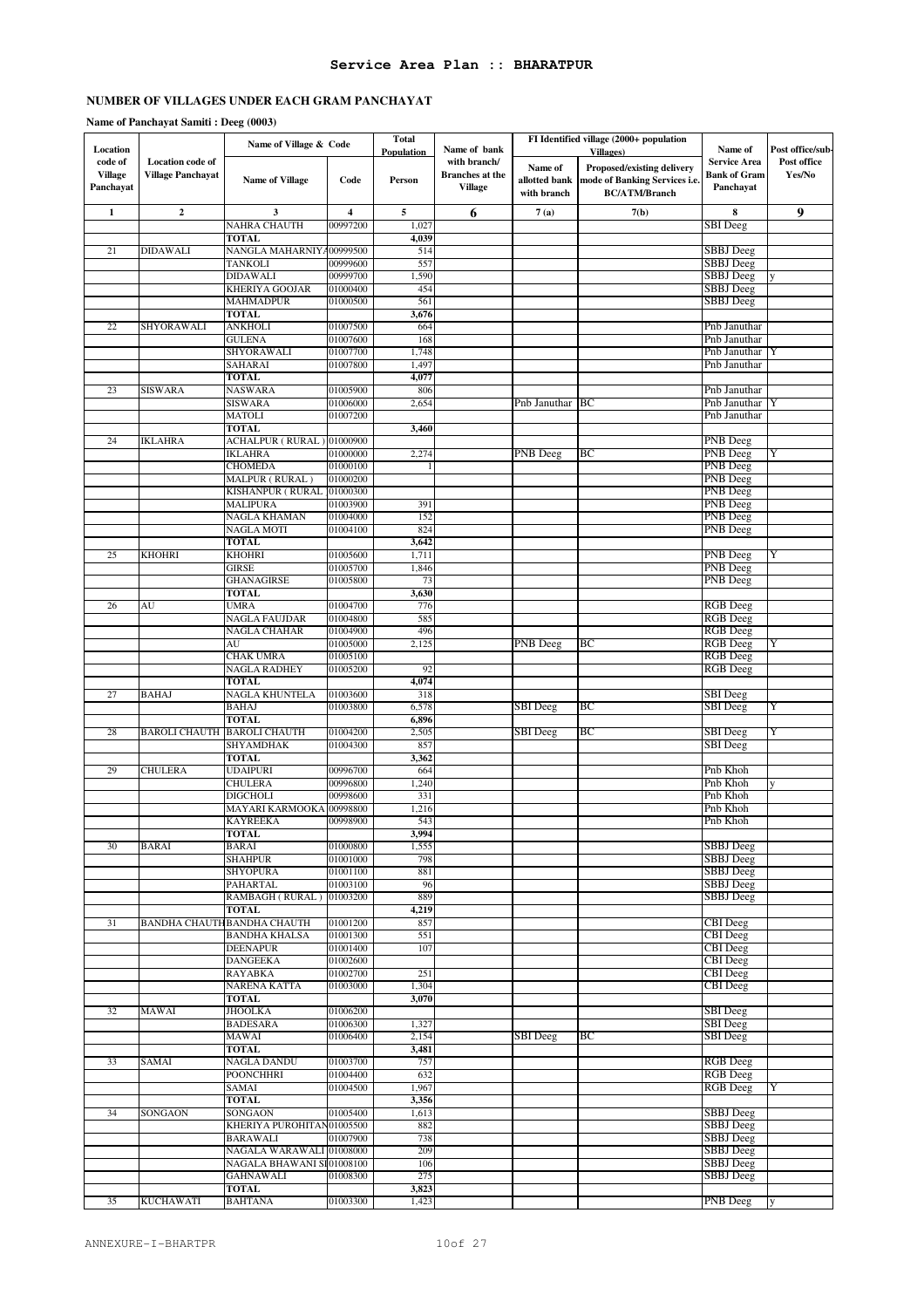#### **Name of Panchayat Samiti : Deeg (0003)**

| Location                               |                                                     | Name of Village & Code    |          | Total<br>Population | Name of bank                                      |                                         | FI Identified village (2000+ population<br><b>Villages</b> )                        | Name of                                                 | Post office/sub-      |
|----------------------------------------|-----------------------------------------------------|---------------------------|----------|---------------------|---------------------------------------------------|-----------------------------------------|-------------------------------------------------------------------------------------|---------------------------------------------------------|-----------------------|
| code of<br><b>Village</b><br>Panchavat | <b>Location code of</b><br><b>Village Panchayat</b> | <b>Name of Village</b>    | Code     | Person              | with branch/<br><b>Branches</b> at the<br>Village | Name of<br>allotted bank<br>with branch | Proposed/existing delivery<br>mode of Banking Services i.e.<br><b>BC/ATM/Branch</b> | <b>Service Area</b><br><b>Bank of Gram</b><br>Panchavat | Post office<br>Yes/No |
|                                        | $\mathbf{2}$                                        | 3                         | 4        | 5.                  | 6                                                 | 7(a)                                    | 7(b)                                                                                | 8                                                       | 9                     |
|                                        |                                                     | <b>KUCHAWATI</b>          | 01003400 | 1,947               |                                                   |                                         |                                                                                     | PNB Deeg                                                |                       |
|                                        |                                                     | <b>GARHI LODHA</b>        | 01005300 | 428                 |                                                   |                                         |                                                                                     | PNB Deeg                                                |                       |
|                                        |                                                     | <b>TOTAL</b>              |          | 3,798               |                                                   |                                         |                                                                                     |                                                         |                       |
| 36                                     | <b>WADRIPUR</b>                                     | NAGLA KOKLA               | 00997700 | 679                 |                                                   |                                         |                                                                                     | <b>PNB</b> Deeg                                         |                       |
|                                        |                                                     | <b>BHEELAMKA</b>          | 00997800 | 858                 |                                                   |                                         |                                                                                     | PNB Deeg                                                |                       |
|                                        |                                                     | <b>NAGLA WADRIPUR</b>     | 00997900 | 762                 |                                                   |                                         |                                                                                     | PNB Deeg                                                |                       |
|                                        |                                                     | <b>NAGLA SHRIPUR</b>      | 00999800 | 446                 |                                                   |                                         |                                                                                     | PNB Deeg                                                |                       |
|                                        |                                                     | <b>GADALPUR</b>           | 00999900 | 737                 |                                                   |                                         |                                                                                     | PNB Deeg                                                |                       |
|                                        |                                                     | <b>TOTAL</b>              |          | 3,482               |                                                   |                                         |                                                                                     |                                                         |                       |
| *                                      |                                                     | KASBA DEEG (RURAL01003500 |          |                     |                                                   |                                         |                                                                                     | PNB Deeg                                                |                       |
|                                        |                                                     |                           |          |                     |                                                   |                                         |                                                                                     |                                                         |                       |
|                                        | * Gram panchayat name were not mentioned.           |                           |          |                     |                                                   |                                         |                                                                                     |                                                         |                       |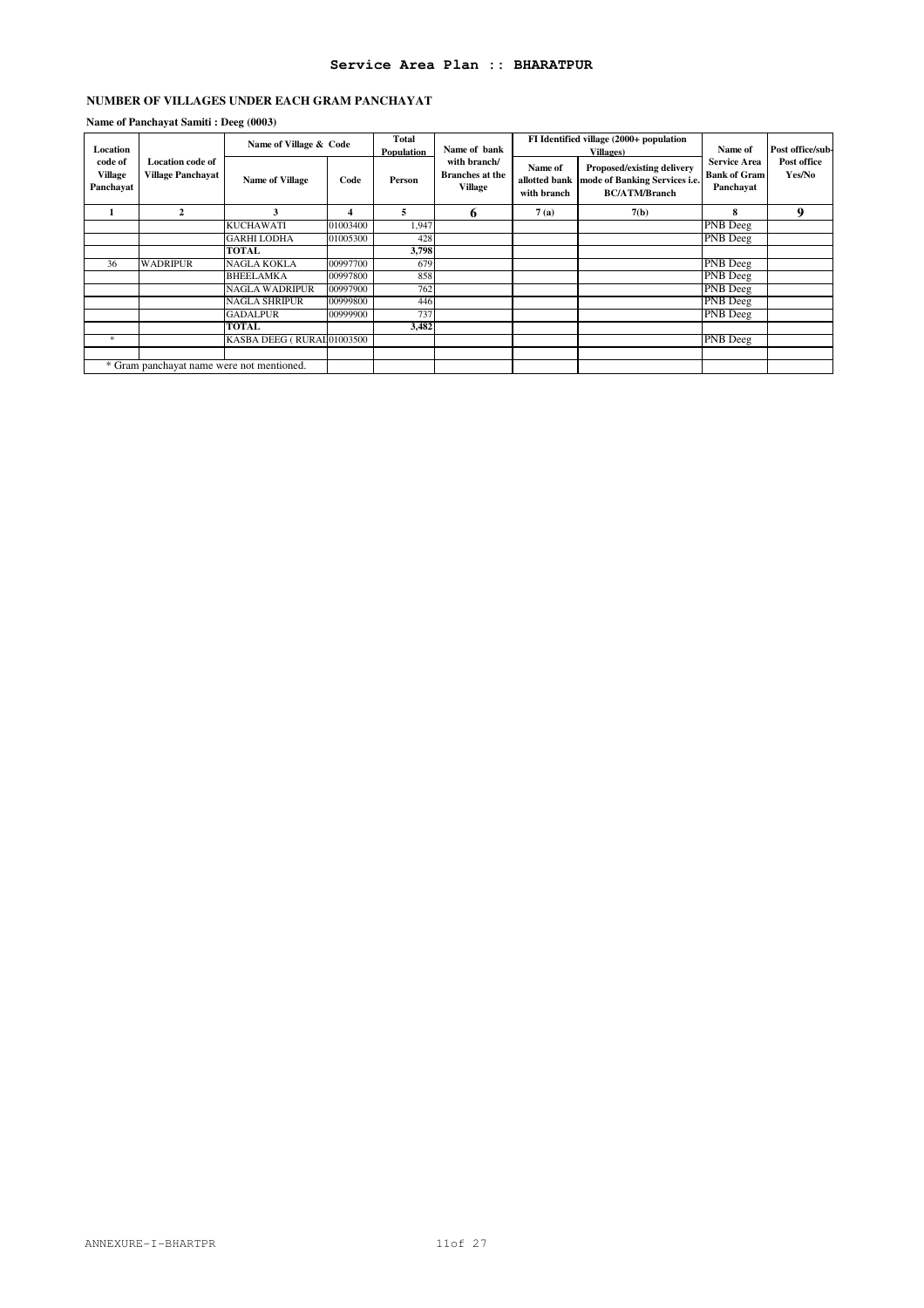**Name of Panchayat Samiti : Kumher (0004)**

|                                                 |                                     | Name of Village & Code           |                                     | <b>Total Population</b> | Name of bank                                             |                                         | FI Identified village (2000+ population                                                                  |                                                          | Post office/sub-      |
|-------------------------------------------------|-------------------------------------|----------------------------------|-------------------------------------|-------------------------|----------------------------------------------------------|-----------------------------------------|----------------------------------------------------------------------------------------------------------|----------------------------------------------------------|-----------------------|
| <b>Location</b> code<br>of Village<br>Panchayat | Name of Panchayat                   | <b>Name of Village</b>           | Code                                | Person                  | with branch/<br><b>Branches</b> at the<br><b>Village</b> | Name of<br>allotted bank<br>with branch | <b>Villages</b> )<br><b>Proposed/existing delivery</b><br>mode of Banking Services<br>i.e. BC/ATM/Branch | Name of Service Area<br><b>Bank of Gram</b><br>Panchayat | Post office<br>Yes/No |
|                                                 |                                     |                                  |                                     |                         |                                                          |                                         |                                                                                                          |                                                          |                       |
| 1<br>01                                         | $\boldsymbol{2}$<br><b>TALPHARA</b> | 3<br><b>DIDWARI</b>              | $\overline{\mathbf{4}}$<br>01023400 | 5<br>1,028              | 6                                                        | 7(a)                                    | 7(b)                                                                                                     | 8<br><b>UBI, GUNSARA</b>                                 | 9                     |
|                                                 |                                     | NAGLA BAGHA                      | 01023500                            | 274                     |                                                          |                                         |                                                                                                          | UBI, GUNSARA                                             |                       |
|                                                 |                                     | TALPHARA                         | 01023600                            | 3,646                   |                                                          | UBI, GUNSA BC                           |                                                                                                          | UBI, GUNSARA                                             | Y                     |
|                                                 |                                     | <b>TOTAL</b>                     |                                     | 4,948                   |                                                          |                                         |                                                                                                          |                                                          |                       |
| 02                                              | <b>GUNSARA</b>                      | <b>GUNSARA</b>                   | 01023700                            |                         | 4,341 UBI, GUNSARA                                       |                                         |                                                                                                          | <b>UBI, GUNSARA</b>                                      | Y                     |
| 03                                              | <b>AJAN</b>                         | <b>AJAN</b>                      | 01023900                            | 6,277                   | <b>RGB AJAN</b>                                          |                                         |                                                                                                          | <b>RGB AJAN</b>                                          | Y                     |
| 04<br>05                                        | TAKHA<br><b>RARAH</b>               | TAKHA<br><b>RARAH</b>            | 01023800<br>01027900                | 4,610                   | 3,852 PNB RARAH                                          | PNB RARAH                               |                                                                                                          | <b>PNB RARAH</b><br>PNB RARAH                            | Y<br>Y                |
|                                                 |                                     | <b>BURAWAI</b>                   | 01028100                            | 1,297                   |                                                          |                                         |                                                                                                          | PNB RARAH                                                |                       |
|                                                 |                                     | <b>TOTAL</b>                     |                                     | 5,907                   |                                                          |                                         |                                                                                                          |                                                          |                       |
| 06                                              | <b>SANTROOK</b>                     | <b>SANTROOK</b>                  | 01028000                            | 5,154                   | <b>SBBJ SANTROOK</b>                                     |                                         |                                                                                                          | <b>SBBJ SANTROOK</b>                                     | Y                     |
| 07                                              | UBAR                                | UBAR                             | 01028200                            | 4,457                   |                                                          | RGB AJAN                                | BC                                                                                                       | <b>RGB AJAN</b>                                          |                       |
| 08                                              | SOGAR                               | SOGAR                            | 01028300                            | 3,401                   |                                                          | RGB AJAN                                | BC                                                                                                       | <b>RGB AJAN</b>                                          | Y                     |
|                                                 |                                     | NAGLA JEEWANA<br><b>TOTAL</b>    | 01028400                            | 1,310<br>4,711          |                                                          |                                         |                                                                                                          | <b>RGB AJAN</b>                                          |                       |
| 09                                              | AWAR                                | AWAR                             | 01027800                            |                         | <b>5,249 PNB AWAR</b>                                    | PNB BORAI                               |                                                                                                          | PNB AWAR                                                 | Y                     |
| 10                                              | <b>BABEN</b>                        | <b>CHAK SAKEETRA</b>             | 01030100                            |                         |                                                          |                                         |                                                                                                          | <b>PNB BORAI</b>                                         |                       |
|                                                 |                                     | <b>BABEN</b>                     | 01033500                            | 2,381                   |                                                          |                                         |                                                                                                          | PNB BORAI                                                | Y                     |
|                                                 |                                     | <b>BORAI</b>                     | 01033200                            | 1,030                   |                                                          | PNB BORAI                               |                                                                                                          | PNB BORAI                                                |                       |
|                                                 |                                     | <b>CHAK BORAI</b>                | 01033300                            |                         |                                                          |                                         |                                                                                                          | PNB BORAI                                                |                       |
|                                                 |                                     | <b>CHAK SEH</b><br>CHAUKIPURA    | 01033100                            | ş<br>922                |                                                          |                                         |                                                                                                          | <b>PNB BORAI</b><br>PNB BORAI                            |                       |
|                                                 |                                     | <b>KANCHANPURA</b>               | 01033000<br>01032900                | 899                     |                                                          |                                         |                                                                                                          | <b>PNB BORAI</b>                                         |                       |
|                                                 |                                     | SEH                              | 01033400                            | 1,953                   |                                                          |                                         |                                                                                                          | PNB BORAI                                                |                       |
|                                                 |                                     | <b>TOTAL</b>                     |                                     | 7,193                   |                                                          |                                         |                                                                                                          |                                                          |                       |
| 11                                              | <b>PAPRERA</b>                      | CHAK PAPRERA                     | 01031600                            | 54                      |                                                          |                                         |                                                                                                          | <b>SBBJ BHATAWAL</b>                                     |                       |
|                                                 |                                     | <b>KHANSWARA</b>                 | 01032000                            | 1,290                   |                                                          |                                         |                                                                                                          | <b>SBBJ BHATAWALI</b>                                    |                       |
|                                                 |                                     | <b>MORODA</b><br>PAPRERA         | 01031800<br>01031700                | 154<br>2,442            |                                                          | SBBJ BHATABC                            |                                                                                                          | SBBJ BHATAWALI<br>SBBJ BHATAWALI Y                       |                       |
|                                                 |                                     | SONERA                           | 01031900                            | 853                     |                                                          |                                         |                                                                                                          | SBBJ BHATAWALI                                           |                       |
|                                                 |                                     | <b>TOTAL</b>                     |                                     | 4,793                   |                                                          |                                         |                                                                                                          |                                                          |                       |
| 12                                              | <b>ASTAVAN</b>                      | <b>ASTAVAN KADIM</b>             | 01026600                            | 1,259                   | <b>RGB ASTAVAN</b>                                       |                                         |                                                                                                          | <b>RGB ASTAVAN</b>                                       |                       |
|                                                 |                                     | <b>ASTAVAN JADID</b>             | 01026700                            | 2,431                   |                                                          |                                         | BC                                                                                                       | <b>RGB ASTAVAN</b>                                       | Y                     |
|                                                 |                                     | KHERA KARAULI                    | 01030500                            | 511                     |                                                          |                                         |                                                                                                          | <b>RGB ASTAVAN</b>                                       |                       |
|                                                 |                                     | NAGLA KAROLI                     | 01026800                            | 521                     |                                                          |                                         |                                                                                                          | <b>RGB ASTAVAN</b>                                       |                       |
|                                                 |                                     | PEEDHI<br><b>TOTAL</b>           | 01026900                            | 982<br>5,704            |                                                          |                                         |                                                                                                          | <b>RGB ASTAVAN</b>                                       |                       |
| 13                                              | <b>MAHARAWAR</b>                    | MAHARAWAR                        | 01025600                            | 2,470                   |                                                          | PNB SABOR/BC                            |                                                                                                          | PNB SABORA                                               | Y                     |
|                                                 |                                     | <b>BHATPURA</b>                  | 01025700                            | 392                     |                                                          |                                         |                                                                                                          | PNB SABORA                                               |                       |
|                                                 |                                     | HINGOLI                          | 01026400                            | 1,177                   |                                                          |                                         |                                                                                                          | <b>PNB SABORA</b>                                        |                       |
|                                                 |                                     | JODHELA                          | 01026500                            | 222                     |                                                          |                                         |                                                                                                          | PNB SABORA                                               |                       |
|                                                 |                                     | <b>TOTAL</b>                     |                                     | 4,261                   |                                                          |                                         |                                                                                                          |                                                          |                       |
| 14                                              | <b>BIRHARU</b>                      | <b>DARAPUR</b><br><b>BIRHARU</b> | 01025900<br>01026300                | 1,956                   |                                                          |                                         |                                                                                                          | PNB SABORA<br>PNB SABORA                                 | Y                     |
|                                                 |                                     | <b>DAHWA</b>                     | 01026000                            | 1,156                   |                                                          |                                         |                                                                                                          | PNB SABORA                                               |                       |
|                                                 |                                     | NAGLA BIRHARU                    | 01026200                            | 439                     |                                                          |                                         |                                                                                                          | PNB SABORA                                               |                       |
|                                                 |                                     | PACHORA                          | 01026100                            | 811                     |                                                          |                                         |                                                                                                          | PNB SABORA                                               |                       |
|                                                 |                                     | <b>TOTAL</b>                     |                                     | 4,362                   |                                                          |                                         |                                                                                                          |                                                          |                       |
| 15                                              | <b>SIKRORI</b>                      | <b>SIKRORI</b>                   | 01025300                            | 2,368                   |                                                          | RGB KUMHEBC                             |                                                                                                          | <b>RGB KUMHER</b>                                        | Y                     |
|                                                 |                                     | <b>SIKRORA</b><br><b>TOTAL</b>   | 01027000                            | 1,120<br>3,488          |                                                          |                                         |                                                                                                          | <b>RGB KUMHER</b>                                        |                       |
| 16                                              | PICHOOMAR                           | <b>JAHANGEERPUR</b>              | 01022100                            | 1,317                   |                                                          |                                         |                                                                                                          | <b>RGB ASTAVAN</b>                                       |                       |
|                                                 |                                     | PICHOOMAR                        | 01025500                            | 1,620                   |                                                          |                                         |                                                                                                          | RGB ASTAVAN                                              |                       |
|                                                 |                                     | <b>RAM NAGAR</b>                 | 01025400                            | 258                     |                                                          |                                         |                                                                                                          | <b>RGB ASTAVAN</b>                                       |                       |
|                                                 |                                     | <b>TOTAL</b>                     |                                     | 3,195                   |                                                          |                                         |                                                                                                          |                                                          |                       |
| 17                                              | <b>SABORA</b>                       | <b>SABORA</b>                    | 01025800                            |                         | 3,288 PNB SABORA                                         |                                         |                                                                                                          | <b>PNB SABORA</b>                                        | Y                     |
| 18                                              | USRANI                              | <b>USRANI</b><br><b>BARTAI</b>   | 01021800<br>01021900                | 1,086<br>2,028          |                                                          | PNB SABOR/BC                            |                                                                                                          | PNB SABORA<br>PNB SABORA                                 |                       |
|                                                 |                                     | JAYA                             | 01022000                            | 516                     |                                                          |                                         |                                                                                                          | PNB SABORA                                               |                       |
|                                                 |                                     | <b>TOTAL</b>                     |                                     | 3,630                   |                                                          |                                         |                                                                                                          |                                                          |                       |
| 19                                              | <b>PALA</b>                         | PALA                             | 01022400                            | 1,617                   |                                                          |                                         |                                                                                                          | <b>RGB KUMHER</b>                                        |                       |
|                                                 |                                     | CHAK SITARA                      | 01022800                            | 425                     |                                                          |                                         |                                                                                                          | <b>RGB KUMHER</b>                                        |                       |
|                                                 |                                     | <b>MUKANDPURA</b>                | 01022500                            | 573                     |                                                          |                                         |                                                                                                          | <b>RGB KUMHER</b>                                        |                       |
|                                                 |                                     | <b>SENHTI</b><br><b>SITARA</b>   | 01022600<br>01022700                | 747<br>1,313            |                                                          |                                         |                                                                                                          | <b>RGB KUMHER</b><br><b>RGB KUMHER</b>                   |                       |
|                                                 |                                     | <b>TOTAL</b>                     |                                     | 4,675                   |                                                          |                                         |                                                                                                          |                                                          |                       |
| 20                                              | <b>TAMRER</b>                       | <b>TAMRER</b>                    | 01023200                            | 2,384                   |                                                          | PNB KUMHEBC                             |                                                                                                          | <b>PNB KUMHER</b>                                        | Y                     |
|                                                 |                                     | <b>KARUA</b>                     | 01023300                            | 884                     |                                                          |                                         |                                                                                                          | PNB KUMHER                                               |                       |
|                                                 |                                     | <b>TOTAL</b>                     |                                     | 3,268                   |                                                          |                                         |                                                                                                          |                                                          |                       |
| 21                                              | <b>KOOMHA</b>                       | <b>INDOO</b>                     | 01024500                            | 851                     |                                                          |                                         |                                                                                                          | <b>SBBJ KUMHER</b>                                       |                       |
|                                                 |                                     | <b>DHOKAS</b><br><b>GADHAIRA</b> | 01025000<br>01024900                | 90<br>228               |                                                          |                                         |                                                                                                          | <b>SBBJ KUMHER</b><br><b>SBBJ KUMHER</b>                 |                       |
|                                                 |                                     | KOOMHA                           | 01024600                            | 2,116                   |                                                          | SBBJ KUMHIBC                            |                                                                                                          | <b>SBBJ KUMHER</b>                                       |                       |
|                                                 |                                     | <b>MAHARATH</b>                  | 01024800                            |                         |                                                          |                                         |                                                                                                          | <b>SBBJ KUMHER</b>                                       |                       |
|                                                 |                                     | <b>SENTHARI</b>                  | 01024700                            | 384                     |                                                          |                                         |                                                                                                          | SBBJ KUMHER                                              |                       |
|                                                 |                                     | <b>TOTAL</b>                     |                                     | 3,669                   |                                                          |                                         |                                                                                                          |                                                          |                       |
| 22                                              | <b>ABHAURRA</b>                     | <b>ABHAURRA</b>                  | 01024000                            | 3,047                   |                                                          | UBI, GUNSAIBC                           |                                                                                                          | UBI, GUNSARA                                             | Y                     |
|                                                 |                                     | SAJAULA<br><b>SUNARI</b>         | 01024100<br>01027700                | 562<br>570              |                                                          |                                         |                                                                                                          | UBI, GUNSARA<br>UBI, GUNSARA                             |                       |
|                                                 |                                     | <b>TOTAL</b>                     |                                     | 4,179                   |                                                          |                                         |                                                                                                          |                                                          |                       |
| 23                                              | <b>DAHRA</b>                        | NAGLA TUHIRAM                    | 01028500                            | 283                     |                                                          |                                         |                                                                                                          | PNB BORAI                                                |                       |
|                                                 |                                     | CHAK LUCHPURI                    | 01029400                            |                         |                                                          |                                         |                                                                                                          | PNB BORAI                                                |                       |
|                                                 |                                     | DAHRA                            | 01028800                            | 2,758                   |                                                          | PNB BORAI BC                            |                                                                                                          | PNB BORAI                                                | Y                     |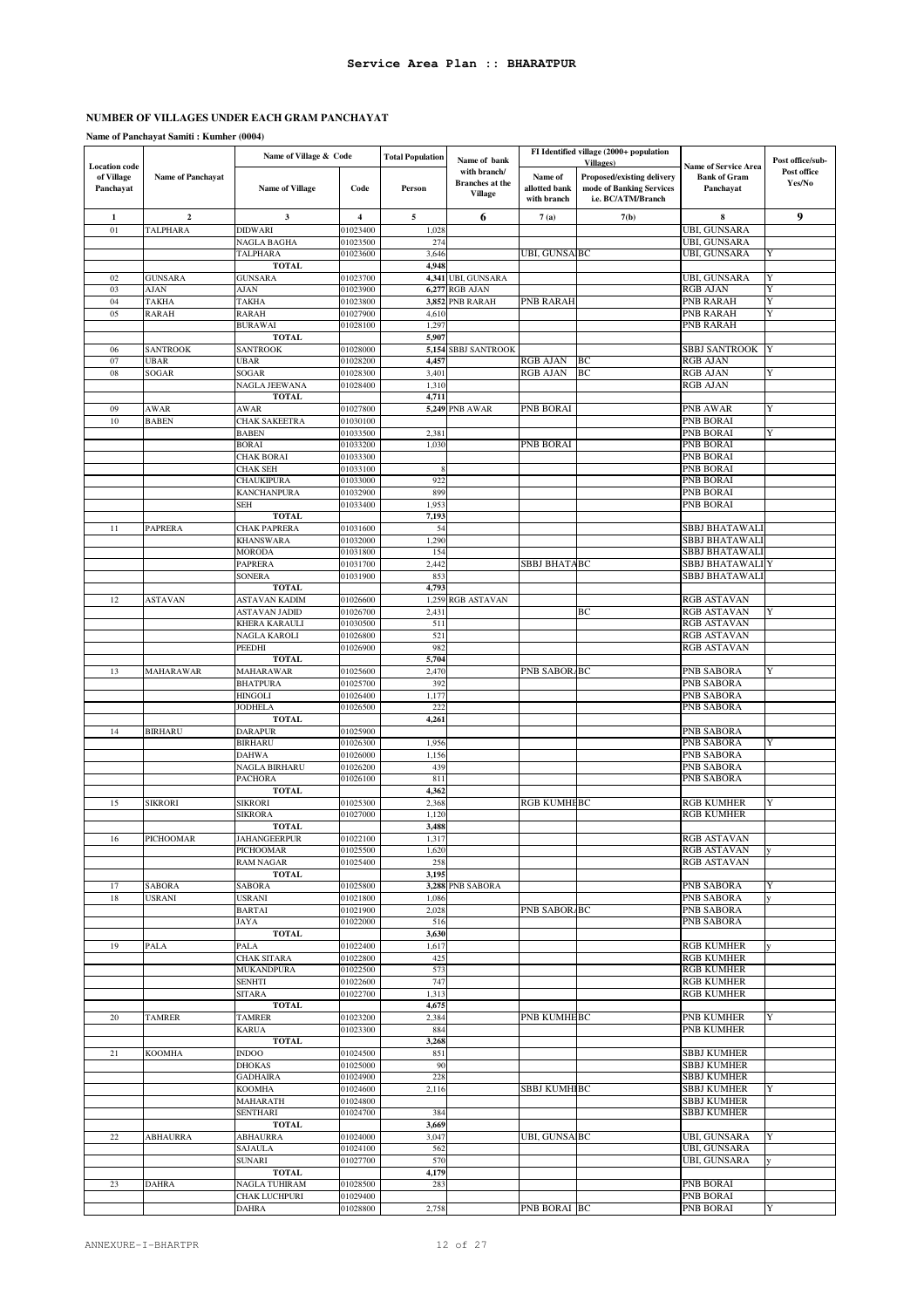#### **Name of Panchayat Samiti : Kumher (0004)**

|                                                 |                     | Name of Village & Code             |                         | <b>Total Population</b> | Name of bank                                             |                                         | FI Identified village (2000+ population<br><b>Villages</b> )                 |                                                                 | Post office/sub-      |
|-------------------------------------------------|---------------------|------------------------------------|-------------------------|-------------------------|----------------------------------------------------------|-----------------------------------------|------------------------------------------------------------------------------|-----------------------------------------------------------------|-----------------------|
| <b>Location</b> code<br>of Village<br>Panchayat | Name of Panchayat   | <b>Name of Village</b>             | Code                    | Person                  | with branch/<br><b>Branches</b> at the<br><b>Village</b> | Name of<br>allotted bank<br>with branch | Proposed/existing delivery<br>mode of Banking Services<br>i.e. BC/ATM/Branch | <b>Name of Service Area</b><br><b>Bank of Gram</b><br>Panchayat | Post office<br>Yes/No |
| $\mathbf 1$                                     | $\mathbf{2}$        | 3                                  | $\overline{\mathbf{4}}$ | 5                       | 6                                                        | 7(a)                                    | 7(b)                                                                         | 8                                                               | 9                     |
|                                                 |                     | NAGLA BUDHSINGH                    | 01028600                |                         |                                                          |                                         |                                                                              | <b>PNB BORAI</b>                                                |                       |
|                                                 |                     | NAGLA JODHSINGH                    | 01028900                | 632                     |                                                          |                                         |                                                                              | PNB BORAI                                                       |                       |
|                                                 |                     | NAGLA MALOO                        | 01028700                |                         |                                                          |                                         |                                                                              | PNB BORAI                                                       |                       |
|                                                 |                     | NAGLA SAWAIRAM                     | 01029000                | 689                     |                                                          |                                         |                                                                              | PNB BORAI                                                       |                       |
| 24                                              | LAKHAN              | <b>TOTAL</b><br>LAKHAN             | 01027500                | 4,362<br>1,928          |                                                          |                                         |                                                                              | <b>SBBJ KUMHER</b>                                              |                       |
|                                                 |                     | ADHAIYA KALAN                      | 01029600                | 461                     |                                                          |                                         |                                                                              | <b>SBBJ KUMHER</b>                                              |                       |
|                                                 |                     | ADHAIYA KHURD                      | 01029700                | 763                     |                                                          |                                         |                                                                              | <b>SBBJ KUMHER</b>                                              |                       |
|                                                 |                     | <b>SURAUTA</b>                     | 01027600                | 1,592                   |                                                          |                                         |                                                                              | <b>SBBJ KUMHER</b>                                              |                       |
|                                                 |                     | <b>TOTAL</b>                       |                         | 4,744                   |                                                          |                                         |                                                                              |                                                                 |                       |
| 25                                              | <b>HELAK</b>        | HELAK                              | 01033700                |                         | 4,539 PNB HELAK                                          |                                         | BС                                                                           | PNB HELAK                                                       | Y                     |
| $26\,$                                          | AJAU                | <b>CHIMNI</b>                      | 01031100                | 386                     |                                                          |                                         |                                                                              | <b>SBBJ KUMHER</b>                                              |                       |
|                                                 |                     | AJAU                               | 01032300                | 1,612                   |                                                          |                                         |                                                                              | <b>SBBJ KUMHER</b>                                              |                       |
|                                                 |                     | CHAK BANI<br>NAGLA AJAU            | 01031200<br>01032600    | 105<br>212              |                                                          |                                         |                                                                              | <b>SBBJ KUMHER</b><br><b>SBBJ KUMHER</b>                        |                       |
|                                                 |                     | <b>SEEHI</b>                       | 01032200                | 1,465                   |                                                          |                                         |                                                                              | SBBJ KUMHER                                                     | V                     |
|                                                 |                     | <b>TOTAL</b>                       |                         | 3,780                   |                                                          |                                         |                                                                              |                                                                 |                       |
| 27                                              | DHANWARA            | DHANWARA                           | 01027100                | 1,697                   |                                                          |                                         |                                                                              | PNB KUMHER                                                      | Y                     |
|                                                 |                     | <b>INDRAPURA</b>                   | 01027300                | 315                     |                                                          |                                         |                                                                              | PNB KUMHER                                                      |                       |
|                                                 |                     | JARHARA                            | 01030200                | 320                     |                                                          |                                         |                                                                              | PNB KUMHER                                                      |                       |
|                                                 |                     | <b>KISHANPURA</b>                  | 01027200                | 927                     |                                                          |                                         |                                                                              | PNB KUMHER                                                      |                       |
|                                                 |                     | <b>KWARDIYA</b>                    | 01030000                | 403                     |                                                          |                                         |                                                                              | PNB KUMHER                                                      |                       |
|                                                 |                     | NAGLA MAINTHNA                     | 01029900                | 377                     |                                                          |                                         |                                                                              | <b>PNB KUMHER</b>                                               |                       |
|                                                 |                     | SARSAI<br><b>TOTAL</b>             | 01027400                | 228<br>4,267            |                                                          |                                         |                                                                              | PNB KUMHER                                                      |                       |
| 28                                              | <b>BHATAWALI</b>    | <b>BANI</b>                        | 01031300                | 706                     |                                                          |                                         |                                                                              | SBBJ BHATAWALI                                                  |                       |
|                                                 |                     | BHATAWALI                          | 01031500                | 2,872                   | SBBJ BHATAWALI                                           |                                         |                                                                              | SBBJ BHATAWALI Y                                                |                       |
|                                                 |                     | RUNDH BHATAWALI                    | 01031400                | 465                     |                                                          |                                         |                                                                              | SBBJ BHATAWALI                                                  |                       |
|                                                 |                     | <b>TOTAL</b>                       |                         | 4,043                   |                                                          |                                         |                                                                              |                                                                 |                       |
| 29                                              | <b>SENT</b>         | <b>SENT</b>                        | 01022900                | 1,803                   |                                                          |                                         |                                                                              | <b>RGB KUMHER</b>                                               |                       |
|                                                 |                     | <b>GANGAR SOLI</b>                 | 01023100                | 1,110                   |                                                          |                                         |                                                                              | <b>RGB KUMHER</b>                                               |                       |
|                                                 |                     | RANDHEERPURA                       | 01023000                | 672                     |                                                          |                                         |                                                                              | <b>RGB KUMHER</b>                                               |                       |
|                                                 |                     | <b>TOTAL</b>                       |                         | 3,585<br>527            |                                                          |                                         |                                                                              | UBI, GUNSARA                                                    |                       |
| 30                                              | <b>DANDOO</b>       | SAMAN<br><b>DANDOO</b>             | 01024200<br>01024400    | 1,881                   |                                                          |                                         |                                                                              | UBI, GUNSARA                                                    |                       |
|                                                 |                     | <b>KHAN</b>                        | 01024300                | 801                     |                                                          |                                         |                                                                              | UBI, GUNSARA                                                    |                       |
|                                                 |                     | <b>TOTAL</b>                       |                         | 3,209                   |                                                          |                                         |                                                                              |                                                                 |                       |
| 31                                              | <b>BELARA KALAN</b> | NAGLA MANJHI                       | 01029100                | 351                     |                                                          |                                         |                                                                              | PNB BORAI                                                       |                       |
|                                                 |                     | <b>BELARA KALAN</b>                | 01029800                | 1,764                   |                                                          |                                         |                                                                              | PNB BORAI                                                       |                       |
|                                                 |                     | <b>BELARA KHURD</b>                | 01029500                | 638                     |                                                          |                                         |                                                                              | PNB BORAI                                                       |                       |
|                                                 |                     | NAGLA BAGHERA                      | 01029300                | 441                     |                                                          |                                         |                                                                              | PNB BORAI                                                       |                       |
|                                                 |                     | NAGLA GANGA                        | 01029200                | 212                     |                                                          |                                         |                                                                              | <b>PNB BORAI</b>                                                |                       |
| 32                                              | <b>RUND HELAK</b>   | <b>TOTAL</b><br>RUNDH HELAK CHHOTI | 01032100                | 3,406<br>1,460          |                                                          |                                         |                                                                              | <b>PNB HELAK</b>                                                |                       |
|                                                 |                     | NAGLA KHOONTELA                    | 01033800                | 305                     |                                                          |                                         |                                                                              | PNB HELAK                                                       |                       |
|                                                 |                     | PICHGAI                            | 01033600                | 257                     |                                                          |                                         |                                                                              | PNB HELAK                                                       |                       |
|                                                 |                     | <b>RUND HELAK BARI</b>             | 01032700                | 1,134                   |                                                          |                                         |                                                                              | PNB HELAK                                                       |                       |
|                                                 |                     | VIJAY NAGAR                        | 01032800                | 1,011                   |                                                          |                                         |                                                                              | PNB HELAK                                                       |                       |
|                                                 |                     | <b>TOTAL</b>                       |                         | 4,167                   |                                                          |                                         |                                                                              |                                                                 |                       |
| 33                                              | <b>PAHUA</b>        | NAGLA MANA                         | 01030300                | 465                     |                                                          |                                         |                                                                              | PNB KUMHER                                                      |                       |
|                                                 |                     | <b>NAGLA MOTI</b><br><b>PAHUA</b>  | 01032400<br>01032500    | 310<br>297              |                                                          |                                         |                                                                              | PNB KUMHER<br><b>PNB KUMHER</b>                                 |                       |
|                                                 |                     | POOTH                              | 01031000                | 1,053                   |                                                          |                                         |                                                                              | PNB KUMHER                                                      |                       |
|                                                 |                     | <b>USRARA</b>                      | 01030400                | 323                     |                                                          |                                         |                                                                              | <b>PNB KUMHER</b>                                               |                       |
|                                                 |                     | <b>TOTAL</b>                       |                         | 3,448                   |                                                          |                                         |                                                                              |                                                                 |                       |
| 34                                              | <b>GUDAWALI</b>     | <b>GUHAWALI</b>                    | 01030600                | 745                     |                                                          |                                         |                                                                              | <b>SBBJ BHATAWALI</b>                                           |                       |
|                                                 |                     | <b>BANSROLI</b>                    | 01030800                | 1,041                   |                                                          |                                         |                                                                              | <b>SBBJ BHATAWALI</b>                                           |                       |
|                                                 |                     | <b>GUDAWALI</b>                    | 01030700                | 976                     |                                                          |                                         |                                                                              | <b>SBBJ BHATAWALI</b>                                           |                       |
|                                                 |                     | PADOLA                             | 01030900                | 562                     |                                                          |                                         |                                                                              | SBBJ BHATAWALI                                                  |                       |
|                                                 |                     | <b>TOTAL</b>                       |                         | 3,324                   |                                                          |                                         |                                                                              |                                                                 |                       |
| 35                                              | <b>REETHAUTHI</b>   | <b>DHANSOTI</b>                    | 01022200                | 476                     |                                                          |                                         |                                                                              | <b>PNB SINSINI</b>                                              |                       |
|                                                 |                     | BILAWATI<br>REETHAUTHI             | 01025200<br>01022300    | 776<br>1,095            |                                                          |                                         |                                                                              | PNB SINSINI<br>PNB SINSINI                                      |                       |
|                                                 |                     | <b>SUPAWAS</b>                     | 01025100                | 1,176                   |                                                          |                                         |                                                                              | PNB SINSINI                                                     |                       |
|                                                 |                     | <b>TOTAL</b>                       |                         | 3,523                   |                                                          |                                         |                                                                              |                                                                 |                       |
| 36                                              | THERAWAR            | <b>KURBARA</b>                     | 01021500                | 1,579                   |                                                          |                                         |                                                                              | PNB SABORA                                                      |                       |
|                                                 |                     | LANKI                              | 01021600                | 787                     |                                                          |                                         |                                                                              | <b>PNB SABORA</b>                                               |                       |
|                                                 |                     | THERAWAR                           | 01021700                | 1,758                   |                                                          |                                         |                                                                              | PNB SABORA                                                      | Y                     |
|                                                 |                     | <b>TOTAL</b>                       |                         | 4,124                   |                                                          |                                         |                                                                              |                                                                 |                       |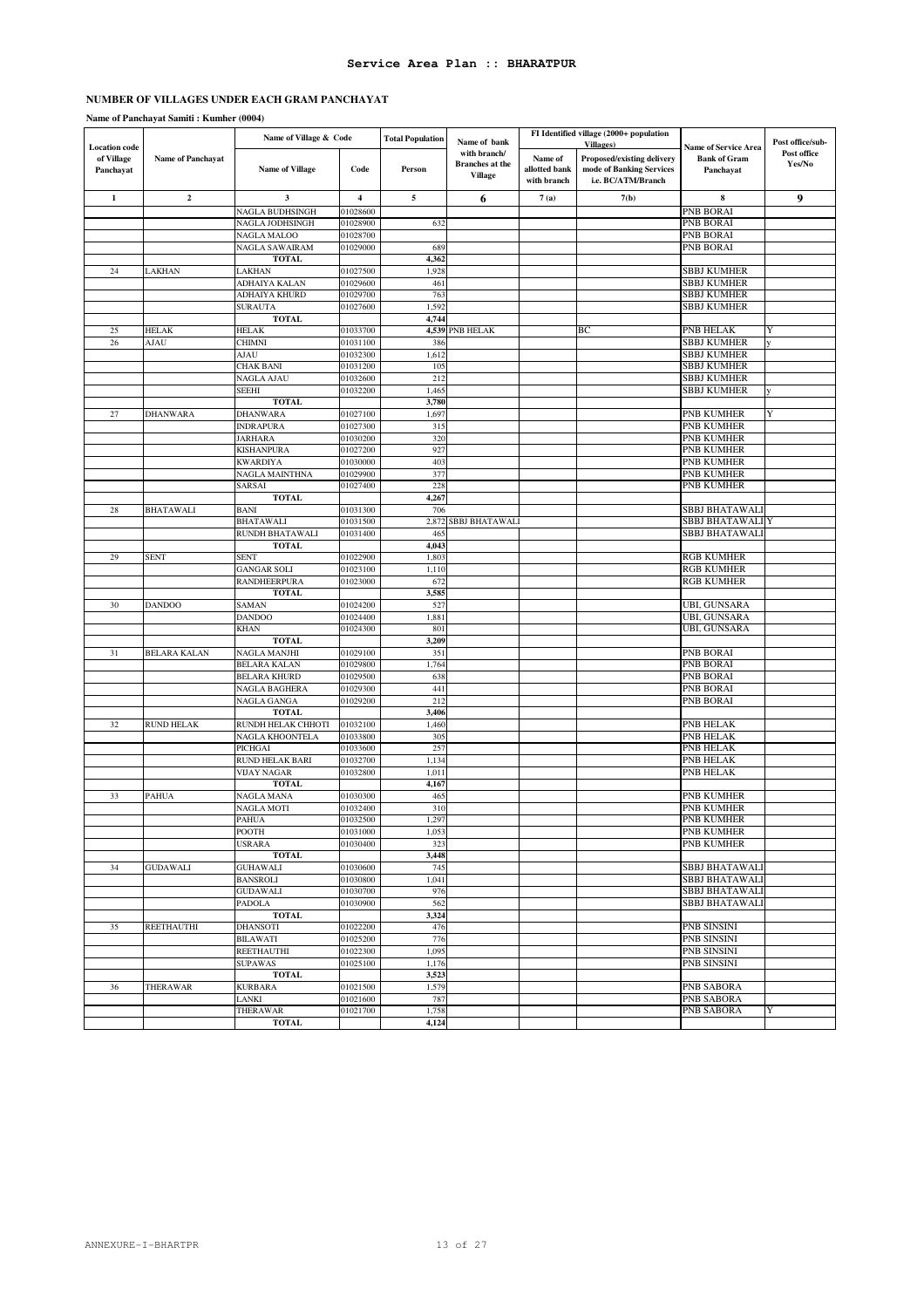### **Name of Panchayat Samiti : Sewar (0005)**

|                                                 |                      | Name of Village & Code              |                         | <b>Total</b><br>Population |                                                                          |                                         | FI Identified village (2000+ population<br><b>Villages</b> )                                  |                                                                 |                                           |
|-------------------------------------------------|----------------------|-------------------------------------|-------------------------|----------------------------|--------------------------------------------------------------------------|-----------------------------------------|-----------------------------------------------------------------------------------------------|-----------------------------------------------------------------|-------------------------------------------|
| <b>Location</b> code<br>of Village<br>Panchayat | Name of<br>Panchayat | <b>Name of Village</b>              | Code                    | Person                     | Name of bank<br>with branch/<br><b>Branches</b> at the<br><b>Village</b> | Name of<br>allotted bank<br>with branch | Proposed/existing<br>delivery mode of<br><b>Banking Services i.e.</b><br><b>BC/ATM/Branch</b> | <b>Name of Service Area</b><br><b>Bank of Gram</b><br>Panchavat | Post office/sub-<br>Post office<br>Yes/No |
| $\mathbf{1}$                                    | $\overline{2}$       | 3                                   | $\overline{\mathbf{4}}$ | $\overline{\mathbf{5}}$    | 6                                                                        | 7(a)                                    | 7(b)                                                                                          | 8                                                               | 9                                         |
| 01                                              | <b>MADHONI</b>       | MADHONI                             | 01035700                | 1,622                      |                                                                          |                                         |                                                                                               | SBBJ KANJOLI LINE, y                                            |                                           |
|                                                 |                      | ADDA                                | 01035800                | 174                        |                                                                          |                                         |                                                                                               | SBBJ KANJOLI LINE, BHARATPUR                                    |                                           |
|                                                 |                      | ANIPUR                              | 01038300                | 198                        |                                                                          |                                         |                                                                                               | SBBJ KANJOLI LINE, BHARATPUR                                    |                                           |
|                                                 |                      | CHAK SENDROLI                       | 01038600                |                            |                                                                          |                                         |                                                                                               | SBBJ KANJOLI LINE, BHARATPUR                                    |                                           |
|                                                 |                      | <b>KANJOLI</b>                      | 01039100                | 2,619                      |                                                                          |                                         | BC                                                                                            | SBBJ KANJOLI LINE, Y                                            |                                           |
|                                                 |                      | <b>KASODA</b><br><b>NAGLA BANDH</b> | 01038700<br>01036000    | 1,397<br>256               |                                                                          |                                         |                                                                                               | SBBJ KANJOLI LINE, y<br>SBBJ KANJOLI LINE, BHARATPUR            |                                           |
|                                                 |                      | <b>RUNDH KASODA</b>                 | 01038900                |                            |                                                                          |                                         |                                                                                               | SBBJ KANJOLI LINE, BHARATPUR                                    |                                           |
|                                                 |                      | <b>RUNDH SEH</b>                    | 01038800                |                            |                                                                          |                                         |                                                                                               | SBBJ KANJOLI LINE, BHARATPUR                                    |                                           |
|                                                 |                      | <b>SADPURA</b>                      | 01038500                |                            |                                                                          |                                         |                                                                                               | SBBJ KANJOLI LINE, BHARATPUR                                    |                                           |
|                                                 |                      | <b>SENDROLI</b>                     | 01038400                |                            |                                                                          |                                         |                                                                                               | SBBJ KANJOLI LINE, BHARATPUR                                    |                                           |
|                                                 |                      | <b>TOTAL</b>                        |                         | 6,266                      |                                                                          |                                         |                                                                                               |                                                                 |                                           |
| 02                                              | <b>MURWARA</b>       | <b>ACHALPURA</b>                    | 01038100                | 367                        |                                                                          |                                         |                                                                                               | <b>SBI, KUMHER GATE</b>                                         |                                           |
|                                                 |                      | ADDI                                | 01039300                | 201                        |                                                                          |                                         |                                                                                               | SBI, KUMHER GATE                                                |                                           |
|                                                 |                      | <b>CHAK BHANDOR</b>                 | 01039600                | 806                        |                                                                          |                                         |                                                                                               | <b>SBI, KUMHER GATE</b>                                         |                                           |
|                                                 |                      | <b>CHAK MURWARA</b>                 | 01039200                |                            |                                                                          |                                         |                                                                                               | SBI, KUMHER GATE                                                |                                           |
|                                                 |                      | <b>GIRDHARPUR</b>                   | 01039000                | 870                        |                                                                          |                                         |                                                                                               | <b>SBI, KUMHER GATE</b>                                         |                                           |
|                                                 |                      | <b>GUNDWA</b>                       | 01039400                | 1,592                      |                                                                          |                                         |                                                                                               | SBI, KUMHER GATE                                                |                                           |
|                                                 |                      | <b>MURWARA</b>                      | 01038200                | 1,448                      |                                                                          |                                         |                                                                                               | SBI, KUMHER GATE                                                |                                           |
| 03                                              | <b>JAGHEENA</b>      | <b>TOTAL</b><br>JAGHEENA (RURAL)    | 01040300                | 5,284                      | 10.445 PNB JAGHINA                                                       |                                         |                                                                                               | PNB JAGHINA                                                     |                                           |
| 04                                              | <b>HATHAINI</b>      | NAGLA HATHAINI                      | 01041200                | 723                        |                                                                          | PNB JAGHINA                             |                                                                                               | PNB JAGHINA                                                     |                                           |
|                                                 |                      | HATHAINI                            | 01042100                | 2,820                      |                                                                          |                                         | ВC                                                                                            | <b>PNB JAGHINA</b>                                              | Y                                         |
|                                                 |                      | NAUGANWA                            | 01042200                | 1,645                      |                                                                          |                                         |                                                                                               | PNB JAGHINA                                                     |                                           |
|                                                 |                      | <b>TOTAL</b>                        |                         | 5,188                      |                                                                          |                                         |                                                                                               |                                                                 |                                           |
| 05                                              | <b>MADARPUR</b>      | JIROLI                              | 01042300                | 877                        |                                                                          |                                         |                                                                                               | PNB JAGHINA                                                     |                                           |
|                                                 |                      | <b>BARAKHUR</b>                     | 01042400                | 1,746                      |                                                                          |                                         |                                                                                               | PNB JAGHINA                                                     |                                           |
|                                                 |                      | <b>MADARPUR</b>                     | 01042500                | 873                        |                                                                          |                                         |                                                                                               | PNB JAGHINA                                                     |                                           |
|                                                 |                      | NAGLA LODHA                         | 01042600                | 1,409                      |                                                                          |                                         |                                                                                               | PNB JAGHINA                                                     |                                           |
|                                                 |                      | <b>TOTAL</b>                        |                         | 4,905                      |                                                                          |                                         |                                                                                               |                                                                 |                                           |
| 06                                              | PEEPLA               | <b>PEEPLA</b>                       | 01041900                | 3,801                      |                                                                          | <b>RGB NUMISHBC</b>                     |                                                                                               | <b>RGB NUMISH ROAD Y</b>                                        |                                           |
|                                                 |                      | CHAK PEEPLA                         | 01042000<br>01043300    |                            |                                                                          |                                         |                                                                                               | RGB NUMISH ROAD, BHARATPUR<br>RGB NUMISH ROAD, BHARATPUR        |                                           |
|                                                 |                      | MAHCHAULI<br><b>TOTAL</b>           |                         | 752<br>4,553               |                                                                          |                                         |                                                                                               |                                                                 |                                           |
| 07                                              | <b>JATOLI</b>        | <b>ATHAIRA</b>                      | 01041400                | 192                        |                                                                          |                                         |                                                                                               | <b>PNB RARH</b>                                                 |                                           |
|                                                 | <b>RATHMAN</b>       | <b>BAGHAI</b>                       | 01041700                | 708                        |                                                                          |                                         |                                                                                               | <b>PNB RARH</b>                                                 |                                           |
|                                                 |                      | JATOLI RATHMAN                      | 01041600                | 2,699                      |                                                                          | <b>PNB RARH</b>                         | BC                                                                                            | <b>PNB RARH</b>                                                 | Y                                         |
|                                                 |                      | <b>KAROTH</b>                       | 01041500                | 529                        |                                                                          |                                         |                                                                                               | <b>PNB RARH</b>                                                 |                                           |
|                                                 |                      | <b>KOLIPURA</b>                     | 01041800                | 683                        |                                                                          |                                         |                                                                                               | <b>PNB RARH</b>                                                 |                                           |
|                                                 |                      | <b>TOTAL</b>                        |                         | 4,811                      |                                                                          |                                         |                                                                                               |                                                                 |                                           |
| 08                                              | <b>MOROLI</b>        | <b>NAGLA HARCHAND</b>               | 01040400                | 564                        |                                                                          |                                         |                                                                                               | <b>PNB RARH</b>                                                 |                                           |
|                                                 | <b>KALAN</b>         | MAHGANWA                            | 01040500                | 1,474                      |                                                                          |                                         |                                                                                               | <b>PNB RARH</b>                                                 |                                           |
|                                                 |                      | MOROLI KALAN                        | 01040700                | 2,371                      |                                                                          | PNB RARH                                | BC                                                                                            | <b>PNB RARH</b>                                                 | Y                                         |
|                                                 |                      | <b>MOROLI KHURD</b>                 | 01040600                | 705                        |                                                                          |                                         |                                                                                               | <b>PNB RARH</b>                                                 |                                           |
|                                                 |                      | <b>RUNDH RARAH</b>                  | 01040800                |                            |                                                                          |                                         |                                                                                               | <b>PNB RARH</b>                                                 |                                           |
|                                                 |                      | <b>TOTAL</b><br>CHAK DAULATPUR      |                         | 5,114                      |                                                                          |                                         |                                                                                               |                                                                 |                                           |
| 09                                              | CHIKSANA             | CHAK BALTIKARI                      | 01043800<br>01043900    | 792<br>353                 |                                                                          |                                         |                                                                                               | PNB CHIKSANA<br>PNB CHIKSANA                                    |                                           |
|                                                 |                      | CHAK HATHKAULI                      | 01044100                | 870                        |                                                                          |                                         |                                                                                               | PNB CHIKSANA                                                    |                                           |
|                                                 |                      | CHIKSANA                            | 01044000                |                            | 2,968 PNB CHIKSANA                                                       |                                         |                                                                                               | PNB CHIKSANA                                                    | Y                                         |
|                                                 |                      | <b>TOTAL</b>                        |                         | 4,983                      |                                                                          |                                         |                                                                                               |                                                                 |                                           |
| 10                                              | <b>BAHNERA</b>       | <b>GHASAULA</b>                     | 01045500                | 1,952                      |                                                                          |                                         |                                                                                               | RGB SARAS CHOURAHA, BHARAT                                      |                                           |
|                                                 |                      | <b>BAHNERA</b>                      | 01047200                | 2,595                      |                                                                          | <b>RGB SARAS (BC</b>                    |                                                                                               | <b>RGB SARAS CHOUR Y</b>                                        |                                           |
|                                                 |                      | <b>CHAK BAHNERA</b>                 | 01047100                | 101                        |                                                                          |                                         |                                                                                               | RGB SARAS CHOURAHA, BHARAT                                      |                                           |
|                                                 |                      | NAGLA ABHAIRAM                      | 01051100                | 506                        |                                                                          |                                         |                                                                                               | RGB SARAS CHOURAHA, BHARAT                                      |                                           |
|                                                 |                      | <b>TOTAL</b>                        |                         | 5,154                      |                                                                          |                                         |                                                                                               |                                                                 |                                           |
| 11                                              | <b>EKTA</b>          | <b>BANJI</b>                        | 01048000                | 941                        |                                                                          |                                         |                                                                                               | <b>RGB SEWAR</b>                                                |                                           |
|                                                 |                      | AJAN                                | 01048400                | 155                        |                                                                          |                                         |                                                                                               | <b>RGB SEWAR</b>                                                |                                           |
|                                                 |                      | CHAK AJAN<br>CHAK EKTA              | 01048500                |                            |                                                                          |                                         |                                                                                               | <b>RGB SEWAR</b><br><b>RGB SEWAR</b>                            |                                           |
|                                                 |                      | EKTA                                | 01048100<br>01048200    | 1,123<br>1,523             |                                                                          |                                         |                                                                                               | <b>RGB SEWAR</b>                                                |                                           |
|                                                 |                      | <b>GHEHARI</b>                      | 01049600                | 410                        |                                                                          |                                         |                                                                                               | <b>RGB SEWAR</b>                                                |                                           |
|                                                 |                      | <b>KALYANPUR</b>                    | 01049400                | 808                        |                                                                          |                                         |                                                                                               | <b>RGB SEWAR</b>                                                |                                           |
|                                                 |                      | KHARERA                             | 01048300                | 657                        |                                                                          |                                         |                                                                                               | <b>RGB SEWAR</b>                                                |                                           |
|                                                 |                      | NAGLA KALYANPUR                     | 01049300                | 102                        |                                                                          |                                         |                                                                                               | <b>RGB SEWAR</b>                                                |                                           |
|                                                 |                      | TEHRA GHORI BANJAJ01049500          |                         |                            |                                                                          |                                         |                                                                                               | <b>RGB SEWAR</b>                                                |                                           |
|                                                 |                      | UNCHA GAON                          | 01048800                | 939                        |                                                                          |                                         |                                                                                               | <b>RGB SEWAR</b>                                                |                                           |
|                                                 |                      | <b>TOTAL</b>                        |                         | 6,658                      |                                                                          |                                         |                                                                                               |                                                                 |                                           |
| 12                                              | MAHUA                | TANDA                               | 01036900                | 740                        |                                                                          |                                         |                                                                                               | <b>RGB BANSI KHURD</b>                                          |                                           |
|                                                 |                      | DHADHOLI                            | 01037200                | 350                        |                                                                          |                                         |                                                                                               | <b>RGB BANSI KHURD</b>                                          |                                           |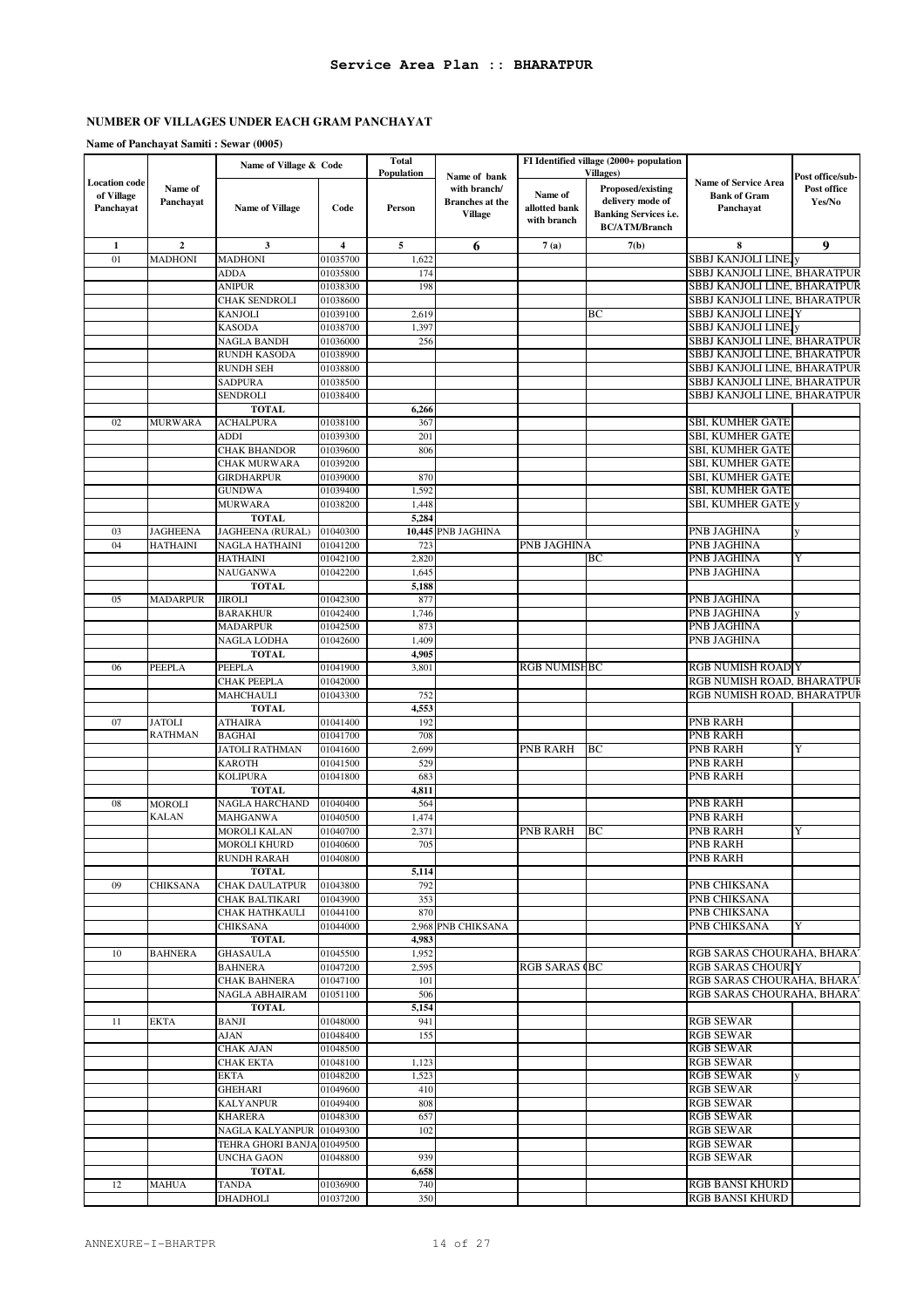#### **Name of Panchayat Samiti : Sewar (0005)**

|                                                 |                            | Name of Village & Code                     |                         | <b>Total</b>                |                                                                          |                                         | FI Identified village (2000+ population                                                                            |                                                                 |                                           |
|-------------------------------------------------|----------------------------|--------------------------------------------|-------------------------|-----------------------------|--------------------------------------------------------------------------|-----------------------------------------|--------------------------------------------------------------------------------------------------------------------|-----------------------------------------------------------------|-------------------------------------------|
| <b>Location code</b><br>of Village<br>Panchayat | Name of<br>Panchayat       | <b>Name of Village</b>                     | Code                    | <b>Population</b><br>Person | Name of bank<br>with branch/<br><b>Branches</b> at the<br><b>Village</b> | Name of<br>allotted bank<br>with branch | <b>Villages</b> )<br>Proposed/existing<br>delivery mode of<br><b>Banking Services i.e.</b><br><b>BC/ATM/Branch</b> | <b>Name of Service Area</b><br><b>Bank of Gram</b><br>Panchayat | Post office/sub-<br>Post office<br>Yes/No |
| $\mathbf{1}$                                    | $\mathbf{2}$               | 3                                          | $\overline{\mathbf{4}}$ | 5                           | 6                                                                        | 7(a)                                    | 7(b)                                                                                                               | 8                                                               | 9                                         |
|                                                 |                            | <b>DHAUR</b>                               | 01037000                | 1,843                       |                                                                          |                                         |                                                                                                                    | <b>RGB BANSI KHURD</b>                                          |                                           |
|                                                 |                            | MAHUA                                      | 01037100                | 2,084                       |                                                                          | <b>RGB BANSI KBC</b>                    |                                                                                                                    | <b>RGB BANSI KHURD Y</b>                                        |                                           |
|                                                 |                            | <b>TOTAL</b>                               |                         | 5,017                       |                                                                          |                                         |                                                                                                                    |                                                                 |                                           |
| 13                                              | <b>MALAH</b>               | <b>MADOLI</b>                              | 01037900                | 1,183                       |                                                                          |                                         |                                                                                                                    | <b>SBI, KUMHER GATE</b>                                         |                                           |
|                                                 |                            | JHEELARA (RURAL)                           | 01038000                | 423                         |                                                                          |                                         |                                                                                                                    | <b>SBI, KUMHER GATE</b>                                         |                                           |
|                                                 |                            | MALAH<br>SHREENAGAR (RURAI01045600         | 01047300                | 5,183<br>120                |                                                                          | SBI, KUMHEFBC                           |                                                                                                                    | SBI, KUMHER GATE Y<br><b>SBI, KUMHER GATE</b>                   |                                           |
|                                                 |                            | <b>TOTAL</b>                               |                         | 6,909                       |                                                                          |                                         |                                                                                                                    |                                                                 |                                           |
| 14                                              | <b>BANSI KHURD DHANOTA</b> |                                            | 01034300                | 1,807                       |                                                                          |                                         |                                                                                                                    | <b>RGB BANSI KHURD</b>                                          |                                           |
|                                                 |                            | <b>BANSI KALAN</b>                         | 01036800                | 1,380                       |                                                                          |                                         |                                                                                                                    | <b>RGB BANSI KHURD</b>                                          |                                           |
|                                                 |                            | <b>BANSI KHURD</b>                         | 01034400                |                             | 1,590 RGB BANSI KHURD                                                    |                                         |                                                                                                                    | <b>RGB BANSI KHURD</b>                                          |                                           |
|                                                 |                            | <b>BASUA</b>                               | 01036700                | 895                         |                                                                          |                                         |                                                                                                                    | <b>RGB BANSI KHURD</b>                                          |                                           |
|                                                 |                            | RUNDH BANSI KHURI 01034500                 |                         |                             |                                                                          |                                         |                                                                                                                    | <b>RGB BANSI KHURD</b>                                          |                                           |
|                                                 |                            | <b>TOTAL</b>                               |                         | 5,672                       |                                                                          |                                         |                                                                                                                    |                                                                 |                                           |
| 15                                              | MOONDOTA                   | <b>KAKALPURA</b>                           | 01035400                | 325                         |                                                                          |                                         |                                                                                                                    | <b>PNB HELAK</b>                                                |                                           |
|                                                 |                            | MOONDOTA                                   | 01035500                | 1,422                       |                                                                          |                                         |                                                                                                                    | <b>PNB HELAK</b>                                                |                                           |
|                                                 |                            | NAGLA CHURAMAN<br>PILUA                    | 01036400<br>01035600    | 598<br>98                   |                                                                          |                                         |                                                                                                                    | <b>PNB HELAK</b><br><b>PNB HELAK</b>                            |                                           |
|                                                 |                            | <b>SINPINI</b>                             | 01036500                | 1,181                       |                                                                          |                                         |                                                                                                                    | <b>PNB HELAK</b>                                                |                                           |
|                                                 |                            | <b>TAHARKI</b>                             | 01036600                | 619                         |                                                                          |                                         |                                                                                                                    | <b>PNB HELAK</b>                                                |                                           |
|                                                 |                            | <b>TATAMAR</b>                             | 01035900                | 770                         |                                                                          |                                         |                                                                                                                    | <b>PNB HELAK</b>                                                |                                           |
|                                                 |                            | <b>TOTAL</b>                               |                         | 5,013                       |                                                                          |                                         |                                                                                                                    |                                                                 |                                           |
| 16                                              | LUDHABAI                   | VAMANPURA                                  | 01036100                | 716                         |                                                                          |                                         |                                                                                                                    | <b>CBI, SEWAR</b>                                               |                                           |
|                                                 |                            | DHARMPURA                                  | 01036200                | 751                         |                                                                          |                                         |                                                                                                                    | CBI, SEWAR                                                      |                                           |
|                                                 |                            | LUDHABAI                                   | 01036300                | 2,525                       | PNB LUDHABAI                                                             | CBI, SEWAR BRANCH                       |                                                                                                                    | CBI, SEWAR                                                      | Y                                         |
|                                                 |                            | <b>TOTAL</b>                               |                         | 3,992                       |                                                                          |                                         |                                                                                                                    |                                                                 |                                           |
| 17                                              | <b>KOOMHA</b>              | SHYORANA                                   | 01037800                | 647                         |                                                                          |                                         |                                                                                                                    | <b>RGB SEWAR</b>                                                |                                           |
|                                                 |                            | KOOMHA                                     | 01047400                | 2,468                       |                                                                          |                                         |                                                                                                                    | <b>RGB SEWAR</b>                                                | Y                                         |
|                                                 |                            | <b>TOTAL</b>                               |                         | 3,115<br>2,051              |                                                                          | <b>SBBJ KANJOIBC</b>                    |                                                                                                                    | <b>SBI, KUMHER GATE Y</b>                                       |                                           |
| 18                                              | TUHIYA                     | <b>BHANDOR</b><br>CHAK GHANA BHAND01040000 | 01039500                |                             |                                                                          |                                         |                                                                                                                    | SBI, KUMHER GATE                                                |                                           |
|                                                 |                            | CHAK NAGLA                                 | 01039700                |                             |                                                                          |                                         |                                                                                                                    |                                                                 |                                           |
|                                                 |                            | KARANSINGH                                 |                         |                             |                                                                          |                                         |                                                                                                                    | SBI, KUMHER GATE                                                |                                           |
|                                                 |                            | <b>GHANA BHANDOR</b>                       | 01039900                | 13                          |                                                                          |                                         |                                                                                                                    | SBI, KUMHER GATE                                                |                                           |
|                                                 |                            | NAGLA KARANSINGH 01039800                  |                         | 500                         |                                                                          |                                         |                                                                                                                    | SBI, KUMHER GATE                                                |                                           |
|                                                 |                            | TONTPUR (RURAL)                            | 01040200                | 484                         |                                                                          |                                         |                                                                                                                    | SBI, KUMHER GATE                                                |                                           |
|                                                 |                            | TUHIYA                                     | 01040100                | 3,019                       |                                                                          | <b>SBI, KUMHEFBC</b>                    |                                                                                                                    | SBI, KUMHER GATE Y                                              |                                           |
|                                                 |                            | <b>TOTAL</b>                               |                         | 6,067                       |                                                                          |                                         |                                                                                                                    |                                                                 |                                           |
| 19                                              | <b>BILAUTHI</b>            | SAHNAWALI                                  | 01040900                | 1,283                       |                                                                          |                                         |                                                                                                                    | <b>PNB RARH</b>                                                 |                                           |
|                                                 |                            | BILAUTHI                                   | 01041300                | 2,524                       |                                                                          | PNB RARH<br><b>PNB RARH</b>             | BC<br>BC                                                                                                           | <b>PNB RARH</b>                                                 | Y                                         |
|                                                 |                            | DHORMUI<br>SENTHRA                         | 01041000<br>01041100    | 2,018<br>843                |                                                                          |                                         |                                                                                                                    | <b>PNB RARH</b><br><b>PNB RARH</b>                              |                                           |
|                                                 |                            | <b>TOTAL</b>                               |                         | 6,668                       |                                                                          |                                         |                                                                                                                    |                                                                 |                                           |
| 20                                              | <b>SUNARI</b>              | <b>SUNARI</b>                              | 01045700                | 2,964                       |                                                                          | PNB BACHANBC                            |                                                                                                                    | PNB BACHAMADI                                                   | Y                                         |
|                                                 |                            | CHAK MAHROLI MAFI01046500                  |                         | 35                          |                                                                          |                                         |                                                                                                                    | PNB BACHAMADI                                                   |                                           |
|                                                 |                            | NAGLA TARODA                               | 01046600                | 215                         |                                                                          |                                         |                                                                                                                    | PNB BACHAMADI                                                   |                                           |
|                                                 |                            | <b>TOTAL</b>                               |                         | 3,214                       |                                                                          |                                         |                                                                                                                    |                                                                 |                                           |
| 21                                              | <b>GAONRI</b>              | PEERNAGAR                                  | 01042700                | 1,441                       |                                                                          |                                         |                                                                                                                    | RGB NUMISH ROAD, BHARATPUR                                      |                                           |
|                                                 |                            | <b>GAONRI</b>                              | 01042800                | 1,816                       |                                                                          |                                         |                                                                                                                    | <b>RGB NUMISH ROAD Y</b>                                        |                                           |
|                                                 |                            | <b>TOTAL</b>                               |                         | 3,257                       |                                                                          |                                         |                                                                                                                    |                                                                 |                                           |
| 22                                              | <b>IKARAN</b>              | IKARAN                                     | 01044600                | 2,974                       |                                                                          | PNB BACHANBC                            |                                                                                                                    | PNB BACHAMADI                                                   | Y                                         |
|                                                 |                            | PIRYANI                                    | 01046000<br>01045900    | 738<br>431                  |                                                                          |                                         |                                                                                                                    | PNB BACHAMADI                                                   |                                           |
|                                                 |                            | <b>SAMASPUR KHURD</b><br><b>TOTAL</b>      |                         | 4,143                       |                                                                          |                                         |                                                                                                                    | PNB BACHAMADI                                                   |                                           |
| 23                                              | CHICHANA                   | <b>BIRAWAI</b>                             | 01046300                | 307                         |                                                                          |                                         |                                                                                                                    | RGB SARAS CHOURAHA, BHARAT                                      |                                           |
|                                                 |                            | <b>CHICHANA</b>                            | 01051300                | 1,445                       |                                                                          |                                         |                                                                                                                    | <b>RGB SARAS CHOUR y</b>                                        |                                           |
|                                                 |                            | DHANAGARH                                  | 01051400                | 741                         |                                                                          |                                         |                                                                                                                    | RGB SARAS CHOURAHA, BHARAT                                      |                                           |
|                                                 |                            | MAI GOOJAR                                 | 01051200                | 435                         |                                                                          |                                         |                                                                                                                    | RGB SARAS CHOURAHA, BHARAT                                      |                                           |
|                                                 |                            | MEHTOLI                                    | 01046700                | 703                         |                                                                          |                                         |                                                                                                                    | RGB SARAS CHOURAHA, BHARAT                                      |                                           |
|                                                 |                            | NAGLA DULHERAM                             | 01046900                | 477                         |                                                                          |                                         |                                                                                                                    | RGB SARAS CHOURAHA, BHARAT                                      |                                           |
|                                                 |                            | NAGLA PEMA                                 | 01046400                | 118                         |                                                                          |                                         |                                                                                                                    | RGB SARAS CHOURAHA, BHARAT                                      |                                           |
|                                                 |                            | NAGLA SEEKHAM                              | 01047000                | 410                         |                                                                          |                                         |                                                                                                                    | RGB SARAS CHOURAHA, BHARAT                                      |                                           |
|                                                 |                            | SANHOOLI                                   | 01051500                | 585                         |                                                                          |                                         |                                                                                                                    | RGB SARAS CHOURAHA, BHARAT                                      |                                           |
|                                                 |                            | TEHRA LODHA                                | 01046800                | 1,169                       |                                                                          |                                         |                                                                                                                    | RGB SARAS CHOURAHA, BHARAT                                      |                                           |
| 24                                              | <b>AGHAPUR</b>             | <b>TOTAL</b><br><b>KAPROLA</b>             | 01048700                | 6,390<br>317                |                                                                          |                                         |                                                                                                                    | <b>BOI BHARATPUR</b>                                            |                                           |
|                                                 |                            | <b>AGHAPUR</b>                             | 01049000                | 1,648                       |                                                                          |                                         |                                                                                                                    | <b>BOI BHARATPUR</b>                                            |                                           |
|                                                 |                            | СНАК СНОВА                                 | 01049800                | 588                         |                                                                          |                                         |                                                                                                                    | <b>BOI BHARATPUR</b>                                            |                                           |
|                                                 |                            | CHAK DARAPUR NO.                           | 101050900               | 107                         |                                                                          |                                         |                                                                                                                    | <b>BOI BHARATPUR</b>                                            |                                           |
|                                                 |                            | CHAK DARAPUR NO. 201051000                 |                         | 699                         |                                                                          |                                         |                                                                                                                    | <b>BOI BHARATPUR</b>                                            |                                           |
|                                                 |                            | CHAK DHOBI                                 | 01050000                |                             |                                                                          |                                         |                                                                                                                    | <b>BOI BHARATPUR</b>                                            |                                           |
|                                                 |                            | CHAK KAPROLA                               | 01048600                |                             |                                                                          |                                         |                                                                                                                    | <b>BOI BHARATPUR</b>                                            |                                           |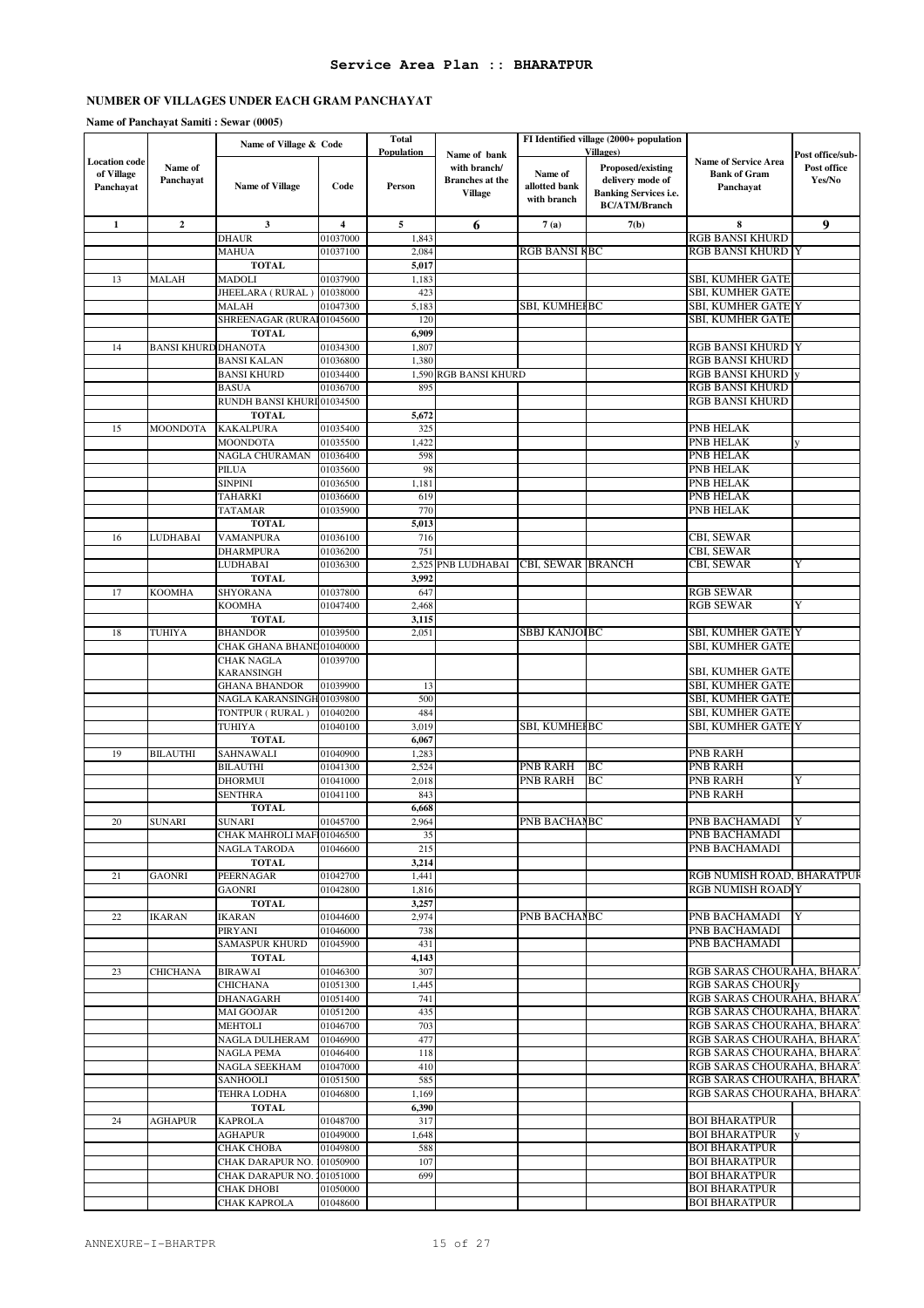#### **Name of Panchayat Samiti : Sewar (0005)**

|                                                 |                      | Name of Village & Code                                 |                         | <b>Total</b>                |                                                                          |                          | FI Identified village (2000+ population                                                           |                                                                 |                                           |
|-------------------------------------------------|----------------------|--------------------------------------------------------|-------------------------|-----------------------------|--------------------------------------------------------------------------|--------------------------|---------------------------------------------------------------------------------------------------|-----------------------------------------------------------------|-------------------------------------------|
| <b>Location</b> code<br>of Village<br>Panchayat | Name of<br>Panchayat | <b>Name of Village</b>                                 | Code                    | <b>Population</b><br>Person | Name of bank<br>with branch/<br><b>Branches</b> at the<br><b>Village</b> | Name of<br>allotted bank | <b>Villages</b> )<br><b>Proposed/existing</b><br>delivery mode of<br><b>Banking Services i.e.</b> | <b>Name of Service Area</b><br><b>Bank of Gram</b><br>Panchayat | Post office/sub-<br>Post office<br>Yes/No |
|                                                 |                      |                                                        |                         |                             |                                                                          | with branch              | <b>BC/ATM/Branch</b>                                                                              |                                                                 |                                           |
| $\mathbf{1}$                                    | $\mathbf 2$          | 3                                                      | $\overline{\mathbf{4}}$ | $\sqrt{5}$                  | 6                                                                        | 7(a)                     | 7(b)                                                                                              | $\bf 8$                                                         | 9                                         |
|                                                 |                      | CHAK KAZI                                              | 01050200                | 830                         |                                                                          |                          |                                                                                                   | <b>BOI BHARATPUR</b>                                            |                                           |
|                                                 |                      | CHAK KURKA                                             | 01049200                | 12                          |                                                                          |                          |                                                                                                   | <b>BOI BHARATPUR</b><br><b>BOI BHARATPUR</b>                    |                                           |
|                                                 |                      | CHAK NAGLA PHATIY01050700<br>CHAK NAGLA TEEKET01050400 |                         | 36<br>75                    |                                                                          |                          |                                                                                                   | <b>BOI BHARATPUR</b>                                            |                                           |
|                                                 |                      | CHAK NASHWARIYA                                        | 01050300                | 198                         |                                                                          |                          |                                                                                                   | <b>BOI BHARATPUR</b>                                            |                                           |
|                                                 |                      | CHAK SHYORAWALI                                        | 01050100                | 13                          |                                                                          |                          |                                                                                                   | <b>BOI BHARATPUR</b>                                            |                                           |
|                                                 |                      | <b>CHAK SHYOSINGH</b>                                  | 01049900                | 430                         |                                                                          |                          |                                                                                                   | <b>BOI BHARATPUR</b>                                            |                                           |
|                                                 |                      | CHAK UNCHA GAON                                        | 01048900                | 101                         |                                                                          |                          |                                                                                                   | <b>BOI BHARATPUR</b>                                            |                                           |
|                                                 |                      | <b>CHOKIPURA</b>                                       | 01049700                | 238                         |                                                                          |                          |                                                                                                   | <b>BOI BHARATPUR</b>                                            |                                           |
|                                                 |                      | <b>DARAPUR</b><br><b>KAPROLI</b>                       | 01050800<br>01049100    | 842<br>175                  |                                                                          |                          |                                                                                                   | <b>BOI BHARATPUR</b><br><b>BOI BHARATPUR</b>                    |                                           |
|                                                 |                      | NAGLA PHATIYAR                                         | 01050600                | 126                         |                                                                          |                          |                                                                                                   | <b>BOI BHARATPUR</b>                                            |                                           |
|                                                 |                      | NAGLA TEEKETA                                          | 01050500                | 162                         |                                                                          |                          |                                                                                                   | <b>BOI BHARATPUR</b>                                            |                                           |
|                                                 |                      | <b>TOTAL</b>                                           |                         | 6,597                       |                                                                          |                          |                                                                                                   |                                                                 |                                           |
| 25                                              | <b>BACHHAMAN</b>     | <b>BACHHAMANDI</b>                                     | 01045000                |                             | 3,815 PNB BACHAMADI                                                      |                          |                                                                                                   | PNB BACHAMADI                                                   | Y                                         |
|                                                 | DI                   | ARAJI SALGA                                            | 01045400                | 60                          |                                                                          |                          |                                                                                                   | PNB BACHAMADI                                                   |                                           |
|                                                 |                      | BARSO (RURAL)                                          | 01045300                | 1,983                       |                                                                          |                          |                                                                                                   | <b>PNB BACHAMADI</b>                                            | Y                                         |
|                                                 |                      | JATOLI GHANA (RURA01045200                             |                         | 1,433<br>1,205              |                                                                          |                          |                                                                                                   | PNB BACHAMADI<br>PNB BACHAMADI                                  |                                           |
|                                                 |                      | NAGLA GOPAL (RURA01045100<br><b>TOTAL</b>              |                         | 8,498                       |                                                                          |                          |                                                                                                   |                                                                 |                                           |
| 26                                              | GHUSYARI             | SOOTI                                                  | 01043400                | 735                         |                                                                          |                          |                                                                                                   | PNB CHIKSANA                                                    |                                           |
|                                                 |                      | CHARLIGANJ                                             | 01044500                | 842                         |                                                                          |                          |                                                                                                   | PNB CHIKSANA                                                    |                                           |
|                                                 |                      | <b>GHUSYARI</b>                                        | 01043600                | 991                         |                                                                          |                          |                                                                                                   | PNB CHIKSANA                                                    | y                                         |
|                                                 |                      | NOORPUR                                                | 01043500                | 707                         |                                                                          |                          |                                                                                                   | PNB CHIKSANA                                                    |                                           |
|                                                 |                      | <b>TOTAL</b>                                           |                         | 3,275                       |                                                                          |                          |                                                                                                   |                                                                 |                                           |
| 27                                              | <b>JHAROLI</b>       | <b>CHAK BISDA</b><br><b>BISDA</b>                      | 01033900<br>01034000    | 652                         |                                                                          |                          |                                                                                                   | PNB HELAK<br>PNB HELAK                                          |                                           |
|                                                 |                      | CHAK HINDOLA NO.                                       | 101034800               |                             |                                                                          |                          |                                                                                                   | PNB HELAK                                                       |                                           |
|                                                 |                      | CHAK HINDOLA NO.                                       | 201034900               |                             |                                                                          |                          |                                                                                                   | PNB HELAK                                                       |                                           |
|                                                 |                      | CHITOKHARI                                             | 01034200                | 1,284                       |                                                                          |                          |                                                                                                   | PNB HELAK                                                       |                                           |
|                                                 |                      | <b>GARHI ZALIMSINGH</b>                                | 01035200                | 927                         |                                                                          |                          |                                                                                                   | <b>PNB HELAK</b>                                                |                                           |
|                                                 |                      | <b>HINDOLA</b>                                         | 01035000                | 381                         |                                                                          |                          |                                                                                                   | PNB HELAK                                                       |                                           |
|                                                 |                      | JHAROLI                                                | 01034600                | 750                         |                                                                          |                          |                                                                                                   | PNB HELAK                                                       | V                                         |
|                                                 |                      | NAGLA BHAT<br>NAGLA DHARM SINGI 01034700               | 01034100                | 68<br>186                   |                                                                          |                          |                                                                                                   | PNB HELAK<br>PNB HELAK                                          |                                           |
|                                                 |                      | NAGLA HARGOVIND                                        | 01035100                |                             |                                                                          |                          |                                                                                                   | <b>PNB HELAK</b>                                                |                                           |
|                                                 |                      | NAGLA RAOJI                                            | 01035300                | 257                         |                                                                          |                          |                                                                                                   | PNB HELAK                                                       |                                           |
|                                                 |                      | <b>TOTAL</b>                                           |                         | 4,505                       |                                                                          |                          |                                                                                                   |                                                                 |                                           |
| 28                                              | PAR                  | <b>HABEEBPUR</b>                                       | 01037300                | 863                         |                                                                          |                          |                                                                                                   | CBI, SEWAR                                                      |                                           |
|                                                 |                      | <b>BAGDHARI</b>                                        | 01037500                | 864                         |                                                                          |                          |                                                                                                   | CBI, SEWAR                                                      |                                           |
|                                                 |                      | PAR<br>SUKHAWALI                                       | 01037400<br>01037600    | 1,380<br>584                |                                                                          |                          |                                                                                                   | CBI, SEWAR<br>CBI, SEWAR                                        | y                                         |
|                                                 |                      | <b>TOTAL</b>                                           |                         | 3,691                       |                                                                          |                          |                                                                                                   |                                                                 |                                           |
| 29                                              | <b>KHADERA</b>       | <b>KHADERA</b>                                         | 01047500                | 703                         |                                                                          |                          |                                                                                                   | <b>RGB SEWAR</b>                                                |                                           |
|                                                 |                      | <b>CHAK RAMNAGAR</b>                                   | 01047700                | 434                         |                                                                          |                          |                                                                                                   | <b>RGB SEWAR</b>                                                |                                           |
|                                                 |                      | DAYOPURA                                               | 01047900                | 1,513                       |                                                                          |                          |                                                                                                   | <b>RGB SEWAR</b>                                                |                                           |
|                                                 |                      | <b>KHOKHAR</b>                                         | 01047800                | 132                         |                                                                          |                          |                                                                                                   | <b>RGB SEWAR</b>                                                |                                           |
|                                                 |                      | <b>RAMNAGAR</b><br><b>TOTAL</b>                        | 01047600                | 857<br>3,639                |                                                                          |                          |                                                                                                   | <b>RGB SEWAR</b>                                                |                                           |
| 30                                              | <b>KHEMRA</b>        | <b>MALONI</b>                                          | 01045800                | 844                         |                                                                          |                          |                                                                                                   | PNB BACHAMADI                                                   |                                           |
|                                                 |                      | <b>BANSI BIRAHNA</b>                                   | 01046200                | 1,123                       |                                                                          |                          |                                                                                                   | PNB BACHAMADI                                                   |                                           |
|                                                 |                      | <b>KHEMRA</b>                                          | 01046100                | 1,959                       |                                                                          |                          |                                                                                                   | PNB BACHAMADI                                                   |                                           |
|                                                 |                      | <b>TOTAL</b>                                           |                         | 3,926                       |                                                                          |                          |                                                                                                   |                                                                 |                                           |
| 31                                              | <b>UNDRA</b>         | <b>THEI</b>                                            | 01044200                | 846                         |                                                                          |                          |                                                                                                   | PNB CHIKSANA                                                    |                                           |
|                                                 |                      | <b>CHAK UNDRA</b><br><b>BHARANGARPUR</b>               | 01044300                | 983<br>813                  |                                                                          |                          |                                                                                                   | PNB CHIKSANA<br>PNB CHIKSANA                                    |                                           |
|                                                 |                      | <b>UNDRA</b>                                           | 01043700<br>01044400    | 903                         |                                                                          |                          |                                                                                                   | PNB CHIKSANA                                                    | y                                         |
|                                                 |                      | <b>TOTAL</b>                                           |                         | 3,545                       |                                                                          |                          |                                                                                                   |                                                                 |                                           |
| 32                                              | PHULWARA             | NAGLA GULABI                                           | 01042900                | 511                         |                                                                          |                          |                                                                                                   | RGB NUMISH ROAD, BHARATPUR                                      |                                           |
|                                                 |                      | NAGLA HATHEEPURA 01043000                              |                         | 447                         |                                                                          |                          |                                                                                                   | RGB NUMISH ROAD, BHARATPUR                                      |                                           |
|                                                 |                      | NAGLA PARSURAM                                         | 01043100                | 765                         |                                                                          |                          |                                                                                                   | RGB NUMISH ROAD, BHARATPUR                                      |                                           |
|                                                 |                      | PHULWARA                                               | 01043200                | 1,319                       |                                                                          |                          |                                                                                                   | <b>RGB NUMISH ROAD</b> y                                        |                                           |
| 33                                              | RUNDH                | <b>TOTAL</b><br>RUNDH IKARAN                           | 01044700                | 3,042<br>2,102              |                                                                          | PNB BACHANBC             |                                                                                                   | PNB BACHAMADI                                                   |                                           |
|                                                 | <b>IKARAN</b>        | <b>BAJHERA</b>                                         | 01044800                | 1,629                       |                                                                          |                          |                                                                                                   | PNB BACHAMADI                                                   |                                           |
|                                                 |                      | NAGLA KESARIYA                                         | 01044900                | 374                         |                                                                          |                          |                                                                                                   | PNB BACHAMADI                                                   |                                           |
|                                                 |                      | <b>TOTAL</b>                                           |                         | 4,105                       |                                                                          |                          |                                                                                                   |                                                                 |                                           |
| $\ast$                                          |                      | SEWAR KHURD                                            | 01037700                |                             |                                                                          |                          |                                                                                                   | CBI, SEWAR                                                      |                                           |

\* Gram panchayat name were not mentioned.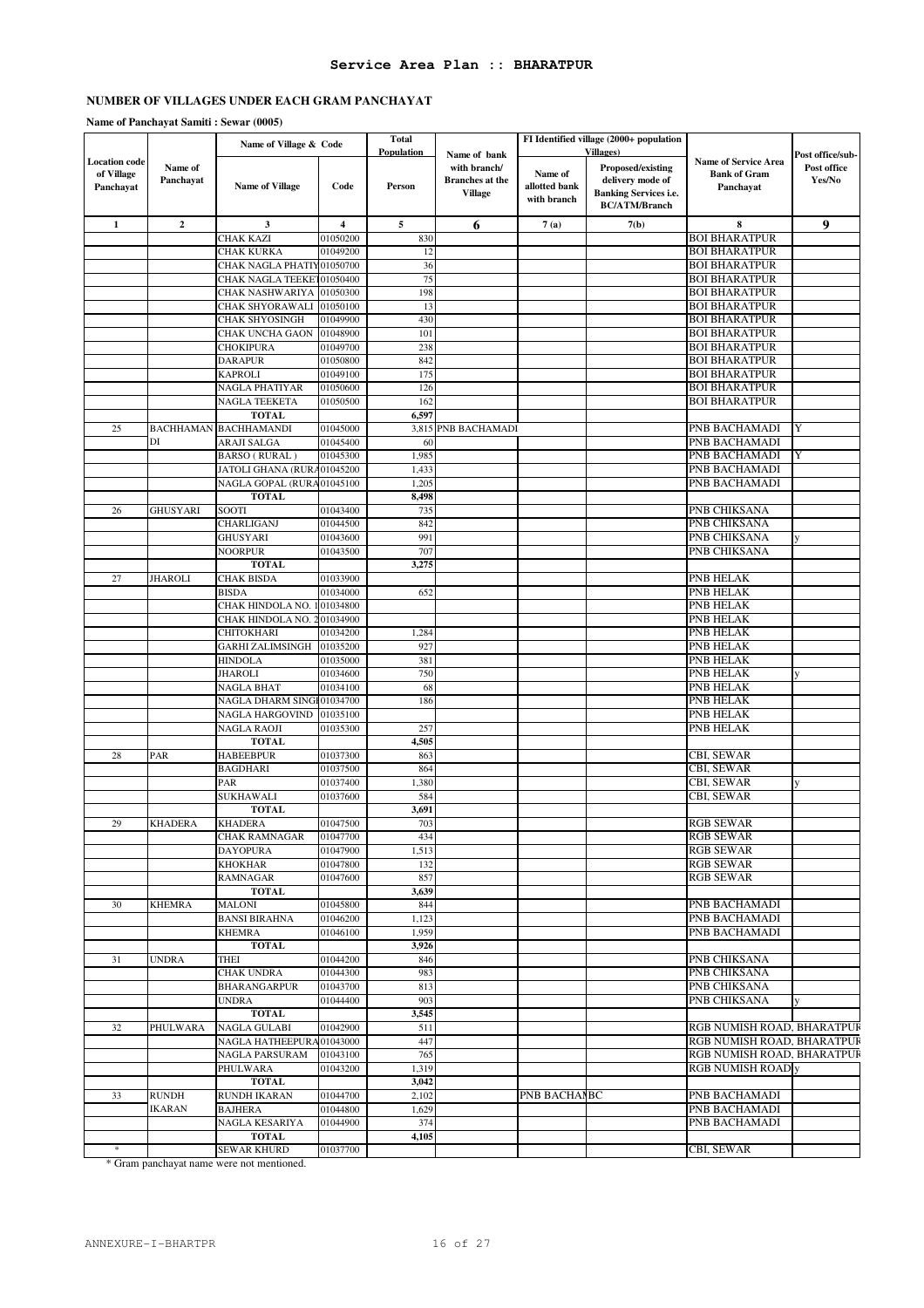| Location<br>code of         | Name of                          | Name of Village & Code                  |                      | Total<br>Population | Name of bank<br>with branch/             |                                         | FI Identified village (2000+ population<br><b>Villages</b> )                 | <b>Name of Service Area</b>                      | Post<br>office/sub-   |
|-----------------------------|----------------------------------|-----------------------------------------|----------------------|---------------------|------------------------------------------|-----------------------------------------|------------------------------------------------------------------------------|--------------------------------------------------|-----------------------|
| <b>Village</b><br>Panchayat | Panchayat                        | <b>Name of Village</b>                  | Code                 | Person              | <b>Branches</b> at the<br><b>Village</b> | Name of<br>allotted bank<br>with branch | Proposed/existing delivery<br>mode of Banking Services<br>i.e. BC/ATM/Branch | <b>Bank of Gram</b><br>Panchayat                 | Post office<br>Yes/No |
| 1                           | $\mathbf{2}$                     | 3                                       | 4                    | 5                   | 6                                        | 7(a)                                    | 7(b)                                                                         | 8                                                | 9                     |
| 01                          | <b>NAYABAS</b>                   | <b>MANOHARPUR</b><br>KHAWASPUR          | 01013700             | 532                 |                                          |                                         |                                                                              | PNB BAROLICHHAR                                  |                       |
|                             |                                  | <b>NAYABAS</b>                          | 01012900             | 1,356               |                                          |                                         |                                                                              | <b>PNB BAROLICHHAV</b>                           |                       |
|                             |                                  | KAROLI                                  | 01013000             | 666                 |                                          |                                         |                                                                              | <b>PNB BAROLICHHAR</b>                           |                       |
|                             |                                  | <b>DHANIPURA</b>                        | 01013600             | 536                 |                                          |                                         |                                                                              | <b>PNB BAROLICHHAR</b>                           |                       |
|                             |                                  | <b>KEHRIPURA</b>                        | 01013800             | 160                 |                                          |                                         |                                                                              | <b>PNB BAROLICHHAR</b>                           |                       |
|                             |                                  | <b>GAZIPUR</b><br><b>CHIDARUA</b>       | 01014000<br>01014100 | 976<br>198          |                                          |                                         |                                                                              | <b>PNB BAROLICHHAR</b><br><b>PNB BAROLICHHAR</b> |                       |
|                             |                                  | <b>TOTAL</b>                            |                      | 4,424               |                                          |                                         |                                                                              |                                                  |                       |
| 02                          | PIPRAU                           | NAGLA PAHARKHAN                         | 01014400             | 211                 |                                          |                                         |                                                                              | PNB NADBAI                                       |                       |
|                             |                                  | <b>JHAUROL</b>                          | 01014200             | 1,369               |                                          |                                         |                                                                              | PNB NADBAI                                       |                       |
|                             |                                  | NAGLA BAKHTA                            | 01014300             | 1,000               |                                          |                                         |                                                                              | PNB NADBAI                                       |                       |
|                             |                                  | <b>KAROMEO</b><br>WAJIDPURA             | 01014500<br>01014600 | 306<br>426          |                                          |                                         |                                                                              | PNB NADBAI<br>PNB NADBAI                         |                       |
|                             |                                  | PIPRAU                                  | 01017000             | 2,698               |                                          | PNB NADBA BC                            |                                                                              | PNB NADBAI                                       | Y                     |
|                             |                                  | <b>TOTAL</b>                            |                      | 6,010               |                                          |                                         |                                                                              |                                                  |                       |
| 03                          | <b>KHANGRI</b>                   | CHITARI BHOOTPURA                       | 01016900             | 534                 |                                          |                                         |                                                                              | <b>SBI NADBAI</b>                                |                       |
|                             |                                  | KASGANJ                                 | 01014700             | 418                 |                                          |                                         |                                                                              | <b>SBI NADBAI</b>                                |                       |
|                             |                                  | <b>KHANGRI</b>                          | 01016700             | 3,265               |                                          | <b>SBI NADBAI BC</b>                    |                                                                              | <b>SBI NADBAI</b>                                | Y                     |
|                             |                                  | MILKIPURA<br><b>TOTAL</b>               | 01016800             | 441<br>4,658        |                                          |                                         |                                                                              | <b>SBI NADBAI</b>                                |                       |
| 04                          | <b>RAISEES</b>                   | <b>RAISEES</b>                          | 01011200             | 3,127               |                                          | SBBJ NADBABC                            |                                                                              | <b>SBBJ NADBAI</b>                               | Y                     |
|                             |                                  | <b>SIRSAI</b>                           | 01010500             | 721                 |                                          |                                         |                                                                              | SBBJ NADBAI                                      |                       |
|                             |                                  | <b>MAHRAMPUR</b>                        | 01011300             | 421                 |                                          |                                         |                                                                              | <b>SBBJ NADBAI</b>                               |                       |
|                             |                                  | <b>TOTAL</b>                            |                      | 4,269               |                                          |                                         |                                                                              |                                                  |                       |
| 05                          | <b>RONEEJA</b>                   | <b>RONEEJA</b>                          | 01010000             | 2,576               |                                          | RGB NADBABC                             |                                                                              | <b>RGB NADBAI</b>                                | Y                     |
|                             |                                  | KAILOORI<br><b>TOTAL</b>                | 01009900             | 1,520<br>4,096      |                                          |                                         |                                                                              | <b>RGB NADBAI</b>                                |                       |
| 06                          | <b>NAM</b>                       | KHERA                                   | 01016300             | 965                 |                                          |                                         |                                                                              | <b>RGB DAHRA</b>                                 |                       |
|                             |                                  | NAM                                     | 01016400             | 1,916               |                                          |                                         |                                                                              | <b>RGB DAHRA</b>                                 | Y                     |
|                             |                                  | <b>GUDAWALI</b>                         | 01016500             | 1,362               |                                          |                                         |                                                                              | RGB DAHRA                                        |                       |
|                             |                                  | <b>TOTAL</b>                            |                      | 4,243               |                                          |                                         |                                                                              |                                                  |                       |
| 07                          | <b>KHERI</b><br><b>DEVISINGH</b> | <b>KHERI DEVISINGH</b><br>LALCHAH       | 01014900<br>01014800 | 2,788               |                                          | PNB NADBA BC                            |                                                                              | PNB NADBAI<br>PNB NADBAI                         |                       |
|                             |                                  | <b>BAILARA</b>                          | 01015000             | 297<br>2,296        |                                          | PNB NADBA BC                            |                                                                              | PNB NADBAI                                       | Y                     |
|                             |                                  | <b>TOTAL</b>                            |                      | 5,381               |                                          |                                         |                                                                              |                                                  |                       |
| 08                          | <b>ENCHERA</b>                   | <b>USER</b>                             | 01010200             | 1,249               |                                          |                                         |                                                                              | <b>RGB NADBAI</b>                                |                       |
|                             |                                  | <b>ENCHERA</b>                          | 01009800             | 2,917               |                                          | <b>RGB NADBABC</b>                      |                                                                              | <b>RGB NADBAI</b>                                | Y                     |
| 09                          | <b>GADAULI</b>                   | <b>TOTAL</b><br><b>GADAULI</b>          | 01015600             | 4,166<br>1,996      |                                          |                                         |                                                                              | <b>ICICI KAWAI</b>                               | Y                     |
|                             |                                  | <b>HASANPUR</b>                         | 01015200             | 1,703               |                                          |                                         |                                                                              | <b>ICICI KAWAI</b>                               |                       |
|                             |                                  | <b>TOTAL</b>                            |                      | 3,699               |                                          |                                         |                                                                              |                                                  |                       |
| 10                          | PAHARSAR                         | PAHARSAR                                | 01015700             | 2,487               |                                          | <b>RGB DAHRABC</b>                      |                                                                              | RGB DAHRA                                        | Y                     |
|                             |                                  | LULHARA                                 | 01018900             | 1,059               |                                          |                                         |                                                                              | <b>RGB DAHRA</b>                                 |                       |
|                             |                                  | <b>TOTAL</b>                            |                      | 3,546               |                                          |                                         |                                                                              |                                                  |                       |
| 11<br>12                    | <b>KAWAI</b><br><b>HANTRA</b>    | KAWAI<br><b>ARAUDA</b>                  | 01015100<br>01018300 | 4,851<br>2,914      | ICICI BANK KAWAI                         | <b>RGB DAHRABC</b>                      |                                                                              | <b>ICICI KAWAI</b><br><b>RGB DAHRA</b>           | Y                     |
|                             |                                  | <b>HANTRA</b>                           | 01018400             | 4,092               |                                          | RGB DAHRABC                             |                                                                              | RGB DAHRA                                        | Y                     |
|                             |                                  | <b>TOTAL</b>                            |                      | 7,006               |                                          |                                         |                                                                              |                                                  |                       |
| 13                          | <b>KHATAUTI</b>                  | <b>BUDHWARI KALAN</b>                   | 01016200             | 933                 |                                          |                                         |                                                                              | <b>RGB DAHRA</b>                                 |                       |
|                             |                                  | KHATAUTI                                | 01015900             | 1,871               |                                          |                                         |                                                                              | <b>RGB DAHRA</b>                                 | Y                     |
|                             |                                  | NAGLA KHATAUTI<br><b>BUDHWARI KHURD</b> | 01016000<br>01016100 | 504<br>1,129        |                                          |                                         |                                                                              | RGB DAHRA<br><b>RGB DAHRA</b>                    |                       |
|                             |                                  | <b>TOTAL</b>                            |                      | 4,437               |                                          |                                         |                                                                              |                                                  |                       |
| 14                          | <b>BARAULI</b>                   | <b>SALIMPUR</b>                         | 01013300             | 1,144               |                                          |                                         |                                                                              | PNB BAROLICHHAR                                  |                       |
|                             | <b>CHHAR</b>                     | <b>BARAULI CHHAR</b>                    | 01013500             |                     | 3,624 PNB BAROLI CHHAR                   |                                         |                                                                              | PNB BAROLICHHAIY                                 |                       |
|                             |                                  | <b>TOTAL</b>                            |                      | 4,768               |                                          |                                         |                                                                              |                                                  |                       |
| 15<br>16                    | <b>BHADEERA</b><br>AKHAIGARH     | <b>BHADEERA</b><br>AKHAIGARH            | 01010100<br>01013100 | 4,605<br>2,587      |                                          | <b>RGB NADBABC</b><br>PNB BAROLIBC      |                                                                              | <b>RGB NADBAI</b><br>PNB BAROLICHHA Y            |                       |
|                             |                                  | <b>BEEKROO</b>                          | 01013200             | 1,277               |                                          |                                         |                                                                              | PNB BAROLICHHAR                                  |                       |
|                             |                                  | <b>TOTAL</b>                            |                      | 3,864               |                                          |                                         |                                                                              |                                                  |                       |
| 17                          | UNCH                             | UNCH                                    | 01012400             | 2,211               |                                          | <b>RGB NADBABC</b>                      |                                                                              | <b>RGB NADBAI</b>                                | Y                     |
|                             |                                  | CHEETAHERI KASHI                        | 01012500             | 285                 |                                          |                                         |                                                                              | <b>RGB NADBAI</b>                                |                       |
|                             |                                  | SUNDANA<br><b>LALPUR</b>                | 01012600<br>01012700 | 633<br>1,614        |                                          |                                         |                                                                              | <b>RGB NADBAI</b><br>RGB NADBAI                  |                       |
|                             |                                  | <b>TOTAL</b>                            |                      | 4,743               |                                          |                                         |                                                                              |                                                  |                       |
| 18                          | JHARKAI                          | JHARKAI                                 | 01018200             | 2,330               |                                          | <b>SBI NADBAI BC</b>                    |                                                                              | <b>SBI NADBAI</b>                                | Y                     |
|                             |                                  | BHAUSINGA                               | 01016600             | 1,878               |                                          |                                         |                                                                              | <b>SBI NADBAI</b>                                |                       |
|                             |                                  | KHERIYA BRAHMAN                         | 01018100             | 317                 |                                          |                                         |                                                                              | SBI NADBAI                                       |                       |
| 19                          | PINGORA                          | <b>TOTAL</b>                            | 01019800             | 4,525               |                                          |                                         |                                                                              | PNB LAKHANPUR                                    |                       |
|                             |                                  | CHAK BHIKKI<br>ASTAL                    | 01019900             | 1,264               |                                          |                                         |                                                                              | PNB LAKHANPUR                                    |                       |
|                             |                                  | <b>CHAK NIHAL</b>                       | 01020000             | 11                  |                                          |                                         |                                                                              | PNB LAKHANPUR                                    |                       |
|                             |                                  | PINGORA                                 | 01020100             | 1,988               |                                          |                                         |                                                                              | <b>PNB LAKHANPUR Y</b>                           |                       |
|                             |                                  | CHAK CHHATAR                            | 01020200             |                     |                                          |                                         |                                                                              | PNB LAKHANPUR                                    |                       |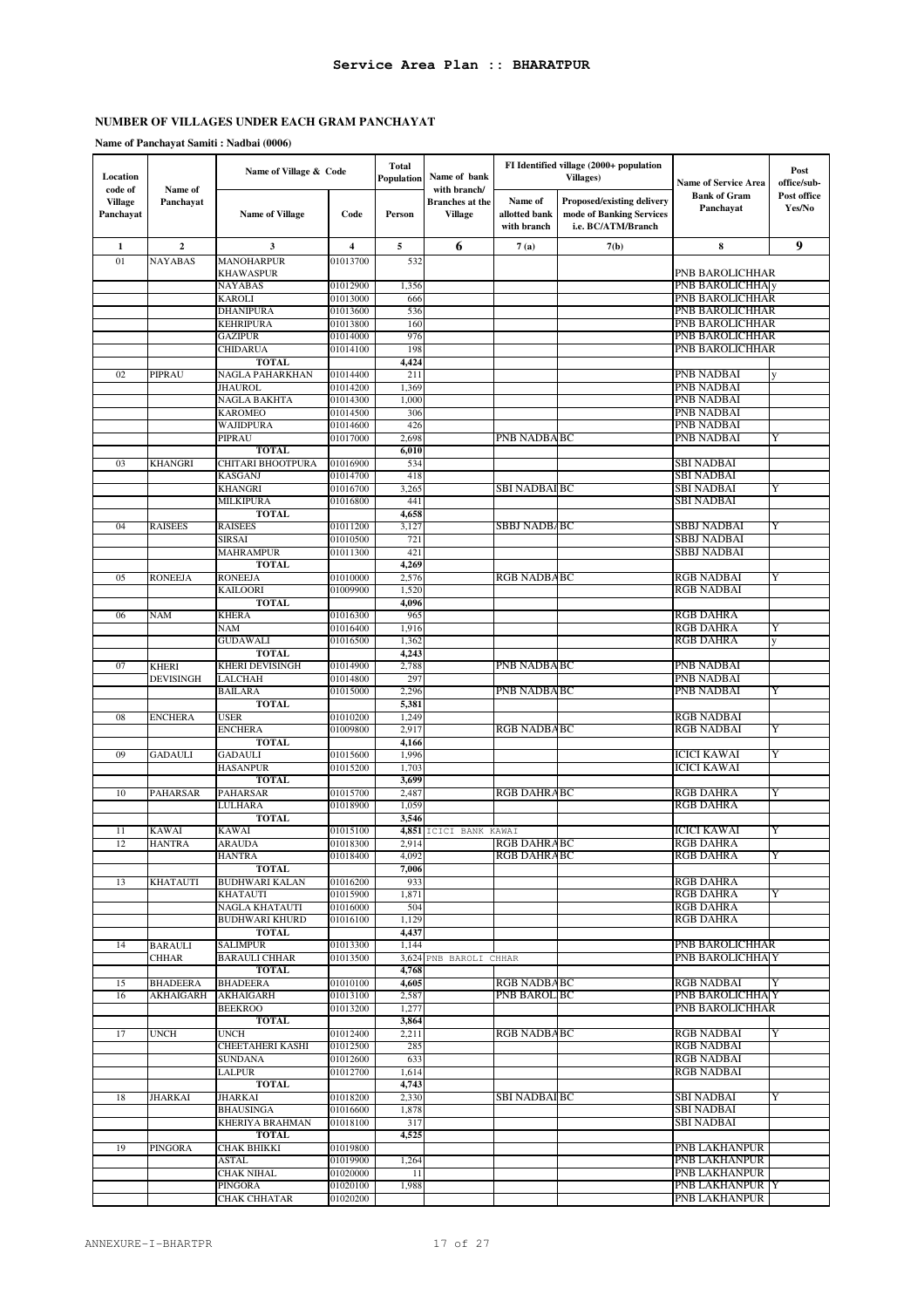| Location<br>code of  | Name of                 | Name of Village & Code              |                      | Total<br>Population | Name of bank<br>with branch/             |                                         | FI Identified village (2000+ population<br><b>Villages</b> )                 | <b>Name of Service Area</b>          | Post<br>office/sub-   |
|----------------------|-------------------------|-------------------------------------|----------------------|---------------------|------------------------------------------|-----------------------------------------|------------------------------------------------------------------------------|--------------------------------------|-----------------------|
| Village<br>Panchayat | Panchayat               | <b>Name of Village</b>              | Code                 | Person              | <b>Branches</b> at the<br><b>Village</b> | Name of<br>allotted bank<br>with branch | Proposed/existing delivery<br>mode of Banking Services<br>i.e. BC/ATM/Branch | <b>Bank of Gram</b><br>Panchayat     | Post office<br>Yes/No |
| $\mathbf{1}$         | $\overline{2}$          | $\overline{\mathbf{3}}$             | $\boldsymbol{4}$     | 5                   | 6                                        | 7(a)                                    | 7(b)                                                                         | 8                                    | 9                     |
| 20                   | MAI                     | <b>TOTAL</b><br>MAI                 | 01021100             | 3,263<br>3,145      |                                          | PNB LAKHA BC                            |                                                                              | PNB LAKHANPUR Y                      |                       |
|                      |                         | NAGLA MAI                           | 01021000             | 1,977               |                                          |                                         |                                                                              | PNB LAKHANPUR                        |                       |
|                      |                         | <b>TOTAL</b>                        |                      | 5,122               |                                          |                                         |                                                                              |                                      |                       |
| 21                   | <b>JAHANGEERP</b>       | <b>GOBRA</b>                        | 01021300             | 2,212               |                                          | PNB LAKHA BC                            |                                                                              | PNB LAKHANPUR                        |                       |
|                      | UR                      | <b>JAHANGEERPUR</b>                 | 01021200             | 2,594               |                                          | <b>PNB LAKHA BC</b>                     |                                                                              | PNB LAKHANPUR  Y                     |                       |
|                      |                         | <b>HONTA</b><br><b>TOTAL</b>        | 01021400             | 777                 |                                          |                                         |                                                                              | PNB LAKHANPUR                        |                       |
| 22                   |                         | <b>BACHHAMADI BACHHAMADI</b>        | 01019700             | 5,583<br>4,176      |                                          | PNB LAKHA BC                            |                                                                              | PNB LAKHANPUR                        |                       |
| 23                   | <b>GAGWANA</b>          | <b>BAJHERA</b>                      | 01019100             | 555                 |                                          |                                         | ВC                                                                           | RGB BANSI KHURD                      |                       |
|                      |                         | <b>BASAIYA KALAN</b>                | 01019200             | 1,457               |                                          |                                         |                                                                              | <b>RGB BANSI KHURD</b>               |                       |
|                      |                         | <b>GAGWANA</b>                      | 01019500             | 1,266               |                                          |                                         |                                                                              | <b>RGB BANSI KHURI y</b>             |                       |
|                      |                         | <b>CHAINPURA</b>                    | 01019600             | 825                 |                                          |                                         |                                                                              | <b>RGB BANSI KHURD</b>               |                       |
| 24                   | <b>ATARI</b>            | <b>TOTAL</b><br><b>KOTHEN KALAN</b> | 01019300             | 4,103<br>337        |                                          |                                         |                                                                              | PNB LAKHANPUR                        |                       |
|                      |                         | KOTHEN KHURD                        | 01019400             | 986                 |                                          |                                         |                                                                              | PNB LAKHANPUR                        |                       |
|                      |                         | ATARI                               | 01020300             | 1,431               |                                          |                                         |                                                                              | PNB LAKHANPUR                        |                       |
|                      |                         | <b>ALIPUR</b>                       | 01020400             | 859                 |                                          |                                         |                                                                              | PNB LAKHANPUR                        |                       |
|                      |                         | <b>TOHILA</b>                       | 01020500             | 1,032               |                                          |                                         |                                                                              | PNB LAKHANPUR                        |                       |
|                      |                         | <b>TOTAL</b>                        |                      | 4.645               |                                          |                                         |                                                                              |                                      |                       |
| 25                   | LAKHANPUR               | <b>SHAHPUR</b><br><b>LAKHANPUR</b>  | 01018800<br>01020600 | 1,605<br>1,995      | PNB LAKHANPUR                            |                                         |                                                                              | PNB LAKHANPUR<br>PNB LAKHANPUR Y     |                       |
|                      |                         | <b>TOTAL</b>                        |                      | 3,600               |                                          |                                         |                                                                              |                                      |                       |
| 26                   | LUHASA                  | <b>LUHASA</b>                       | 01011400             | 2,707               |                                          | <b>SBBJ NADBABC</b>                     |                                                                              | SBBJ NADBAI                          | Y                     |
|                      |                         | <b>BARWARA</b>                      | 01011600             | 1,066               |                                          |                                         |                                                                              | <b>SBBJ NADBAI</b>                   |                       |
|                      |                         | <b>TOTAL</b>                        |                      | 3,773               |                                          |                                         |                                                                              |                                      |                       |
| 27                   | <b>DAHRA</b>            | <b>DAHRA</b>                        | 01018600             | 2,256               | RGB DAHRA                                |                                         |                                                                              | RGB DAHRA                            | Y                     |
|                      |                         | <b>RAINA</b><br><b>BHARKAU</b>      | 01015800<br>01018500 | 544<br>730          |                                          |                                         |                                                                              | <b>RGB DAHRA</b><br><b>RGB DAHRA</b> |                       |
|                      |                         | <b>TOTAL</b>                        |                      | 3,530               |                                          |                                         |                                                                              |                                      |                       |
| 28                   | <b>TALCHHERA</b>        | <b>TALCHHERA</b>                    | 01017300             | 2,054               |                                          | <b>PNB BAROLIBC</b>                     |                                                                              | PNB BAROLICHHA Y                     |                       |
|                      |                         | SAINDOLI                            | 01013400             | 1,330               |                                          |                                         |                                                                              | PNB BAROLICHHAR                      |                       |
|                      |                         | <b>KESRA</b>                        | 01017400             | 1,753               |                                          |                                         |                                                                              | PNB BAROLICHHAR                      |                       |
|                      |                         | <b>TOTAL</b>                        |                      | 5,137<br>2,763      |                                          | <b>SBI NADBAI BC</b>                    |                                                                              | SBI NADBAI                           | Y                     |
| 29                   | BARAULA RAN BARAUL IRAN | <b>JOGEEPURA</b>                    | 01017200<br>01017100 | 825                 |                                          |                                         |                                                                              | SBI NADBAI                           |                       |
|                      |                         | <b>TOTAL</b>                        |                      | 3,588               |                                          |                                         |                                                                              |                                      |                       |
| 30                   | <b>KARHI</b>            | <b>SEWLA</b>                        | 01015500             | 601                 |                                          |                                         |                                                                              | RGB BANSI KHURD                      |                       |
|                      |                         | <b>KARHI</b>                        | 01015300             | 2,749               |                                          | <b>RGB BANSI IBC</b>                    |                                                                              | <b>RGB BANSI KHURI Y</b>             |                       |
|                      |                         | <b>BINUA</b><br><b>NAGLA BHAUA</b>  | 01015400             | 515                 |                                          |                                         |                                                                              | <b>RGB BANSI KHURD</b>               |                       |
|                      |                         | <b>TOTAL</b>                        | 01019000             | 530<br>4,395        |                                          |                                         |                                                                              | <b>RGB BANSI KHURD</b>               |                       |
| 31                   | <b>GANGROLI</b>         | <b>HARNERA</b>                      | 01010700             | 719                 |                                          |                                         |                                                                              | SBBJ NADBAI                          |                       |
|                      |                         | <b>KHERIYA JAGA</b>                 | 01010600             | 682                 |                                          |                                         |                                                                              | SBBJ NADBAI                          |                       |
|                      |                         | <b>MEDA CHOLI</b>                   | 01010800             | 608                 |                                          |                                         |                                                                              | SBBJ NADBAI                          |                       |
|                      |                         | WASAIYA JAT                         | 01010900             | 137                 |                                          |                                         |                                                                              | SBBJ NADBAI                          |                       |
|                      |                         | <b>GANGROLI</b><br>SAMANTPURA       | 01011000<br>01011100 | 1,583<br>106        |                                          |                                         |                                                                              | <b>SBBJ NADBAI</b><br>SBBJ NADBAI    | y                     |
|                      |                         | <b>TOTAL</b>                        |                      | 3,835               |                                          |                                         |                                                                              |                                      |                       |
| 32                   | <b>NYOTHA</b>           | <b>NOORPUR</b>                      | 01017800             | 700                 |                                          |                                         |                                                                              | <b>SBI NADBAI</b>                    |                       |
|                      |                         | <b>NYOTHA</b>                       | 01017900             | 2,061               |                                          | SBI NADBAI BC                           |                                                                              | SBI NADBAI                           | Y                     |
|                      |                         | PEELI                               | 01018000             | 982                 |                                          |                                         |                                                                              | SBI NADBAI                           |                       |
| 33                   | <b>KATARA</b>           | <b>TOTAL</b><br><b>CHHATARPUR</b>   | 01012800             | 3,743<br>916        |                                          |                                         |                                                                              | PNB NADBAI                           |                       |
|                      |                         | <b>NAGLA INDARMAN</b>               | 01011900             | 63                  |                                          |                                         |                                                                              | PNB NADBAI                           |                       |
|                      |                         | <b>GUWARUA</b>                      | 01012000             | 241                 |                                          |                                         |                                                                              | PNB NADBAI                           |                       |
|                      |                         | <b>ISAPUR</b>                       | 01012100             | 1,274               |                                          |                                         |                                                                              | PNB NADBAI                           |                       |
|                      |                         | <b>KATARA</b>                       | 01013900             | 2,400               |                                          | PNB NADBA BC                            |                                                                              | PNB NADBAI                           |                       |
|                      | <b>KAREELI</b>          | <b>TOTAL</b><br><b>AGANPURA</b>     | 01011500             | 4,894<br>439        |                                          |                                         |                                                                              | PNB NADBAI                           |                       |
| 34                   |                         | <b>KAREELI</b>                      | 01011700             | 3,268               |                                          | <b>PNB NADBABC</b>                      |                                                                              | PNB NADBAI                           | Y                     |
|                      |                         | <b>KOLUPURA</b>                     | 01011800             | 49                  |                                          |                                         |                                                                              | PNB NADBAI                           |                       |
|                      |                         | NAGLA KURWARIYA                     | 01012200             | 335                 |                                          |                                         |                                                                              | PNB NADBAI                           |                       |
|                      |                         | NAGLA GOPAL                         | 01012300             |                     |                                          |                                         |                                                                              |                                      |                       |
|                      |                         | <b>TOTAL</b>                        |                      | 4,091               |                                          |                                         |                                                                              |                                      |                       |
| 35                   | PARASWARA               | <b>DAYAWALI</b><br><b>BEELAUTH</b>  | 01020800<br>01018700 | 999<br>735          |                                          |                                         |                                                                              | PNB LAKHANPUR<br>PNB LAKHANPUR       |                       |
|                      |                         | <b>BASAIYA ABHAI</b>                | 01020700             | 385                 |                                          |                                         |                                                                              | PNB LAKHANPUR                        |                       |
|                      |                         | PARASWARA                           | 01020900             | 1,279               |                                          |                                         |                                                                              | <b>PNB LAKHANPUR</b> y               |                       |
|                      |                         | TOTAL                               |                      | 3,398               |                                          |                                         |                                                                              |                                      |                       |
| 36                   | <b>UTARDA</b>           | <b>KHURRAMPUR</b>                   | 01017500             | 612                 |                                          |                                         |                                                                              | <b>SBI NADBAI</b>                    |                       |
|                      |                         | <b>UTARDA</b>                       | 01017600             | 1,755               |                                          |                                         |                                                                              | <b>SBI NADBAI</b>                    | Y                     |
|                      |                         | <b>BADHA</b><br><b>TOTAL</b>        | 01017700             | 1,110<br>3,477      |                                          |                                         |                                                                              | <b>SBI NADBAI</b>                    |                       |
| 37                   | <b>BAHRAMDA</b>         | <b>BAHRAMDA</b>                     | 01010300             | 1,904               |                                          |                                         |                                                                              | SBBJ NADBAI                          |                       |
|                      |                         | <b>MANJHI</b>                       | 01010400             | 1,563               |                                          |                                         |                                                                              | <b>SBBJ NADBAI</b>                   |                       |
|                      |                         | <b>TOTAL</b>                        |                      | 3,467               |                                          |                                         |                                                                              |                                      |                       |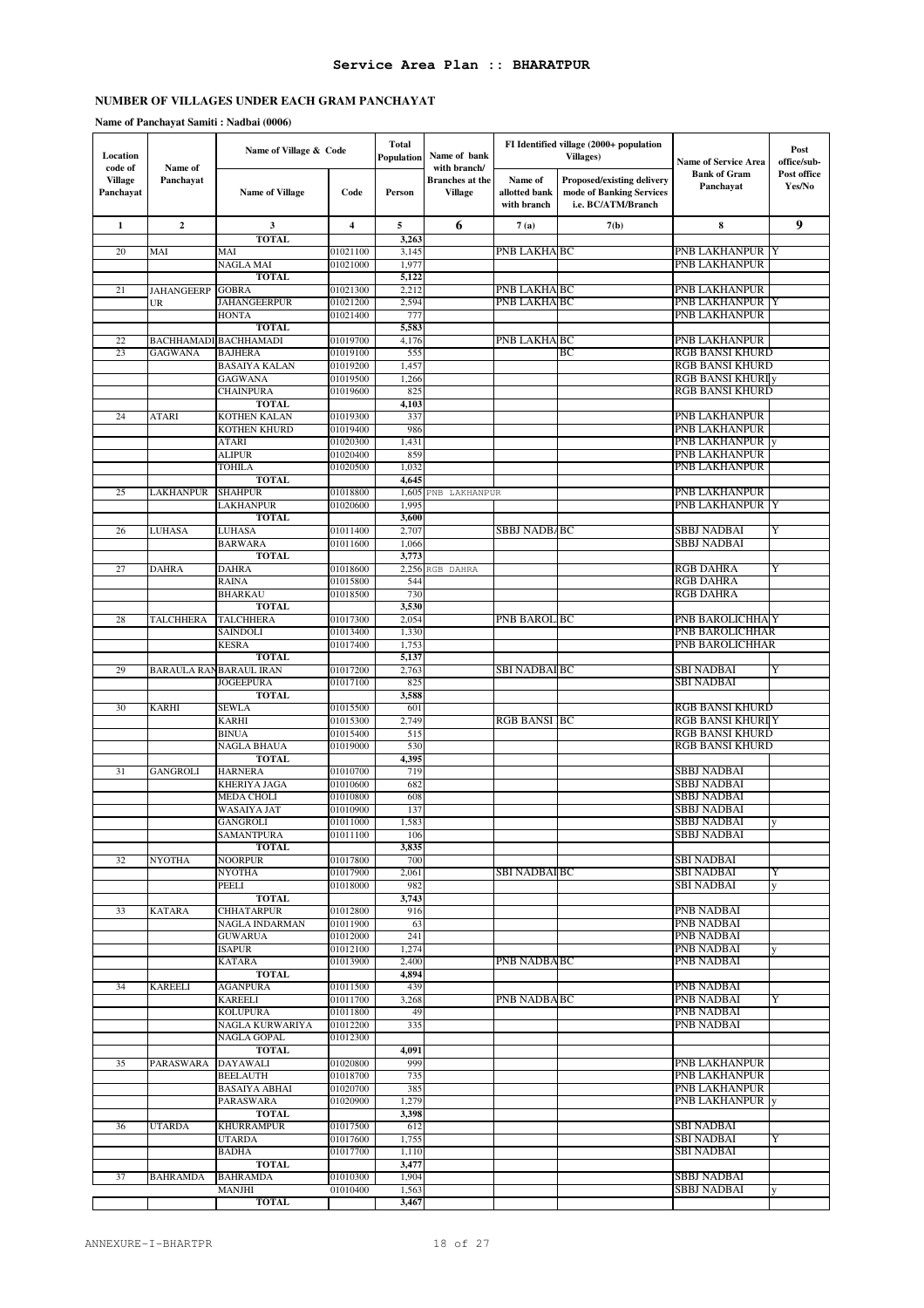**Name of Panchayat Samiti : Weir (0007)**

| Location                        |                           | Name of Village & Code                    |                         | <b>Total</b><br>Population |                                                        |                                         | FI Identified village (2000+ population<br><b>Villages</b> )                                  |                                                          | Post office/sub-      |
|---------------------------------|---------------------------|-------------------------------------------|-------------------------|----------------------------|--------------------------------------------------------|-----------------------------------------|-----------------------------------------------------------------------------------------------|----------------------------------------------------------|-----------------------|
| code of<br>Village<br>Panchayat | Name of<br>Panchayat      | <b>Name of Village</b>                    | Code                    | Person                     | Name of bank with<br>branch/Branches at the<br>Village | Name of<br>allotted bank<br>with branch | Proposed/existing<br>delivery mode of<br><b>Banking Services i.e.</b><br><b>BC/ATM/Branch</b> | <b>Name of Service</b><br>Area Bank of Gram<br>Panchavat | Post office<br>Yes/No |
| 1                               | $\mathbf 2$               | 3                                         | $\overline{\mathbf{4}}$ | $\sqrt{5}$                 | 6                                                      | 7(a)                                    | 7(b)                                                                                          | 8                                                        | 9                     |
| 01                              | <b>PATHENA</b>            | <b>PATHENA</b>                            | 01052500                |                            | 5,602 PNB PATHENA, ICICI PATHENA                       |                                         |                                                                                               | <b>PNB</b> Pathena                                       |                       |
| 02                              | <b>BHAISEENA</b>          | <b>GAZIPUR</b>                            | 01053400                | 468                        |                                                        |                                         |                                                                                               | PNB Pathena                                              |                       |
|                                 |                           | <b>BHAISEENA</b>                          | 01053500                | 1,726                      |                                                        |                                         |                                                                                               | PNB Pathena                                              | Y                     |
|                                 |                           | <b>KHADRAYA</b><br><b>TOTAL</b>           | 01053600                | 1,960<br>4,154             |                                                        |                                         |                                                                                               | PNB Pathena                                              |                       |
| 03                              | NAIWARA                   | <b>NAIWARI</b>                            | 01053700                | 1,196                      |                                                        |                                         |                                                                                               | <b>ICICI Pathena</b>                                     |                       |
|                                 |                           | RUNDH NAIWARA                             | 01053800                | 26                         |                                                        |                                         |                                                                                               | <b>ICICI Pathena</b>                                     |                       |
|                                 |                           | NAIWARA                                   | 01053900                | 2,858                      |                                                        |                                         |                                                                                               | ICICI Pathena                                            | Y                     |
|                                 |                           | <b>BIJWARI</b>                            | 01054000                | 889                        |                                                        |                                         |                                                                                               | <b>ICICI</b> Pathena                                     |                       |
|                                 |                           | <b>TOTAL</b>                              |                         | 4,969                      |                                                        |                                         |                                                                                               |                                                          |                       |
| 04                              | <b>SARSAINA</b>           | SARSAINA<br><b>NITHAR</b>                 | 01054500                |                            | 4,226 BRKGB BRANCH                                     | PNB Halena                              | <b>BRANCH</b>                                                                                 | PNB Halena<br><b>SBI</b> Nithar                          | Y<br>Y                |
| 05<br>06                        | NITHAR<br><b>RANDHEER</b> | <b>GARHI SADH</b>                         | 01061500<br>01056300    | 1,290                      | 5,144 SBI NITHAR                                       |                                         |                                                                                               | <b>SBI</b> Nithar                                        |                       |
|                                 | <b>GARH</b>               | RANDHEERGARH                              | 01056400                | 2,725                      |                                                        | <b>SBI</b> Nithar                       | ВC                                                                                            | SBI Nithar                                               | Y                     |
|                                 |                           | <b>MALPUR</b>                             | 01056500                | 843                        |                                                        |                                         |                                                                                               | <b>SBI</b> Nithar                                        |                       |
|                                 |                           | KHIRNI                                    | 01056600                | 543                        |                                                        |                                         |                                                                                               | <b>SBI</b> Nithar                                        |                       |
|                                 |                           | <b>MAIDPUR</b>                            | 01061600                | 1,206                      |                                                        |                                         |                                                                                               | <b>SBI</b> Nithar                                        |                       |
|                                 |                           | TOTAL                                     |                         | 6,607                      |                                                        |                                         |                                                                                               |                                                          |                       |
| 07                              |                           | MAINAPURA SHAHJADPURA<br><b>MAINAPURA</b> | 01061800<br>01062200    | 527<br>2,756               |                                                        | RGB Salempu BC                          |                                                                                               | RGB Salempur kalan<br>RGB Salempur kalar Y               |                       |
|                                 |                           | KHERLI BRAHMANAN                          | 01062300                | 592                        |                                                        |                                         |                                                                                               | RGB Salempur kalan                                       |                       |
|                                 |                           | <b>GARHI BRAHMANAN</b>                    | 01062400                | 418                        |                                                        |                                         |                                                                                               | RGB Salempur kalan                                       |                       |
|                                 |                           | MAJHADPUR                                 | 01062500                | 1,474                      |                                                        |                                         |                                                                                               | RGB Salempur kalan                                       |                       |
|                                 |                           | <b>TOTAL</b>                              |                         | 5,767                      |                                                        |                                         |                                                                                               |                                                          |                       |
| 08                              | <b>GOGERA</b>             | <b>AJANHERA</b>                           | 01061900                | 1,200                      |                                                        |                                         |                                                                                               | RGB Salempur kalan                                       |                       |
|                                 |                           | RAMNAGAR<br><b>GOGERA</b>                 | 01062000                | 1,260<br>1,610             |                                                        |                                         |                                                                                               | RGB Salempur kalan<br>RGB Salempur kalary                |                       |
|                                 |                           | TOTAL                                     | 01062100                | 4,070                      |                                                        |                                         |                                                                                               |                                                          |                       |
| 09                              | <b>SALEMPUR</b>           | <b>SALEMPUR KALAN</b>                     | 01061700                |                            | 3,944 RGB SALEMPUR KALAN                               |                                         |                                                                                               | <b>RGB</b> Salempur                                      |                       |
|                                 | <b>KALAN</b>              |                                           |                         |                            |                                                        |                                         |                                                                                               | kalan                                                    |                       |
| 10                              | <b>BALLABHG</b>           | <b>BALLABHGARH</b>                        | 01062600                |                            | 6,424 SBI BALLABHGARH                                  |                                         |                                                                                               | SBI Ballabhgarh                                          | Y                     |
|                                 | ARH                       |                                           |                         |                            |                                                        |                                         |                                                                                               |                                                          |                       |
| 11                              | <b>HATAURI</b>            | <b>HATAURI</b>                            | 01061100                | 1,656                      |                                                        |                                         |                                                                                               | SBI Ballabhgarh                                          | v                     |
|                                 |                           | KIRAWALI                                  | 01062700                | 1,691                      |                                                        |                                         |                                                                                               | SBI Ballabhgarh                                          |                       |
|                                 |                           | JAHAJ<br>SITA                             | 01062800<br>01062900    | 1,323<br>1,069             |                                                        |                                         |                                                                                               | SBI Ballabhgarh<br>SBI Ballabhgarh                       |                       |
|                                 |                           | <b>TOTAL</b>                              |                         | 5,739                      |                                                        |                                         |                                                                                               |                                                          |                       |
| 12                              | <b>ALIPUR</b>             | NAGLA BHAWLA                              | 01052200                | 486                        |                                                        |                                         |                                                                                               | <b>ICICI</b> Pathena                                     |                       |
|                                 |                           | SAMANTPURA                                | 01051600                | 674                        |                                                        |                                         |                                                                                               | <b>ICICI</b> Pathena                                     |                       |
|                                 |                           | <b>ALIPUR</b>                             | 01051700                | 3,548                      |                                                        | PNB Pathena                             | BС                                                                                            | <b>ICICI</b> Pathena                                     | Y                     |
|                                 |                           | <b>TOTAL</b>                              |                         | 4,708                      |                                                        |                                         |                                                                                               |                                                          |                       |
| 13                              | <b>BABEKHAR</b>           | <b>JASWAR</b><br><b>MAHMADPUR</b>         | 01051800                | 1,503                      |                                                        |                                         |                                                                                               | PNB Pathena<br>PNB Pathena                               |                       |
|                                 |                           | ARAJI BABEKHAR                            | 01052000<br>01052600    | 862                        |                                                        |                                         |                                                                                               | PNB Pathena                                              |                       |
|                                 |                           | <b>BABEKHAR</b>                           | 01052700                | 1,703                      |                                                        |                                         |                                                                                               | PNB Pathena                                              | Y                     |
|                                 |                           | <b>TOTAL</b>                              |                         | 4,069                      |                                                        |                                         |                                                                                               |                                                          |                       |
| 14                              | <b>JHARONTI</b>           | <b>JHARONTI</b>                           | 01052800                | 1,955                      |                                                        |                                         |                                                                                               | PNB Pathena                                              | Y                     |
|                                 |                           | <b>KHANPUR</b>                            | 01052900                | 828                        |                                                        |                                         |                                                                                               | PNB Pathena                                              |                       |
|                                 |                           | TOTAL                                     |                         | 2,783                      |                                                        |                                         |                                                                                               |                                                          |                       |
| 15                              | <b>BHOOTAULI MUKHENA</b>  | <b>BHOOTAULI</b>                          | 01054200<br>01054300    | 1,187<br>2,340             |                                                        | PNB Halena                              | BC                                                                                            | PNB Halena<br><b>PNB</b> Halena                          |                       |
|                                 |                           | NAGLA HETRAM                              | 01054400                | 264                        |                                                        |                                         |                                                                                               | PNB Halena                                               |                       |
|                                 |                           | TOTAL                                     |                         | 3,791                      |                                                        |                                         |                                                                                               |                                                          |                       |
| 16                              | <b>DEEWALI</b>            | <b>DEEWALI</b>                            | 01055900                | 1,831                      |                                                        |                                         |                                                                                               | <b>PNB Bhusawar</b>                                      | Y                     |
|                                 |                           | <b>BHAGWANPUR</b>                         | 01055500                | 618                        |                                                        |                                         |                                                                                               | PNB Bhusawar                                             |                       |
|                                 |                           | FAUJIPURA                                 | 01056000                | 408                        |                                                        |                                         |                                                                                               | PNB Bhusawar                                             |                       |
|                                 |                           | NAGLA NATHURAM<br>BORAJ                   | 01056100<br>01056200    | 681<br>604                 |                                                        |                                         |                                                                                               | <b>PNB Bhusawar</b><br><b>PNB Bhusawar</b>               |                       |
|                                 |                           | TOTAL                                     |                         | 4,142                      |                                                        |                                         |                                                                                               |                                                          |                       |
| 17                              | <b>BACHHREN</b>           | <b>HINGOTA</b>                            | 01053000                | 885                        |                                                        |                                         |                                                                                               | <b>PNB Bhusawar</b>                                      |                       |
|                                 |                           | <b>BACHHREN</b>                           | 01055600                | 3,443                      |                                                        | RGB Bhusaw BC                           |                                                                                               | PNB Bhusawar                                             | Y                     |
|                                 |                           | <b>TOTAL</b>                              |                         | 4,328                      |                                                        |                                         |                                                                                               |                                                          |                       |
| 18                              | <b>CHHOKAR</b>            | <b>CHHOKARWARA</b>                        | 01053200                | 1,135                      |                                                        |                                         |                                                                                               |                                                          |                       |
|                                 | WARA                      | <b>KHURD</b><br>CHHOKARWARA KAL 01053300  |                         |                            | 4,627 BOI Chokarwara                                   |                                         |                                                                                               | <b>BOI</b> Chokarwara                                    | Y                     |
|                                 |                           | TOTAL                                     |                         | 5,762                      |                                                        |                                         |                                                                                               |                                                          |                       |
| 19                              | <b>AMOLI</b>              | AMOLI                                     | 01054900                | 1,342                      |                                                        |                                         |                                                                                               | <b>BOI Chokarwara</b>                                    | y                     |
|                                 |                           | MOODIYA SAD                               | 01055000                | 1,625                      |                                                        |                                         |                                                                                               | <b>BOI</b> Chokarwara                                    |                       |
|                                 |                           | <b>SHAHPUR</b>                            | 01057600                | 142                        |                                                        |                                         |                                                                                               | <b>BOI</b> Chokarwara                                    |                       |
|                                 |                           | <b>TOTAL</b>                              |                         | 3,109                      |                                                        |                                         |                                                                                               |                                                          |                       |
| 20                              | <b>HALENA</b>             | TILCHIVI                                  | 01058300                | 446                        |                                                        |                                         |                                                                                               | PNB Halena                                               |                       |
|                                 |                           | <b>HALENA</b><br><b>TOTAL</b>             | 01058400                | 5,892                      | 5,446 PNB HALENA                                       |                                         |                                                                                               | PNB Halena                                               | Y                     |
| 21                              | PALI                      | PALI                                      | 01058500                | 1,131                      |                                                        |                                         |                                                                                               | PNB Halena                                               |                       |
|                                 |                           | NAYAGAON MAFI                             | 01058600                | 1,002                      |                                                        |                                         |                                                                                               | PNB Halena                                               |                       |
|                                 |                           | NASWARA                                   | 01058700                | 694                        |                                                        |                                         |                                                                                               | PNB Halena                                               |                       |
|                                 |                           | BEWAR                                     | 01059600                | 896                        |                                                        |                                         |                                                                                               | PNB Halena                                               |                       |
|                                 |                           | <b>KHERLI GOOJAR</b>                      | 01059800                | 2,020<br>5,743             |                                                        | SBBJ Wair                               | BС                                                                                            | PNB Halena                                               | Y                     |
| 22                              | <b>MOODIYA</b>            | <b>TOTAL</b><br><b>RAMNAGAR</b>           | 01058800                | 589                        |                                                        |                                         |                                                                                               | PNB Halena                                               |                       |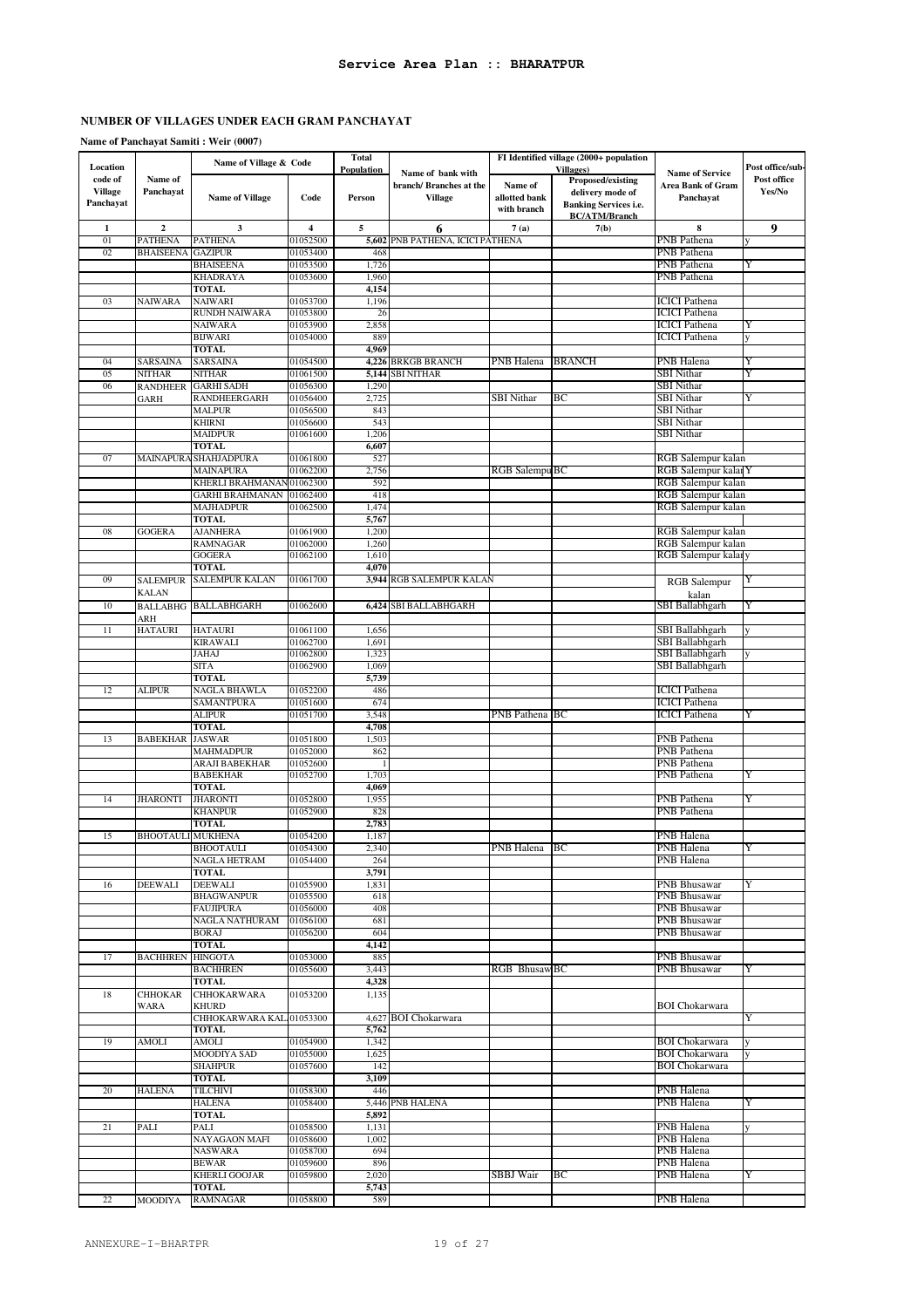### **Name of Panchayat Samiti : Weir (0007)**

| Location       |                                | Name of Village & Code                             |                      | <b>Total</b><br>Population |                                             |                       | FI Identified village (2000+ population<br><b>Villages</b> ) |                                             | Post office/sub- |
|----------------|--------------------------------|----------------------------------------------------|----------------------|----------------------------|---------------------------------------------|-----------------------|--------------------------------------------------------------|---------------------------------------------|------------------|
| code of        | Name of                        |                                                    |                      |                            | Name of bank with<br>branch/Branches at the | Name of               | Proposed/existing                                            | <b>Name of Service</b><br>Area Bank of Gram | Post office      |
| <b>Village</b> | Panchayat                      | <b>Name of Village</b>                             | Code                 | Person                     | Village                                     | allotted bank         | delivery mode of                                             | Panchayat                                   | Yes/No           |
| Panchayat      |                                |                                                    |                      |                            |                                             | with branch           | <b>Banking Services i.e.</b>                                 |                                             |                  |
|                | $\mathbf 2$                    | $\mathbf{3}$                                       | 4                    | 5                          |                                             |                       | <b>BC/ATM/Branch</b>                                         | 8                                           |                  |
| 1              | LALEETA                        | <b>BERI</b>                                        | 01058900             | 1,674                      | 6                                           | 7(a)                  | 7(b)                                                         | PNB Halena                                  | 9                |
|                |                                | MOODIYA GANDHAR                                    | 01059000             | 513                        |                                             |                       |                                                              | PNB Halena                                  |                  |
|                |                                | MOODIYA LALEETA                                    | 01059100             | 2,431                      |                                             | PNB Halena            | ВC                                                           | PNB Halena                                  | Y                |
|                |                                | BAI                                                | 01059500             | 1,043                      |                                             |                       |                                                              | PNB Halena                                  |                  |
|                |                                | TOTAL                                              |                      | 6,250                      |                                             |                       |                                                              |                                             |                  |
| 23             | <b>CHAK</b><br><b>DHARSONI</b> | CHAK KHERLI GOOJA 01059700<br><b>CHAK DHARSONI</b> | 01063700             | 591<br>1,680               |                                             |                       |                                                              | PNB Wair<br><b>PNB</b> Wair                 |                  |
|                |                                | <b>BHOLAPURA</b>                                   | 01063800             |                            |                                             |                       |                                                              | <b>PNB</b> Wair                             |                  |
|                |                                | NAYA BARKHERA                                      | 01063900             | 579                        |                                             |                       |                                                              | <b>PNB</b> Wair                             |                  |
|                |                                | <b>UNAPUR</b>                                      | 01065000             | 682                        |                                             |                       |                                                              | PNB Wair                                    |                  |
| 24             | <b>JEEWAD</b>                  | TOTAL<br><b>CHAK BANSI</b>                         | 01064000             | 3,532                      |                                             |                       |                                                              | SBBJ Wair                                   |                  |
|                |                                | BANSI                                              | 01064100             | 1,030                      |                                             |                       |                                                              | SBBJ Wair                                   |                  |
|                |                                | LUHASA                                             | 01064800             | 961                        |                                             |                       |                                                              | SBBJ Wair                                   |                  |
|                |                                | <b>JATPURA</b>                                     | 01064900             | 270                        |                                             |                       |                                                              | <b>SBBJ</b> Wair                            |                  |
|                |                                | JEEWAD<br><b>TOTAL</b>                             | 01065300             | 1,448<br>3,709             |                                             |                       |                                                              | SBBJ Wair                                   |                  |
| 25             | <b>SENDHLI</b>                 | <b>SENDHLI</b>                                     | 01056700             | 1,864                      |                                             |                       |                                                              | <b>UCO Bhusawar</b>                         | Y                |
|                |                                | <b>DAYAPUR</b>                                     | 01056800             | 785                        |                                             |                       |                                                              | UCO Bhusawar                                |                  |
|                |                                | NAYA GAON KHALSA                                   | 01056900             | 1,235                      |                                             |                       |                                                              | UCO Bhusawar                                |                  |
|                |                                | TOTAL                                              |                      | 3,884                      |                                             |                       |                                                              |                                             |                  |
| 26             | <b>GANGROLI</b>                | <b>SINGARWALI</b><br>TAJPUR                        | 01057800<br>01057900 | 980<br>731                 |                                             |                       |                                                              | <b>SBI Bhusawar</b><br><b>SBI Bhusawar</b>  |                  |
|                |                                | NAGLA KOTHARI                                      | 01058000             | 147                        |                                             |                       |                                                              | <b>SBI Bhusawar</b>                         |                  |
|                |                                | NAGLA BANDH                                        | 01058200             | 384                        |                                             |                       |                                                              | <b>SBI Bhusawar</b>                         |                  |
|                |                                | RAHEEMGARH                                         | 01060000             | 985                        |                                             |                       |                                                              | SBI Bhusawar                                |                  |
|                |                                | GANGROLI                                           | 01060100             | 770                        |                                             |                       |                                                              | <b>SBI Bhusawar</b>                         |                  |
|                |                                | <b>HISAMADA</b><br><b>TOTAL</b>                    | 01060200             | 1,515<br>5,512             |                                             |                       |                                                              | SBI Bhusawar                                |                  |
| 27             | CHAINTOLI                      | <b>MAHTOLI</b>                                     | 01055100             | 1,511                      |                                             |                       |                                                              | <b>RGB Bhusawar</b>                         |                  |
|                |                                | CHAINTOLI                                          | 01055200             | 1,793                      |                                             |                       |                                                              | <b>RGB Bhusawar</b>                         | Y                |
|                |                                | <b>ATRAMPURA</b>                                   | 01055300             | 646                        |                                             |                       |                                                              | <b>RGB Bhusawar</b>                         |                  |
| 28             | <b>ITAMADA</b>                 | <b>TOTAL</b><br><b>ITAMADA</b>                     | 01057400             | 3,950<br>3,911             |                                             | <b>BOI ChokarwaBC</b> |                                                              | <b>BOI Chokarwara</b>                       |                  |
| 29             | <b>SUHARI</b>                  | <b>KALOHAR</b>                                     | 01057000             | 820                        |                                             |                       |                                                              | SBI Ballabhgarh                             |                  |
|                |                                | KOTKI                                              | 01057100             | 334                        |                                             |                       |                                                              | SBI Ballabhgarh                             |                  |
|                |                                | <b>SUHARI</b>                                      | 01057200             | 1,630                      |                                             |                       |                                                              | SBI Ballabhgarh                             |                  |
|                |                                | <b>MOOSEPUR</b><br>NEEMLI                          | 01057300<br>01061000 | 452<br>547                 |                                             |                       |                                                              | SBI Ballabhgarh<br>SBI Ballabhgarh          |                  |
|                |                                | TOTAL                                              |                      | 3,783                      |                                             |                       |                                                              |                                             |                  |
| 30             | SUHANS                         | AJRODA                                             | 01064200             | 815                        |                                             |                       |                                                              | SBBJ Wair                                   |                  |
|                |                                | <b>SUHANS</b>                                      | 01064300             | 2,341                      |                                             | SBBJ Wair             | ВC                                                           | SBBJ Wair                                   |                  |
|                |                                | RAJGARH<br><b>TOTAL</b>                            | 01064400             | 805<br>3,961               |                                             |                       |                                                              | SBBJ Wair                                   |                  |
| 31             | <b>BAJHERA</b>                 | <b>NAWAR</b>                                       | 01060300             | 1,760                      |                                             |                       |                                                              | SBBJ Wair                                   |                  |
|                | <b>KALAN</b>                   | <b>GUDHAKAR</b>                                    | 01064500             | 1,256                      |                                             |                       |                                                              | SBBJ Wair                                   |                  |
|                |                                | <b>KHOHRI</b>                                      | 01064600             | 780                        |                                             |                       |                                                              | SBBJ Wair                                   |                  |
|                |                                | CHAK KHOHRI<br>BAJHERA KALAN                       | 01064700<br>01065400 | 1,048                      |                                             |                       |                                                              | SBBJ Wair<br>SBBJ Wair                      |                  |
|                |                                | TOTAL                                              |                      | 4,844                      |                                             |                       |                                                              |                                             |                  |
| 32             | <b>LAKHANPURRAIPUR</b>         |                                                    | 01063000             | 1,097                      |                                             |                       |                                                              | <b>RGB</b> Wair                             |                  |
|                |                                | <b>GOTHRA</b>                                      | 01066000             | 1,470                      |                                             |                       |                                                              | <b>RGB</b> Wair                             |                  |
|                |                                | <b>KHAIRORA</b>                                    | 01066100             | 748                        |                                             |                       |                                                              | <b>RGB</b> Wair<br><b>RGB</b> Wair          |                  |
|                |                                | LAKHANPUR<br><b>BHAGORA</b>                        | 01066200<br>01066300 | 1,133<br>1,577             |                                             |                       |                                                              | <b>RGB</b> Wair                             |                  |
|                |                                | TOTAL                                              |                      | 6,025                      |                                             |                       |                                                              |                                             |                  |
| 33             | <b>UMREND</b>                  | <b>UMREND</b>                                      | 01066500             | 1,492                      |                                             |                       |                                                              | <b>RGB</b> Wair                             |                  |
|                |                                | TYOHARI                                            | 01066600             | 1,540                      |                                             |                       |                                                              | <b>RGB</b> Wair                             |                  |
| 34             | <b>JAGJIWANPI</b>              | TOTAL<br>MOKHROLI                                  | 01060400             | 3,032<br>919               |                                             |                       |                                                              | PNB Wair                                    |                  |
|                |                                | <b>TUNDPURA</b>                                    | 01060500             | 437                        |                                             |                       |                                                              | PNB Wair                                    |                  |
|                |                                | <b>JAGJIWANPUR</b>                                 | 01060600             | 1,458                      |                                             |                       |                                                              | PNB Wair                                    |                  |
|                |                                | <b>BHODAGAON</b>                                   | 01063100             | 1,484                      |                                             |                       |                                                              | PNB Wair<br>PNB Wair                        |                  |
|                |                                | <b>BHOPAR</b><br><b>TOTAL</b>                      | 01063200             | 815<br>5,113               |                                             |                       |                                                              |                                             |                  |
| 35             | SIRAS                          | SIRAS                                              | 01060700             | 2,383                      |                                             | SBI Bhusawar BC       |                                                              | <b>SBI Bhusawar</b>                         |                  |
|                |                                | <b>BAJHERA KHURD</b>                               | 01060800             | 710                        |                                             |                       |                                                              | <b>SBI</b> Bhusawar                         |                  |
|                |                                | <b>NARHARPUR</b>                                   | 01060900             | 1,819                      |                                             |                       |                                                              | <b>SBI</b> Bhusawar                         | Y                |
| 36             | <b>NAROLI</b>                  | TOTAL<br><b>KHOHRA</b>                             | 01051900             | 4,912<br>1,340             |                                             |                       |                                                              | PNB Pathena                                 |                  |
|                |                                | MAHARAJPURA                                        | 01052100             | 561                        |                                             |                       |                                                              | PNB Pathena                                 |                  |
|                |                                | NAROLI                                             | 01052300             | 1,108                      |                                             |                       |                                                              | PNB Pathena                                 |                  |
|                |                                | <b>NAWALPURA</b>                                   | 01052400             | 165                        |                                             |                       |                                                              | PNB Pathena                                 |                  |
| 37             | <b>JAHANPUR</b>                | TOTAL<br>MOODIYA JAT                               | 01054100             | 3,174<br>1,002             |                                             |                       |                                                              | PNB Halena                                  |                  |
|                |                                | <b>IRNIYA</b>                                      | 01054600             | 310                        |                                             |                       |                                                              | PNB Halena                                  |                  |
|                |                                | <b>JAHANPUR</b>                                    | 01054700             | 1,827                      |                                             |                       |                                                              | PNB Halena                                  |                  |
|                |                                | <b>TOTAL</b>                                       |                      | 3,139                      |                                             |                       |                                                              |                                             |                  |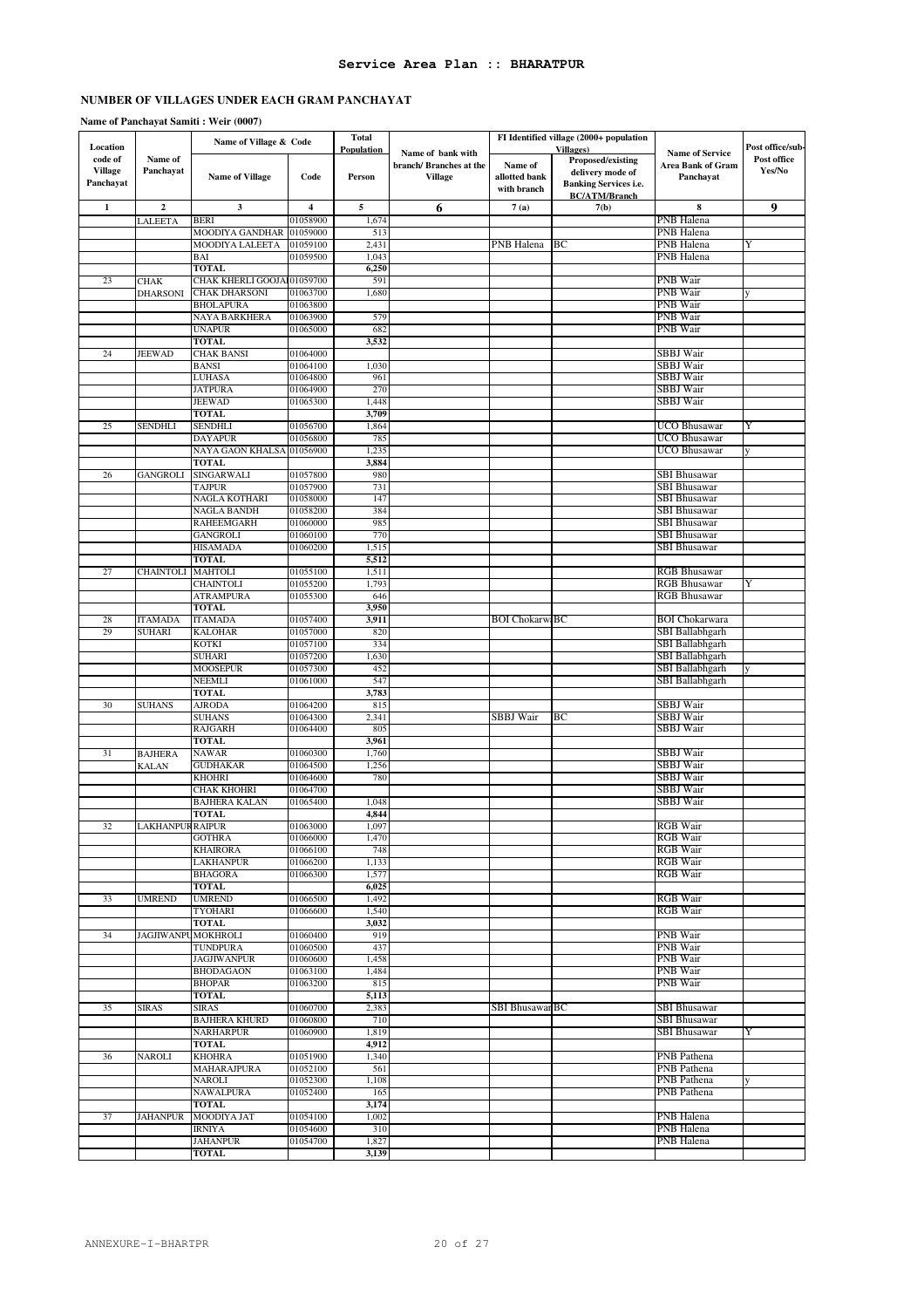### **Service Area Plan :: BHARATPUR**

### **NUMBER OF VILLAGES UNDER EACH GRAM PANCHAYAT**

### **Name of Panchayat Samiti : Weir (0007)**

| Location                               |                           | Name of Village & Code |                         | <b>Total</b><br>Population | Name of bank with                        |                                         | FI Identified village (2000+ population<br>Villages)                                          | <b>Name of Service</b>                | Post office/sub-      |
|----------------------------------------|---------------------------|------------------------|-------------------------|----------------------------|------------------------------------------|-----------------------------------------|-----------------------------------------------------------------------------------------------|---------------------------------------|-----------------------|
| code of<br><b>Village</b><br>Panchayat | Name of<br>Panchavat      | <b>Name of Village</b> | Code                    | Person                     | branch/Branches at the<br><b>Village</b> | Name of<br>allotted bank<br>with branch | Proposed/existing<br>delivery mode of<br><b>Banking Services i.e.</b><br><b>BC/ATM/Branch</b> | <b>Area Bank of Gram</b><br>Panchayat | Post office<br>Yes/No |
| 1                                      | $\mathbf{2}$              | 3                      | $\overline{\mathbf{4}}$ | 5                          | 6                                        | 7(a)                                    | 7(b)                                                                                          | 8                                     | 9                     |
| 38                                     | KAMALPUR/ULOO             |                        | 01055700                | 1.887                      |                                          |                                         |                                                                                               | <b>BOI</b> Chokarwara                 |                       |
|                                        |                           | <b>KAMALPURA</b>       | 01055800                | 2.220                      |                                          | <b>BOI ChokarwiBC</b>                   |                                                                                               | <b>BOI</b> Chokarwara                 |                       |
|                                        |                           | <b>TOTAL</b>           |                         | 4.107                      |                                          |                                         |                                                                                               |                                       |                       |
| 39                                     | <b>MOLONI</b>             | <b>JHALATALA</b>       | 01054800                | 1,548                      |                                          |                                         |                                                                                               | <b>BOI</b> Chokarwara                 |                       |
|                                        |                           | <b>MOLONI</b>          | 01058100                | 1,348                      |                                          |                                         |                                                                                               | <b>BOI</b> Chokarwara                 |                       |
|                                        |                           | <b>BARA KHURD</b>      | 01059900                | 769                        |                                          |                                         |                                                                                               | <b>BOI Chokarwara</b>                 |                       |
|                                        |                           | <b>TOTAL</b>           |                         | 3,665                      |                                          |                                         |                                                                                               |                                       |                       |
| 40                                     | <b>HATEEJAR</b>           | <b>NYAMATPUR</b>       | 01059200                | 2,550                      |                                          | PNB Halena                              | ВC                                                                                            | <b>PNB</b> Halena                     |                       |
|                                        |                           | <b>HATEEJAR</b>        | 01059300                | 2,104                      |                                          | PNB Halena                              | BC                                                                                            | <b>PNB</b> Halena                     |                       |
|                                        |                           | <b>TOTAL</b>           |                         | 4.654                      |                                          |                                         |                                                                                               |                                       |                       |
| 41                                     | <b>DHARSONI</b>           | <b>DHARSONI</b>        | 01059400                | 2,976                      |                                          | PNB Halena                              | ВC                                                                                            | <b>PNB</b> Wair                       |                       |
| 42                                     | <b>SALEMPUR</b>           | <b>MALAHERA</b>        | 01053100                | 481                        |                                          |                                         |                                                                                               | <b>BOI Chokarwara</b>                 |                       |
|                                        | <b>KHURD</b>              | <b>SALEMPUR KHURD</b>  | 01055400                | 2,750                      |                                          | <b>BOI ChokarwiBC</b>                   |                                                                                               | <b>BOI</b> Chokarwara                 | Y                     |
|                                        |                           | <b>TOTAL</b>           |                         | 3,231                      |                                          |                                         |                                                                                               |                                       |                       |
| 43                                     | <b>BARAULI</b>            | <b>BARAULI</b>         | 01057500                | 2,478                      |                                          | <b>SBI BhusawarBC</b>                   |                                                                                               | <b>BOI</b> Chokarwara                 | Y                     |
|                                        |                           | <b>ATARIPURA</b>       | 01057700                | 813                        |                                          |                                         |                                                                                               | <b>BOI</b> Chokarwara                 |                       |
|                                        |                           | <b>TOTAL</b>           |                         | 3,291                      |                                          |                                         |                                                                                               |                                       |                       |
| 44                                     | <b>GOVINDPURJAT BALAI</b> |                        | 01063300                | 284                        |                                          |                                         |                                                                                               | <b>RGB</b> Wair                       |                       |
|                                        |                           | <b>GOVINDPURA</b>      | 01063400                | 1,138                      |                                          |                                         |                                                                                               | <b>RGB</b> Wair                       |                       |
|                                        |                           | <b>KHASPUR</b>         | 01063500                | 850                        |                                          |                                         |                                                                                               | <b>RGB</b> Wair                       |                       |
|                                        |                           | <b>KHARBERA</b>        | 01063600                | 544                        |                                          |                                         |                                                                                               | <b>RGB</b> Wair                       |                       |
|                                        |                           | <b>LALPUR</b>          | 01065100                |                            |                                          |                                         |                                                                                               | <b>RGB</b> Wair                       |                       |
|                                        |                           | <b>MUHARI</b>          | 01065200                | 584                        |                                          |                                         |                                                                                               | <b>RGB</b> Wair                       |                       |
|                                        |                           | <b>TOTAL</b>           |                         | 3,400                      |                                          |                                         |                                                                                               |                                       |                       |
| 45                                     | <b>SAMRAYA</b>            | <b>NAGLA JODHA</b>     | 01065500                | 10                         |                                          |                                         |                                                                                               | <b>PNB</b> Wair                       |                       |
|                                        |                           | <b>NAGLA BALLOO</b>    | 01065600                |                            |                                          |                                         |                                                                                               | <b>PNB</b> Wair                       |                       |
|                                        |                           | <b>MOROODA</b>         | 01065700                | 346                        |                                          |                                         |                                                                                               | <b>PNB</b> Wair                       |                       |
|                                        |                           | KAMRA MOROODA          | 01065800                | 177                        |                                          |                                         |                                                                                               | <b>PNB</b> Wair                       |                       |
|                                        |                           | SHYOSINGHPURA          | 01065900                | 34                         |                                          |                                         |                                                                                               | <b>PNB</b> Wair                       |                       |
|                                        |                           | <b>SAMRAYA</b>         | 01066400                | 3,138                      |                                          |                                         |                                                                                               | <b>PNB</b> Wair                       |                       |
|                                        |                           | <b>TOTAL</b>           |                         | 3,705                      |                                          |                                         |                                                                                               |                                       |                       |
| 46                                     | <b>GHATRI</b>             | <b>GHATRI</b>          | 01061200                | 1.375                      |                                          |                                         |                                                                                               | SBI Ballabhgarh                       |                       |
|                                        |                           | TARGAWAN               | 01061300                | 1,137                      |                                          |                                         |                                                                                               | SBI Ballabhgarh                       |                       |
|                                        |                           | <b>AIPUR</b>           | 01061400                | 954                        |                                          |                                         |                                                                                               | SBI Ballabhgarh                       |                       |
|                                        |                           | <b>TOTAL</b>           |                         | 3,466                      |                                          |                                         |                                                                                               |                                       |                       |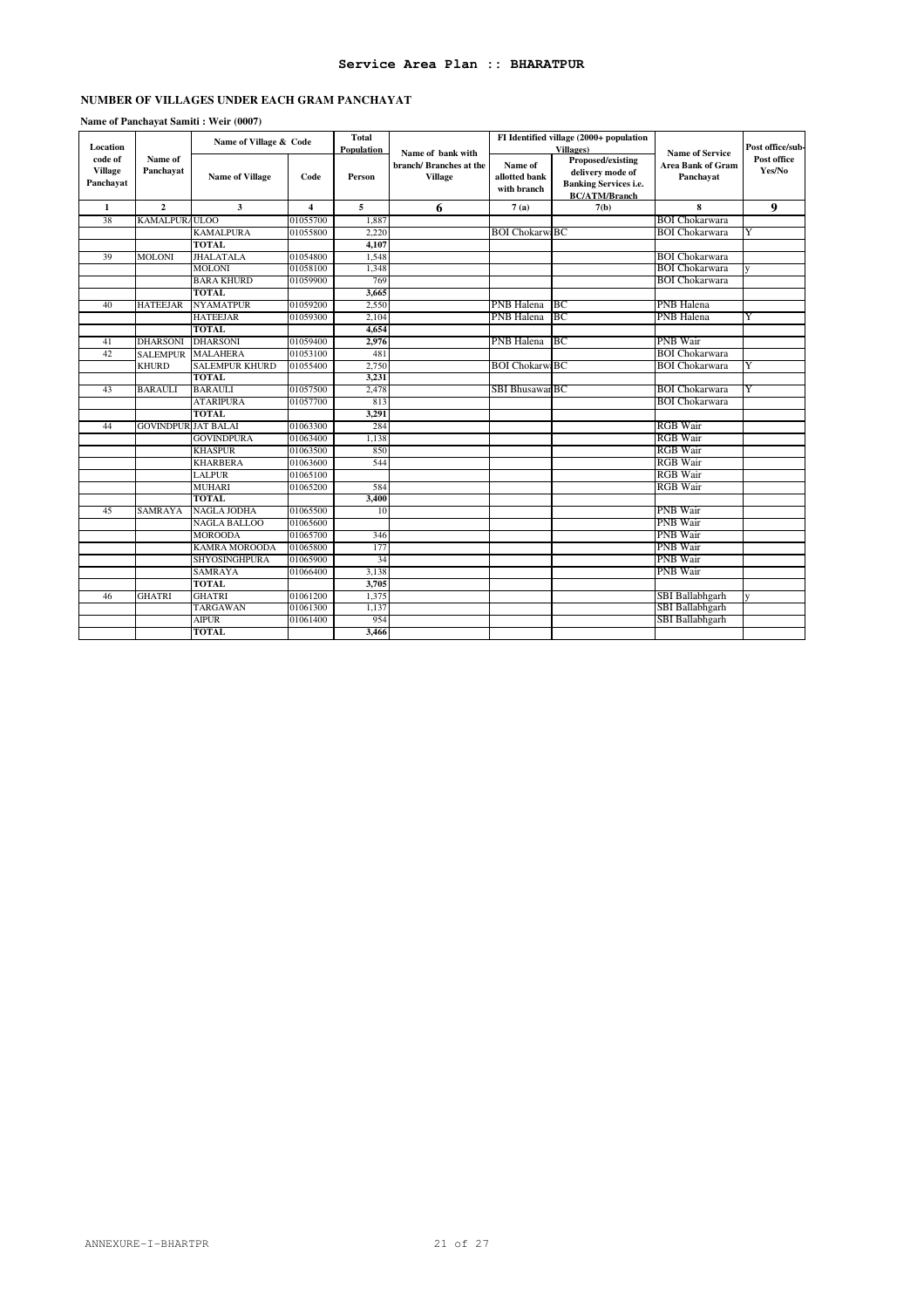**Name of Panchayat Samiti : Bayana (0008)**

|                                                 |                             | Name of Village & Code             |                      | <b>Total</b><br><b>Population</b> | Name of                                                   |                                         | FI Identified village (2000+ population<br><b>Villages</b> )                        |                                                                 | Post office/sub-      |
|-------------------------------------------------|-----------------------------|------------------------------------|----------------------|-----------------------------------|-----------------------------------------------------------|-----------------------------------------|-------------------------------------------------------------------------------------|-----------------------------------------------------------------|-----------------------|
| <b>Location</b> code<br>of Village<br>Panchayat | <b>Name of Panchayat</b>    | <b>Name of Village</b>             | Code                 | Person                            | bank with<br>branch/<br><b>Branches</b> at<br>the Village | Name of<br>allotted bank<br>with branch | Proposed/existing delivery mode<br>of Banking Services i.e.<br><b>BC/ATM/Branch</b> | <b>Name of Service Area</b><br><b>Bank of Gram</b><br>Panchayat | Post office<br>Yes/No |
| $\mathbf{1}$                                    | $\mathbf{2}$                | 3                                  | 4                    | 5                                 | 6                                                         | 7(a)                                    | 7(b)                                                                                | 8                                                               | 9                     |
| 01                                              | <b>BARKHERA</b>             | <b>JHAMRI</b>                      | 01066700             | 1,414                             |                                                           |                                         |                                                                                     | SBBJ BAYANA                                                     |                       |
|                                                 |                             | <b>BARKHERA</b>                    | 01066800             |                                   |                                                           | 2,668 BRKGB BAR SBBJ BAYAI BRANCH       |                                                                                     | SBBJ BAYANA                                                     | Y                     |
|                                                 |                             | <b>TOTAL</b>                       |                      | 4,082                             |                                                           |                                         |                                                                                     |                                                                 |                       |
| 02                                              | <b>KHERLI</b>               | KHERLI GADASIYA                    | 01066900             | 3,074                             |                                                           | SBBJ BAYAIBC                            |                                                                                     | SBBJ BAYANA                                                     | Y                     |
|                                                 | <b>GADASIYA</b>             | SHEKHPUR                           | 01067000             | 1,665                             |                                                           |                                         |                                                                                     | SBBJ BAYANA                                                     |                       |
|                                                 |                             | <b>HINGOTA</b>                     | 01067100             |                                   |                                                           |                                         |                                                                                     | SBBJ BAYANA                                                     |                       |
|                                                 |                             | <b>TOTAL</b>                       |                      | 4,739                             |                                                           |                                         |                                                                                     |                                                                 |                       |
| 03                                              | <b>DEHGAWAN</b>             | KHATNAWALI                         | 01069200             | 1,960                             |                                                           |                                         |                                                                                     | RGB BAYANA                                                      |                       |
|                                                 |                             | <b>DEHGAWAN</b>                    | 01070000             | 1,897                             |                                                           |                                         |                                                                                     | <b>RGB BAYANA</b>                                               |                       |
|                                                 |                             | <b>ENCHOLI</b>                     | 01070100             | 853                               |                                                           |                                         |                                                                                     | RGB BAYANA                                                      |                       |
| 04                                              | <b>BARODA</b>               | <b>TOTAL</b><br>NAGLA KURWARIYA    | 01073200             | 4,710<br>424                      |                                                           |                                         |                                                                                     | SBI BRAHMAWAD                                                   |                       |
|                                                 |                             | THIKARIYA                          | 01073300             | 844                               |                                                           |                                         |                                                                                     | SBI BRAHMAWAD                                                   |                       |
|                                                 |                             | <b>BARODA</b>                      | 01073400             | 1,539                             |                                                           |                                         |                                                                                     | SBI BRAHMAWAD                                                   |                       |
|                                                 |                             | <b>BAORI</b>                       | 01073500             | 1,254                             |                                                           |                                         |                                                                                     | SBI BRAHMAWAD                                                   |                       |
|                                                 |                             | <b>CHAK BALRAMPUR</b>              | 01073600             |                                   |                                                           |                                         |                                                                                     | SBI BRAHMAWAD                                                   |                       |
|                                                 |                             | <b>KHERIYA</b>                     | 01073900             | 545                               |                                                           |                                         |                                                                                     | SBI BRAHMAWAD                                                   |                       |
|                                                 |                             | <b>TOTAL</b>                       |                      | 4,608                             |                                                           |                                         |                                                                                     |                                                                 |                       |
| 05                                              | PURABAI KHERA               | <b>SADHPURA</b>                    | 01073000             | 1,346                             |                                                           |                                         |                                                                                     | SBI BRAHMAWAD                                                   |                       |
|                                                 |                             | PURABAI KHERA                      | 01074200             | 3,034                             |                                                           | SBI BRAHM.BC                            |                                                                                     | SBI BRAHMAWAD                                                   |                       |
|                                                 |                             | <b>TOTAL</b>                       |                      | 4,380                             |                                                           |                                         |                                                                                     |                                                                 |                       |
| 06                                              | <b>BRAHMAWAD</b>            | <b>BRAHMAWAD</b>                   | 01074300             |                                   | 5,983 SBI BRAHMAWAD                                       |                                         |                                                                                     | SBI BRAHMAWAD  Y                                                |                       |
|                                                 |                             |                                    |                      |                                   |                                                           |                                         |                                                                                     |                                                                 |                       |
| 07                                              | PALIDANG                    | SOOPA                              | 01074000             | 820                               |                                                           |                                         |                                                                                     | <b>SBBJ BAYANA</b>                                              |                       |
|                                                 |                             | <b>KAKALPURA</b>                   | 01078900             | 653                               |                                                           |                                         |                                                                                     | SBBJ BAYANA                                                     |                       |
|                                                 |                             | <b>GOTHRA</b>                      | 01079000             |                                   |                                                           |                                         |                                                                                     | SBBJ BAYANA                                                     |                       |
|                                                 |                             | <b>BASTRAWALI</b>                  | 01079100             | 929                               |                                                           |                                         |                                                                                     | <b>SBBJ BAYANA</b>                                              |                       |
|                                                 |                             | PALIDANG                           | 01079200             | 1,846                             |                                                           |                                         |                                                                                     | SBBJ BAYANA                                                     |                       |
|                                                 |                             | SOOKHA SEELA                       | 01080100             | 6                                 |                                                           |                                         |                                                                                     | SBBJ BAYANA                                                     |                       |
| 08                                              |                             | <b>TOTAL</b><br><b>GAJNUA</b>      | 01079300             | 4,254<br>794                      |                                                           |                                         |                                                                                     | SBI BRAHMAWAD                                                   |                       |
|                                                 | SINGHANIYA                  | <b>TARBEEJPUR</b>                  | 01079400             | 724                               |                                                           |                                         |                                                                                     | SBI BRAHMAWAD                                                   |                       |
|                                                 |                             | <b>SINGHANIYA</b>                  | 01079500             | 1,331                             |                                                           |                                         |                                                                                     | SBI BRAHMAWAD                                                   |                       |
|                                                 |                             | <b>MANGREN KALAN</b>               | 01079600             | 636                               |                                                           |                                         |                                                                                     | SBI BRAHMAWAD                                                   |                       |
|                                                 |                             | <b>BAN KOOKRA</b>                  | 01079700             | 428                               |                                                           |                                         |                                                                                     | SBI BRAHMAWAD                                                   |                       |
|                                                 |                             | <b>TOTAL</b>                       |                      | 3,913                             |                                                           |                                         |                                                                                     |                                                                 |                       |
| 09                                              | <b>PARUA</b>                | <b>PARUA</b>                       | 01083500             | 1,545                             |                                                           |                                         |                                                                                     | RGB BANDH BARETHA                                               |                       |
|                                                 |                             | <b>KOT</b>                         | 01083600             | 2,164                             |                                                           | <b>RGB BANDHBC</b>                      |                                                                                     | RGB BANDH BARETHA                                               |                       |
|                                                 |                             | <b>KANI</b>                        | 01083700             | 941                               |                                                           |                                         |                                                                                     | RGB BANDH BARETHA                                               |                       |
|                                                 |                             | <b>TOTAL</b>                       |                      | 4,650                             |                                                           |                                         |                                                                                     |                                                                 |                       |
| 10                                              | <b>MAHMADPURA</b>           | MAHMADPURA                         | 01078700             | 6,446                             |                                                           | <b>RGB BANDHBC</b>                      |                                                                                     | <b>RGB KHARERI</b>                                              |                       |
|                                                 |                             |                                    |                      |                                   |                                                           |                                         |                                                                                     |                                                                 |                       |
| 11                                              | <b>KHARERI</b>              | <b>KHARERI</b>                     | 01075500             |                                   | 4,552 RGB KHARERI                                         |                                         |                                                                                     | <b>RGB KHARERI</b>                                              |                       |
| 12                                              | <b>BAGREN</b>               | <b>BAGREN</b><br><b>KHAN KHERA</b> | 01075600             | 4,529                             |                                                           | <b>RGB KHAREBC</b><br>RGB KHAREBC       |                                                                                     | <b>RGB KHARERI</b><br>RGB KHARERI                               |                       |
| 13                                              | <b>KHAN KHERA</b>           | <b>RARODA</b>                      | 01075700<br>01076800 | 3,001                             |                                                           |                                         |                                                                                     |                                                                 |                       |
|                                                 |                             | <b>TOTAL</b>                       |                      | 729<br>3,730                      |                                                           |                                         |                                                                                     | <b>RGB KHARERI</b>                                              |                       |
| 14                                              | KHOOT KHERA                 | <b>INTKHERA</b>                    | 01076600             | 1,056                             |                                                           |                                         |                                                                                     | RGB BAYANA                                                      |                       |
|                                                 |                             | ADDA                               | 01076700             | 1,159                             |                                                           |                                         |                                                                                     | RGB BAYANA                                                      |                       |
|                                                 |                             | <b>KHOOT KHERA</b>                 | 01077000             | 2,156                             |                                                           | <b>RGB BAYANBC</b>                      |                                                                                     | <b>RGB BAYANA</b>                                               |                       |
|                                                 |                             | TOTAL                              |                      | 4,371                             |                                                           |                                         |                                                                                     |                                                                 |                       |
| 15                                              | JASPURA MOROLI BHAJA MOROLI |                                    | 01075800             | 1,294                             |                                                           |                                         |                                                                                     | PNB KALSARA                                                     |                       |
|                                                 |                             | <b>JASPURA MOROLI</b>              | 01076400             | 1,720                             |                                                           |                                         |                                                                                     | PNB KALSARA                                                     | у                     |
|                                                 |                             | <b>CHEEKHRU</b>                    | 01076500             | 1,013                             |                                                           |                                         |                                                                                     | PNB KALSARA                                                     |                       |
|                                                 |                             | <b>TOTAL</b>                       |                      | 4,027                             |                                                           |                                         |                                                                                     |                                                                 |                       |
| 16                                              | KAIR                        | KAIR                               | 01075900             | 2,352                             |                                                           | PNB KALSAIBC                            |                                                                                     | PNB KALSARA                                                     |                       |
|                                                 |                             | <b>MANGREN KHURD</b>               | 01076000             | 1,004                             |                                                           |                                         |                                                                                     | PNB KALSARA                                                     |                       |
|                                                 |                             | <b>KATARIYAPURA</b>                | 01076100             | 593                               |                                                           |                                         |                                                                                     | PNB KALSARA                                                     |                       |
|                                                 |                             | <b>NITHARI</b>                     | 01076200             | 1,179                             |                                                           |                                         |                                                                                     | PNB KALSARA                                                     |                       |
|                                                 |                             | <b>TOTAL</b>                       |                      | 5,128                             |                                                           |                                         |                                                                                     |                                                                 |                       |
| 17                                              | KALSARA                     | KALSARA<br><b>BAJOLI</b>           | 01076300<br>01071300 |                                   | 3,615 PNB KALSARA                                         |                                         |                                                                                     | PNB KALSARA                                                     | Y                     |
| 18                                              | SALABAD                     | <b>AGAWALI</b>                     | 01071400             | 589<br>980                        |                                                           |                                         |                                                                                     | RGB BAYANA<br>RGB BAYANA                                        |                       |
|                                                 |                             | SALABAD                            | 01071500             | 1,918                             |                                                           |                                         |                                                                                     | <b>RGB BAYANA</b>                                               |                       |
|                                                 |                             | <b>NADI GAON</b>                   | 01072900             | 1,617                             |                                                           |                                         |                                                                                     | <b>RGB BAYANA</b>                                               |                       |
|                                                 |                             | CHAUKHANDA                         | 01073100             | 574                               |                                                           |                                         |                                                                                     | RGB BAYANA                                                      |                       |
|                                                 |                             | <b>TOTAL</b>                       |                      | 5,678                             |                                                           |                                         |                                                                                     |                                                                 |                       |
| 19                                              | <b>BEERAMPURA</b>           | NAGLA BAHADURIYA 01068000          |                      | 355                               |                                                           |                                         |                                                                                     | <b>RGB BIRAMPURA</b>                                            |                       |
|                                                 |                             | <b>BEERAMPURA</b>                  | 01068100             |                                   | 1,621 RGB BEERAMPURA                                      |                                         |                                                                                     | RGB BIRAMPURA                                                   |                       |
|                                                 |                             | NAGLA KHARAGSINGI 01068200         |                      |                                   |                                                           |                                         |                                                                                     | <b>RGB BIRAMPURA</b>                                            |                       |
|                                                 |                             | NAGLA KHUSHALIRAN 01068300         |                      | 368                               |                                                           |                                         |                                                                                     | RGB BIRAMPURA                                                   |                       |
|                                                 |                             | CHAK BEECHHI                       | 01068500             | 546                               |                                                           |                                         |                                                                                     | <b>RGB BIRAMPURA</b>                                            |                       |
|                                                 |                             | NAGLA KHUSHFAHAM 01068600          |                      | 555                               |                                                           |                                         |                                                                                     | RGB BIRAMPURA                                                   |                       |
|                                                 |                             | <b>TOTAL</b>                       |                      | 3,445                             |                                                           |                                         |                                                                                     |                                                                 |                       |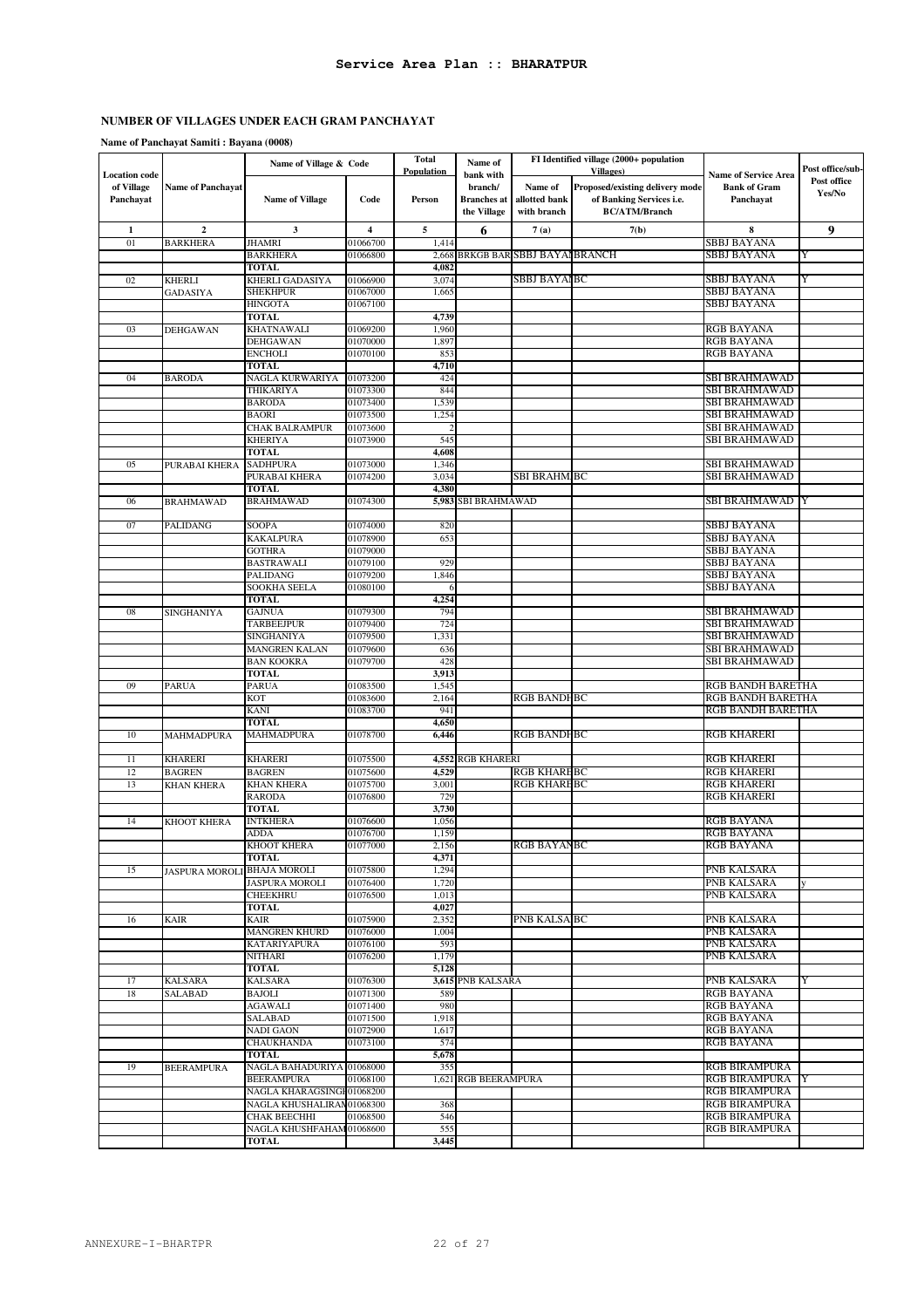#### **Name of Panchayat Samiti : Bayana (0008)**

|                                    |                           | Name of Village & Code            |                      | <b>Total</b><br><b>Population</b> | Name of              |                      | FI Identified village (2000+ population<br><b>Villages</b> ) |                                                    | Post office/sub- |
|------------------------------------|---------------------------|-----------------------------------|----------------------|-----------------------------------|----------------------|----------------------|--------------------------------------------------------------|----------------------------------------------------|------------------|
| <b>Location</b> code<br>of Village | <b>Name of Panchayat</b>  |                                   |                      |                                   | bank with<br>branch/ | Name of              | Proposed/existing delivery mode                              | <b>Name of Service Area</b><br><b>Bank of Gram</b> | Post office      |
| Panchayat                          |                           | <b>Name of Village</b>            | Code                 | Person                            | <b>Branches</b> at   | allotted bank        | of Banking Services i.e.                                     | Panchayat                                          | Yes/No           |
|                                    |                           |                                   |                      |                                   | the Village          | with branch          | <b>BC/ATM/Branch</b>                                         |                                                    |                  |
| 1                                  | $\mathbf{2}$              | 3                                 | 4                    | 5                                 | 6                    | 7(a)                 | 7(b)                                                         | 8                                                  | 9                |
| 20                                 | MILAKPUR                  | PEEPLI                            | 01070600             | 563                               |                      |                      |                                                              | RGB BIRAMPURA                                      |                  |
|                                    |                           | <b>MILAKPUR</b>                   | 01070700             | 2,374                             |                      | <b>RGB BIRAMPURA</b> |                                                              | RGB BIRAMPURA                                      |                  |
|                                    |                           | <b>BIRHATA</b><br>SEWLA           | 01070800<br>01070900 | 477<br>886                        |                      |                      |                                                              | <b>RGB BIRAMPURA</b><br><b>RGB BIRAMPURA</b>       |                  |
|                                    |                           | REECHHAULI                        | 01071000             | 331                               |                      |                      |                                                              | RGB BIRAMPURA                                      |                  |
|                                    |                           | <b>TOTAL</b>                      |                      | 4,631                             |                      |                      |                                                              |                                                    |                  |
| 21                                 | <b>NAROLI</b>             | SANTOKPURA                        | 01073700             | 970                               |                      |                      |                                                              | PNB BAYANA                                         |                  |
|                                    |                           | NAROLI                            | 01073800             | 1,849                             |                      |                      |                                                              | PNB BAYANA                                         |                  |
|                                    |                           | KOTHI KHERA                       | 01074100             | 865                               |                      |                      |                                                              | PNB BAYANA                                         |                  |
|                                    |                           | NAGLA KHATKA                      | 01078800             | 1,158                             |                      |                      |                                                              | PNB BAYANA                                         |                  |
| 22                                 | <b>FARSO</b>              | <b>TOTAL</b><br><b>FARSO</b>      | 01067500             | 4,842<br>3,163                    |                      | SBBJ BAYAIBC         |                                                              | SBBJ BAYANA                                        |                  |
|                                    |                           | NAGLA NABARIYA                    | 01067600             | 217                               |                      |                      |                                                              | SBBJ BAYANA                                        |                  |
|                                    |                           | <b>CHAK POLA</b>                  | 01067700             |                                   |                      |                      |                                                              | SBBJ BAYANA                                        |                  |
|                                    |                           | CHAK BEERAMPURA                   | 01067800             |                                   |                      |                      |                                                              | SBBJ BAYANA                                        |                  |
|                                    |                           | NAGLA SEWA KURWA 01067900         |                      | 329                               |                      |                      |                                                              | SBBJ BAYANA                                        |                  |
|                                    |                           | <b>TOTAL</b>                      |                      | 3,709                             |                      |                      |                                                              |                                                    |                  |
| 23                                 | <b>KHOHRA</b>             | PIDAWALI                          | 01068700             | 1,506                             |                      |                      |                                                              | <b>RGB BIRAMPURA</b><br><b>RGB BIRAMPURA</b>       |                  |
|                                    |                           | ARAJI ZALIM<br><b>KHOHRA</b>      | 01068800<br>01068900 | 1,785                             |                      |                      |                                                              | <b>RGB BIRAMPURA</b>                               |                  |
|                                    |                           | TOTAL                             |                      | 3,291                             |                      |                      |                                                              |                                                    |                  |
| 24                                 | NAWLI                     | NAWLI                             | 01070200             | 1,065                             |                      |                      |                                                              | PNB BAYANA                                         |                  |
|                                    |                           | TALIMPUR                          | 01070300             | 868                               |                      |                      |                                                              | PNB BAYANA                                         |                  |
|                                    |                           | CHAK NAWLI                        | 01071600             | 683                               |                      |                      |                                                              | PNB BAYANA                                         |                  |
|                                    |                           | NAGLA NIRBHAN                     | 01071700             | 114                               |                      |                      |                                                              | PNB BAYANA                                         |                  |
|                                    |                           | NAGLA PUROHIT                     | 01071800             | 218                               |                      |                      |                                                              | PNB BAYANA                                         |                  |
| 25                                 | <b>BIDYARI</b>            | <b>TOTAL</b><br><b>BIDYARI</b>    | 01072000             | 2,948<br>1,064                    |                      |                      |                                                              | <b>RGB BAYANA</b>                                  |                  |
|                                    |                           | CHAK BIDYARI                      | 01072600             |                                   |                      |                      |                                                              | RGB BAYANA                                         |                  |
|                                    |                           | BAYANA (RURAL)                    | 01074600             | 4,667                             |                      | RGB BAYANA           |                                                              | RGB BAYANA                                         | Y                |
|                                    |                           | <b>TOTAL</b>                      |                      | 5,731                             |                      |                      |                                                              |                                                    |                  |
| 26                                 | <b>TARSOOMA</b>           | <b>TARSOOMA</b>                   | 01079800             | 1,339                             |                      |                      |                                                              | RGB BANDH BARETHA                                  |                  |
|                                    |                           | SAMRI                             | 01079900             | 788                               |                      |                      |                                                              | RGB BANDH BARETHA                                  |                  |
|                                    |                           | <b>BUDHAWAR</b>                   | 01080000             | 404                               |                      |                      |                                                              | RGB BANDH BARETHA                                  |                  |
|                                    |                           | KHULAWALI<br>POPALPURA            | 01080200<br>01083200 | 110<br>57                         |                      |                      |                                                              | RGB BANDH BARETHA<br>RGB BANDH BARETHA             |                  |
|                                    |                           | TURTIPURA                         | 01083300             | 672                               |                      |                      |                                                              | RGB BANDH BARETHA                                  |                  |
|                                    |                           | DAR BARAHNA                       | 01083400             | 1,264                             |                      |                      |                                                              | RGB BANDH BARETHA                                  |                  |
|                                    |                           | <b>TOTAL</b>                      |                      | 4,634                             |                      |                      |                                                              |                                                    |                  |
| 27                                 | <b>BAJNA</b>              | <b>BAJNA</b>                      | 01083800             | 3,985                             |                      | <b>RGB BANDHBC</b>   |                                                              | RGB BANDH BARETHA                                  |                  |
| 28                                 | <b>SINGHARA</b>           | SINGHARA                          | 01078400             | 4,006                             |                      | SBI BRAHM BC         |                                                              | SBI BRAHMAWAD                                      |                  |
|                                    |                           | <b>SULTANPUR</b>                  | 01078500             | 365                               |                      |                      |                                                              | SBI BRAHMAWAD                                      |                  |
|                                    |                           | <b>BANGASPURA</b><br><b>TOTAL</b> | 01078600             | 1,244<br>5,615                    |                      |                      |                                                              | SBI BRAHMAWAD                                      |                  |
| 29                                 | <b>SHERGARH</b>           | <b>MOR TALAB</b>                  | 01077600             | 68                                |                      |                      |                                                              | <b>BOB BAYANA</b>                                  |                  |
|                                    |                           | OILA                              | 01077700             |                                   |                      |                      |                                                              | <b>BOB BAYANA</b>                                  |                  |
|                                    |                           | <b>MALIPURA</b>                   | 01078000             | 528                               |                      |                      |                                                              | <b>BOB BAYANA</b>                                  |                  |
|                                    |                           | <b>CHAHAL</b>                     | 01078100             | 1,071                             |                      |                      |                                                              | BOB BAYANA                                         |                  |
|                                    |                           | SARAI SAIYAD ALI                  | 01078200             |                                   |                      |                      |                                                              | <b>BOB BAYANA</b>                                  |                  |
|                                    |                           | <b>SHERGARH</b><br>LOHATWARA      | 01080500<br>01080800 | 2,461<br>381                      |                      | <b>BOB BAYANBC</b>   |                                                              | <b>BOB BAYANA</b><br><b>BOB BAYANA</b>             |                  |
|                                    |                           | <b>TOTAL</b>                      |                      | 4,509                             |                      |                      |                                                              |                                                    |                  |
| 30                                 | <b>MAHLONI</b>            | <b>BAGH KANAWAR</b>               | 01074700             |                                   |                      |                      |                                                              | PNB BAYANA                                         |                  |
|                                    |                           | LAHCHORA KHURD                    | 01074800             | 562                               |                      |                      |                                                              | PNB BAYANA                                         |                  |
|                                    |                           | DAMDAMA                           | 01074900             | 1,406                             |                      |                      |                                                              | PNB BAYANA                                         |                  |
|                                    |                           | <b>BISKHORI</b>                   | 01075000             | 127                               |                      |                      |                                                              | PNB BAYANA                                         |                  |
|                                    |                           | IMLIYA                            | 01075100<br>01075300 | 793<br>1,138                      |                      |                      |                                                              | PNB BAYANA                                         |                  |
|                                    |                           | <b>KACHAIRA</b><br><b>MAHLONI</b> | 01075400             | 1,261                             |                      |                      |                                                              | PNB BAYANA<br>PNB BAYANA                           |                  |
|                                    |                           | <b>TOTAL</b>                      |                      | 5,287                             |                      |                      |                                                              |                                                    |                  |
| 31                                 | <b>NAHROLI</b>            | <b>KOTHA</b>                      | 01077800             |                                   |                      |                      |                                                              | PNB BAYANA                                         |                  |
|                                    |                           | PATTI SHAHJAD                     | 01077900             | 61                                |                      |                      |                                                              | PNB BAYANA                                         |                  |
|                                    |                           | <b>SIKANDARA</b>                  | 01080600             | 3,038                             |                      | PNB BAYANBC          |                                                              | PNB BAYANA                                         |                  |
|                                    |                           | <b>NAHROLI</b>                    | 01080700             | 820                               |                      |                      |                                                              | PNB BAYANA                                         |                  |
|                                    |                           | TOTAL                             |                      | 3,919                             |                      |                      |                                                              |                                                    |                  |
| 32                                 | SAMOGAR                   | DUMARIYA<br>SAMOGAR               | 01080900<br>01081100 | 577<br>2,035                      |                      | RGB BAYANBC          |                                                              | RGB BAYANA<br><b>RGB BAYANA</b>                    |                  |
|                                    |                           | <b>SARAI BHAMBOO</b>              | 01081200             | 76                                |                      |                      |                                                              | <b>RGB BAYANA</b>                                  |                  |
|                                    |                           | PURAHARLAL                        | 01082500             | 778                               |                      |                      |                                                              | RGB BAYANA                                         |                  |
|                                    |                           | <b>TOTAL</b>                      |                      | 3,466                             |                      |                      |                                                              |                                                    |                  |
| 33                                 | <b>DHADREN</b>            | <b>MADANPUR</b>                   | 01077100             | 1,534                             |                      |                      |                                                              | SBBJ BAYANA                                        |                  |
|                                    |                           | <b>PEELOOPURA</b>                 | 01081400             | 91                                |                      |                      |                                                              | SBBJ BAYANA                                        |                  |
|                                    |                           | <b>DHADREN</b>                    | 01081600             | 2,040                             |                      | SBBJ BAYAIBC         |                                                              | SBBJ BAYANA                                        |                  |
| 34                                 | <b>MAHRAWAR</b>           | <b>TOTAL</b><br>PEEPARRA          | 01076900             | 3,665<br>797                      |                      |                      |                                                              | RGB KHARERI                                        |                  |
|                                    |                           | <b>MAHRAWAR</b>                   | 01077200             | 1,723                             |                      |                      |                                                              | <b>RGB KHARERI</b>                                 |                  |
|                                    |                           | KATKAR                            | 01081300             | 477                               |                      |                      |                                                              | <b>RGB KHARERI</b>                                 |                  |
|                                    |                           | <b>NAGLA HOTA</b>                 | 01081500             | 1,102                             |                      |                      |                                                              | RGB KHARERI                                        |                  |
|                                    |                           | TOTAL                             |                      | 4,099                             |                      |                      |                                                              |                                                    |                  |
| 35                                 | <b>KAPOORA</b><br>MALOOKA | <b>RASERI</b>                     | 01081700             | 1,606                             |                      |                      |                                                              | PNB BAYANA                                         |                  |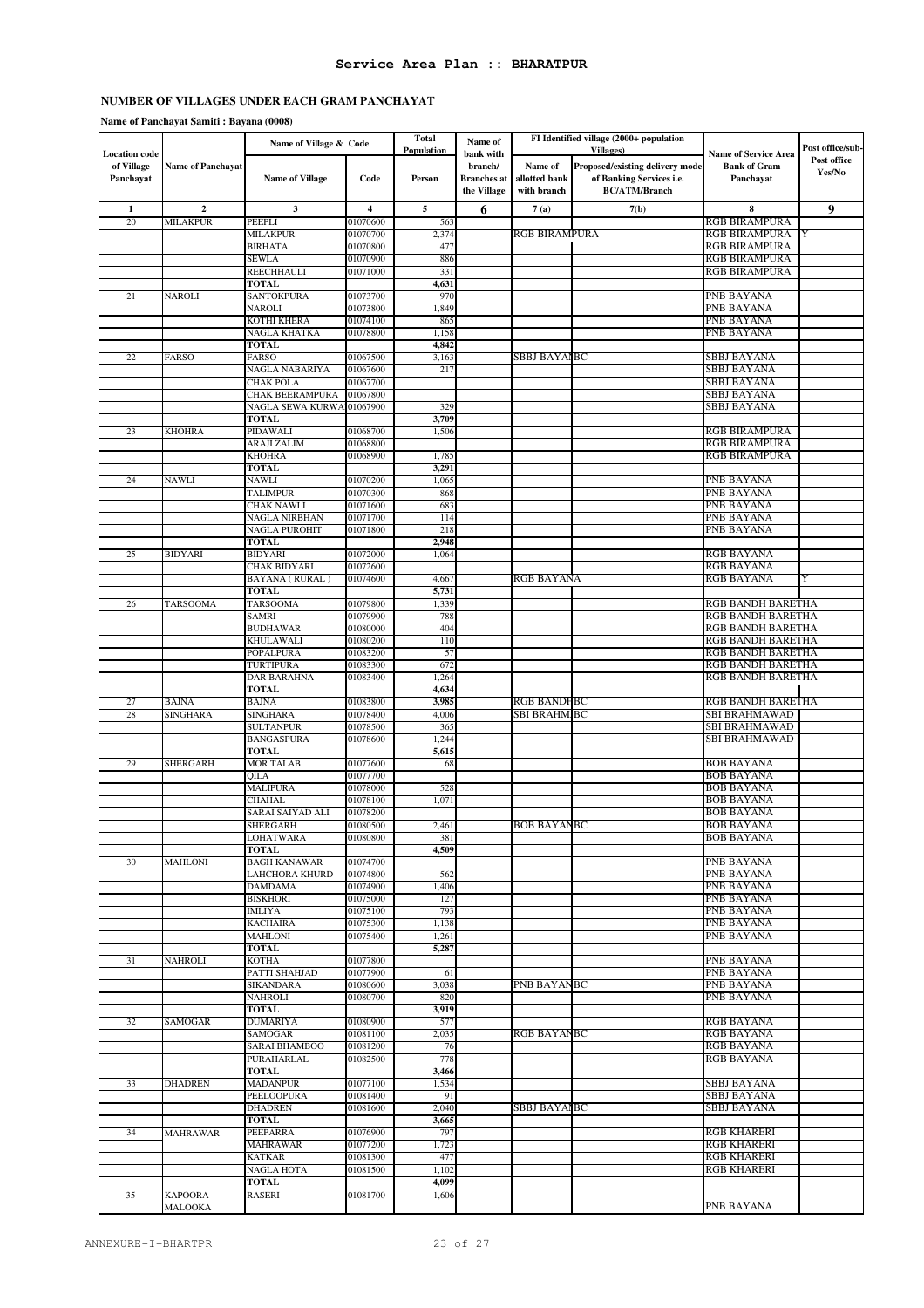#### **Name of Panchayat Samiti : Bayana (0008)**

| <b>Location</b> code |                          | Name of Village & Code           |                      | <b>Total</b><br><b>Population</b> | Name of            | FI Identified village (2000+ population<br><b>Villages</b> )<br>bank with |                                 | <b>Name of Service Area</b>            | Post office/sub- |
|----------------------|--------------------------|----------------------------------|----------------------|-----------------------------------|--------------------|---------------------------------------------------------------------------|---------------------------------|----------------------------------------|------------------|
| of Village           | <b>Name of Panchayat</b> |                                  |                      |                                   | branch/            | Name of                                                                   | Proposed/existing delivery mode | <b>Bank of Gram</b>                    | Post office      |
| Panchayat            |                          | <b>Name of Village</b>           | Code                 | Person                            | <b>Branches</b> at | allotted bank                                                             | of Banking Services i.e.        | Panchayat                              | Yes/No           |
|                      |                          |                                  |                      |                                   | the Village        | with branch                                                               | <b>BC/ATM/Branch</b>            |                                        |                  |
| $\mathbf{1}$         | $\boldsymbol{2}$         | 3                                | 4                    | 5                                 | 6                  | 7(a)                                                                      | 7(b)                            | 8                                      | 9                |
|                      |                          | KAPOORA MALOOKA                  | 01082100             | 1,208                             |                    |                                                                           |                                 | PNB BAYANA                             |                  |
|                      |                          | KAPOORA DAHAR                    | 01082200             | 383                               |                    |                                                                           |                                 | PNB BAYANA                             |                  |
|                      |                          | <b>JHATOLA</b>                   | 01082300             | 603                               |                    |                                                                           |                                 | PNB BAYANA                             |                  |
|                      |                          | <b>TOTAL</b>                     |                      | 3,800                             |                    |                                                                           |                                 |                                        |                  |
| 36                   | <b>KARWARI</b>           | KARWARI<br>MUAWALI               | 01081800<br>01081900 | 1,327<br>1,217                    |                    |                                                                           |                                 | <b>BOB BAYANA</b><br>BOB BAYANA        |                  |
|                      |                          | JARWAR                           | 01082000             | 323                               |                    |                                                                           |                                 | BOB BAYANA                             |                  |
|                      |                          | DHURAIRI                         | 01082400             | 897                               |                    |                                                                           |                                 | <b>BOB BAYANA</b>                      |                  |
|                      |                          | <b>TOTAL</b>                     |                      | 3,764                             |                    |                                                                           |                                 |                                        |                  |
| 37                   | <b>KANAWAR</b>           | NAYAGAON KALAN                   | 01069300             | 940                               |                    |                                                                           |                                 | <b>BOB BAYANA</b>                      |                  |
|                      |                          | <b>JARKHOH</b>                   | 01069400             |                                   |                    |                                                                           |                                 | <b>BOB BAYANA</b>                      |                  |
|                      |                          | <b>BHAGORI</b>                   | 01069500             | 1,383                             |                    |                                                                           |                                 | BOB BAYANA                             |                  |
|                      |                          | NAGLA KISHAN VALL.               | 01069600             | 191                               |                    |                                                                           |                                 | <b>BOB BAYANA</b>                      |                  |
|                      |                          | NAGLA SHYOLAL                    | 01069700             | 37                                |                    |                                                                           |                                 | <b>BOB BAYANA</b>                      |                  |
|                      |                          | NAGLA ROOPRAM                    | 01069800<br>01072300 | 190<br>1,848                      |                    |                                                                           |                                 | <b>BOB BAYANA</b><br><b>BOB BAYANA</b> |                  |
|                      |                          | KANAWAR<br>TOTAL                 |                      | 4,589                             |                    |                                                                           |                                 |                                        |                  |
| 38                   | <b>SHAHPUR</b>           | SHAHPUR                          | 01082700             | 1,349                             |                    |                                                                           |                                 | BOB BAYANA                             |                  |
|                      |                          | SEOPURA                          | 01082800             | 524                               |                    |                                                                           |                                 | <b>BOB BAYANA</b>                      |                  |
|                      |                          | <b>GURDHA DANG</b>               | 01082900             | 426                               |                    |                                                                           |                                 | <b>BOB BAYANA</b>                      |                  |
|                      |                          | SINGHAN DANG                     | 01083000             |                                   |                    |                                                                           |                                 | <b>BOB BAYANA</b>                      |                  |
|                      |                          | <b>CHAINPURA</b>                 | 01083100             | 240                               |                    |                                                                           |                                 | BOB BAYANA                             |                  |
|                      |                          | <b>TOTAL</b>                     |                      | 2,539                             |                    |                                                                           |                                 |                                        |                  |
| 39                   | THANA DANG               | KHERI DANG                       | 01080300             | 949                               |                    |                                                                           |                                 | BOB BAYANA                             |                  |
|                      |                          | THANA DANG<br>GHUNAINI           | 01080400             | 1,208<br>1,297                    |                    |                                                                           |                                 | <b>BOB BAYANA</b>                      |                  |
|                      |                          | TOTAL                            | 01082600             | 3,454                             |                    |                                                                           |                                 | <b>BOB BAYANA</b>                      |                  |
| 40                   | <b>HARNAGAR</b>          | NAGLA TIRKHA                     | 01069900             | 492                               |                    |                                                                           |                                 | <b>RGB BAYANA</b>                      |                  |
|                      |                          | NAGLA CHHEETARIYA01071900        |                      | 384                               |                    |                                                                           |                                 | <b>RGB BAYANA</b>                      |                  |
|                      |                          | NAGLA CHIMMAN                    | 01072100             | 348                               |                    |                                                                           |                                 | <b>RGB BAYANA</b>                      |                  |
|                      |                          | NAGLA HARLAL                     | 01072200             |                                   |                    |                                                                           |                                 | RGB BAYANA                             |                  |
|                      |                          | HARNAGAR                         | 01072400             | 1,374                             |                    |                                                                           |                                 | RGB BAYANA                             |                  |
|                      |                          | ARAJI NANDKISHOR                 | 01072500             |                                   |                    |                                                                           |                                 | <b>RGB BAYANA</b>                      |                  |
|                      |                          | NAYAGAON KHURD                   | 01075200             | 710                               |                    |                                                                           |                                 | <b>RGB BAYANA</b>                      |                  |
|                      |                          | <b>TOTAL</b><br>SEEDPUR          | 01072700             | 3,308                             |                    |                                                                           |                                 | PNB BAYANA                             |                  |
| 41                   | <b>SEEDPUR</b>           | NAGLA JHAMRA                     | 01072800             | 1,560<br>878                      |                    |                                                                           |                                 | PNB BAYANA                             |                  |
|                      |                          | DEWASARAI                        | 01074400             | 205                               |                    |                                                                           |                                 | PNB BAYANA                             |                  |
|                      |                          | MURKI                            | 01074500             | 980                               |                    |                                                                           |                                 | PNB BAYANA                             |                  |
|                      |                          | SINGHAN KHERA                    | 01078300             | 941                               |                    |                                                                           |                                 | PNB BAYANA                             |                  |
|                      |                          | <b>TOTAL</b>                     |                      | 4,564                             |                    |                                                                           |                                 |                                        |                  |
| 42                   | <b>JAISORA</b>           | <b>JAISORA</b>                   | 01083900             | 1,793                             |                    |                                                                           |                                 | SBI BRAHMAWAD                          |                  |
|                      |                          | SINGHRAWALI                      | 01084000             | 776                               |                    |                                                                           |                                 | SBI BRAHMAWAD                          |                  |
|                      |                          | <b>BAISORA</b>                   | 01084100             | 586                               |                    |                                                                           |                                 | SBI BRAHMAWAD                          |                  |
|                      |                          | SAMANTGARH<br>CHAK SAMANTGARH    | 01084200<br>01084300 | 245<br>90                         |                    |                                                                           |                                 | SBI BRAHMAWAD<br>SBI BRAHMAWAD         |                  |
|                      |                          | <b>TOTAL</b>                     |                      | 3,490                             |                    |                                                                           |                                 |                                        |                  |
| 43                   | GURDHA NADI              | MOODIYA                          | 01067200             | 1,204                             |                    |                                                                           |                                 | PNB BAYANA                             |                  |
|                      |                          | <b>GURDHA NADI</b>               | 01067300             | 1,381                             |                    |                                                                           |                                 | PNB BAYANA                             |                  |
|                      |                          | <b>BAMOORI</b>                   | 01067400             | 447                               |                    |                                                                           |                                 | PNB BAYANA                             |                  |
|                      |                          | <b>BACHHAINA</b>                 | 01069000             | 117                               |                    |                                                                           |                                 | PNB BAYANA                             |                  |
|                      |                          | <b>DABHAINA</b>                  | 01069100             |                                   |                    |                                                                           |                                 | PNB BAYANA                             |                  |
| 44                   | <b>GAZIPUR</b>           | <b>TOTAL</b>                     | 01077300             | 3,149<br>1,108                    |                    |                                                                           |                                 | BOB BAYANA                             |                  |
|                      |                          | <b>ARAUDA</b><br><b>ETMADPUR</b> | 01077400             | 984                               |                    |                                                                           |                                 | BOB BAYANA                             |                  |
|                      |                          | <b>GAZIPUR</b>                   | 01077500             | 1,571                             |                    |                                                                           |                                 | BOB BAYANA                             |                  |
|                      |                          | <b>ALAPURI</b>                   | 01081000             | 518                               |                    |                                                                           |                                 | BOB BAYANA                             |                  |
|                      |                          | TOTAL                            |                      | 4,181                             |                    |                                                                           |                                 |                                        |                  |
| 45                   | <b>LAHCHORA</b>          | <b>NAGLA MEDSINGH</b>            | 01068400             | 740                               |                    |                                                                           |                                 |                                        |                  |
|                      | <b>KALAN</b>             |                                  |                      |                                   |                    |                                                                           |                                 | <b>RGB BIRAMPURA</b>                   |                  |
|                      |                          | <b>JASWANT NAGAR</b>             | 01070400             | 585                               |                    |                                                                           |                                 | <b>RGB BIRAMPURA</b>                   |                  |
|                      |                          | <b>AJNOLI</b>                    | 01070500             | 735                               |                    |                                                                           |                                 | <b>RGB BIRAMPURA</b>                   |                  |
|                      |                          | LAHCHORA KALAN                   | 01071100             | 1,082                             |                    |                                                                           |                                 | <b>RGB BIRAMPURA</b>                   |                  |
|                      |                          | BANSROLI<br><b>TOTAL</b>         | 01071200             | 481<br>3,623                      |                    |                                                                           |                                 | <b>RGB BIRAMPURA</b>                   |                  |
|                      |                          |                                  |                      |                                   |                    |                                                                           |                                 |                                        |                  |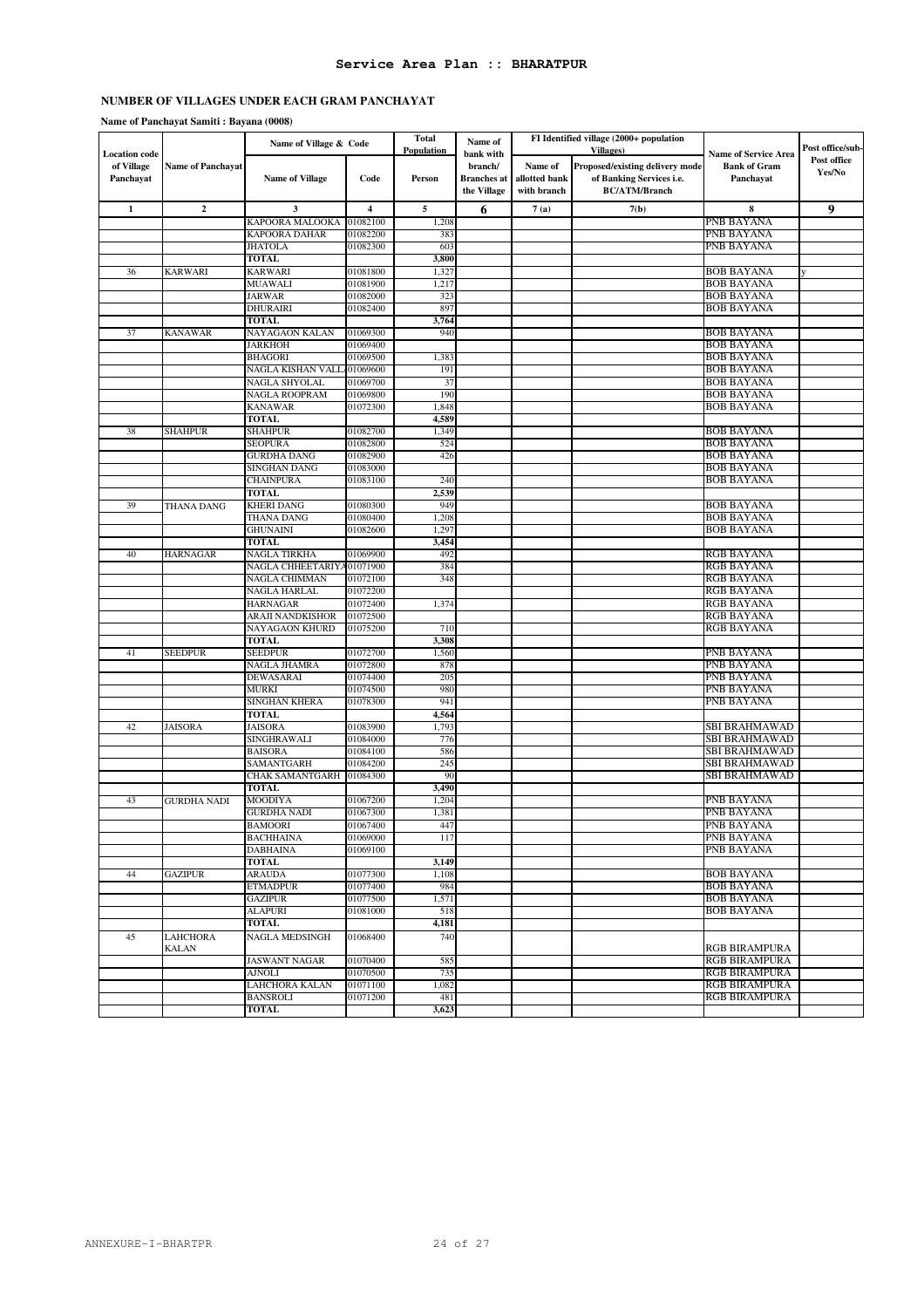# **Name of Panchayat Samiti : Rupbas (0009)**

| Location           |                          | Name of Village & Code            |                      | <b>Total</b>      | Name of bank                   | FI Identified village (2000+ population |                                        |                                                      | Post office/sub- |
|--------------------|--------------------------|-----------------------------------|----------------------|-------------------|--------------------------------|-----------------------------------------|----------------------------------------|------------------------------------------------------|------------------|
| code of            | Name of                  |                                   |                      | <b>Population</b> | with branch/                   |                                         | <b>Villages</b> )<br>Proposed/existing | <b>Name of Service Area</b>                          | Post office      |
| <b>Village</b>     | Panchayat                | <b>Name of Village</b>            | Code                 | <b>Person</b>     | <b>Branches</b> at the         | Name of<br>allotted bank                | delivery mode of                       | <b>Bank of Gram</b><br>Panchayat                     | Yes/No           |
| Panchayat          |                          |                                   |                      |                   | <b>Village</b>                 | with branch                             | <b>Banking Services i.e.</b>           |                                                      |                  |
|                    |                          |                                   |                      |                   |                                |                                         | <b>BC/ATM/Branch</b>                   |                                                      |                  |
| $\mathbf{1}$<br>01 | $\mathbf{2}$<br>MILSAWA  | 3<br>KHERIYA BILLOCH              | 4<br>01096200        | 5<br>1,177        | 6                              | 7(a)                                    | 7(b)                                   | 8<br><b>PNB ROOPWAS</b>                              | 9                |
|                    |                          | <b>MILSAWA</b>                    | 01096300             | 3,037             |                                | SBBJ ROOPWBC                            |                                        | <b>PNB ROOPWAS</b>                                   |                  |
|                    |                          | <b>MOROLI DAHHR</b>               | 01096400             | 648               |                                |                                         |                                        | <b>PNB ROOPWAS</b>                                   |                  |
|                    |                          | <b>TOTAL</b>                      |                      | 4,862             |                                |                                         |                                        |                                                      |                  |
| 02                 | NAYA GAON                | KHERIYA LODHA                     | 01095800             | 492               |                                |                                         |                                        | <b>RGB ROOPWAS</b>                                   |                  |
|                    |                          | <b>DEORI</b><br>NAYA GAON         | 01095900<br>01096000 | 917<br>1,957      |                                |                                         |                                        | <b>RGB ROOPWAS</b><br><b>RGB ROOPWAS</b>             |                  |
|                    |                          | NAGLA GOOJAR                      | 01096100             | 338               |                                |                                         |                                        | <b>RGB ROOPWAS</b>                                   |                  |
|                    |                          | <b>TOTAL</b>                      |                      | 3,704             |                                |                                         |                                        |                                                      |                  |
| 03                 | IBRAHIMPUR               | <b>MERTHA</b>                     | 01096500             | 1,176             |                                |                                         |                                        | <b>PNB ROOPWAS</b>                                   |                  |
|                    |                          | KARAI                             | 01096600             | 1,318             |                                |                                         |                                        | <b>PNB ROOPWAS</b>                                   |                  |
|                    |                          | <b>IBRAHIMPUR</b><br><b>TOTAL</b> | 01096700             | 3,053<br>5,547    |                                | SBBJ ROOPWBC                            |                                        | <b>PNB ROOPWAS</b>                                   |                  |
| 04                 | NOHARDA                  | CHAK KHERIYA JAT                  | 01097200             |                   |                                |                                         |                                        | <b>RGB ROOPWAS</b>                                   |                  |
|                    |                          | <b>KHERIYA JAT</b>                | 01097300             | 1,064             |                                |                                         |                                        | <b>RGB ROOPWAS</b>                                   |                  |
|                    |                          | RUNDH KHERIYA JAT                 | 01097400             |                   |                                |                                         |                                        | <b>RGB ROOPWAS</b>                                   |                  |
|                    |                          | <b>RUNDH SAMRI</b>                | 01097500             |                   |                                |                                         |                                        | <b>RGB ROOPWAS</b>                                   |                  |
|                    |                          | <b>SAMRI</b><br><b>CHAK SAMRI</b> | 01097600<br>01097700 | 881<br>977        |                                |                                         |                                        | <b>RGB ROOPWAS</b><br><b>RGB ROOPWAS</b>             |                  |
|                    |                          | <b>RUNDH NOHARDA</b>              | 01100000             |                   |                                |                                         |                                        | <b>RGB ROOPWAS</b>                                   |                  |
|                    |                          | <b>NOHARDA</b>                    | 01100100             | 1,394             |                                |                                         |                                        | <b>RGB ROOPWAS</b>                                   |                  |
|                    |                          | <b>TOTAL</b>                      |                      | 4,316             |                                |                                         |                                        |                                                      |                  |
| 05                 | KHAN SURJAP GHATOLI      |                                   | 01097000             | 1,230             |                                |                                         |                                        | <b>RGB ROOPWAS</b>                                   |                  |
|                    |                          | KHAN SURJAPURA<br><b>TOTAL</b>    | 01097100             | 4,130<br>5,360    |                                | <b>RGB ROOPWBC</b>                      |                                        | <b>RGB ROOPWAS</b>                                   |                  |
| 06                 | <b>UCHCHAIN</b>          | <b>UCHCHAIN</b>                   | 01085700             |                   | 7,626 PNB UCHAIN, RGB UCHAIN   |                                         |                                        | PNB UCHAIN, RGB Y                                    |                  |
| 07                 | <b>BHAWANPUR/JAREELA</b> |                                   | 01092700             | 2,100             |                                | <b>PNB KHANU BC</b>                     |                                        | PNB RUDAWAL                                          |                  |
|                    |                          | <b>BHAWANPURA</b>                 | 01092800             | 2,492             |                                | PNB RUDAWBC                             |                                        | PNB RUDAWAL                                          |                  |
|                    |                          | NAGLA DADHIRAM                    | 01092900             | 274               |                                |                                         |                                        | PNB RUDAWAL                                          |                  |
| 08                 | MARAULI                  | <b>TOTAL</b><br><b>MARAULI</b>    | 01091900             | 4,866<br>2,247    |                                | <b>RGB ROOPWBC</b>                      |                                        | <b>RGB ROOPWAS</b>                                   |                  |
|                    |                          | <b>SOOPRA</b>                     | 01092000             | 641               |                                |                                         |                                        | <b>RGB ROOPWAS</b>                                   |                  |
|                    |                          | <b>BOSOLI</b>                     | 01092100             | 1,371             |                                |                                         |                                        | <b>RGB ROOPWAS</b>                                   |                  |
|                    |                          | <b>SHRINAGAR</b>                  | 01092200             | 394               |                                |                                         |                                        | <b>RGB ROOPWAS</b>                                   |                  |
|                    |                          | <b>TOTAL</b>                      |                      | 4,653             |                                |                                         |                                        |                                                      |                  |
| 09                 | <b>MADAPURA</b>          | <b>MADAPURA</b><br><b>KANJOLI</b> | 01092300<br>01092400 | 2,959<br>1,287    |                                | <b>PNB RUDAWBC</b>                      |                                        | PNB RUDAWAL<br>PNB RUDAWAL                           |                  |
|                    |                          | KHATIPURA                         | 01092500             | 106               |                                |                                         |                                        | PNB RUDAWAL                                          |                  |
|                    |                          | <b>KAKRAUA</b>                    | 01092600             | 879               |                                |                                         |                                        | PNB RUDAWAL                                          |                  |
|                    |                          | <b>TOTAL</b>                      |                      | 5,231             |                                |                                         |                                        |                                                      |                  |
| 10                 | <b>NABHERA</b>           | SEMRA MAFI                        | 01091400             | 680               |                                |                                         |                                        | <b>RGB ROOPWAS</b>                                   |                  |
|                    |                          | <b>RASEELPUR</b><br>RATUA         | 01091500<br>01091700 | 1,053<br>657      |                                |                                         |                                        | <b>RGB ROOPWAS</b><br><b>RGB ROOPWAS</b>             |                  |
|                    |                          | <b>NABHERA</b>                    | 01091800             | 2,391             |                                | <b>RGB ROOPWBC</b>                      |                                        | <b>RGB ROOPWAS</b>                                   |                  |
|                    |                          | <b>TOTAL</b>                      |                      | 4,781             |                                |                                         |                                        |                                                      |                  |
| 11                 | RUDAWAL                  | <b>RUDAWAL</b>                    | 01093400             |                   | 7,099 PNB RUDAWAL, RGB RUDAWAL |                                         |                                        | PNB RUDAWAL, R Y                                     |                  |
| 12                 | <b>PAHARPUR</b>          | <b>PAHARPUR</b>                   | 01098600             | 1,429             |                                |                                         |                                        | <b>RGB MAHALPURCHURA</b>                             |                  |
|                    |                          | <b>BANSI</b><br><b>KHOHRI</b>     | 01098700<br>01098800 | 1,401<br>603      |                                |                                         |                                        | <b>RGB MAHALPURCHURA</b><br>RGB MAHALPURCHURA        |                  |
|                    |                          | <b>BASAI</b>                      | 01098900             | 1,791             |                                |                                         |                                        | <b>RGB MAHALPURCY</b>                                |                  |
|                    |                          | <b>TOTAL</b>                      |                      | 5,224             |                                |                                         |                                        |                                                      |                  |
| 13                 | DHANA                    | <b>DHANA</b>                      | 01099000             | 1,263             |                                |                                         |                                        | <b>RGB MAHALPURCHURA</b>                             |                  |
|                    |                          | <b>BIRRUA</b>                     | 01098300             | 892               |                                |                                         |                                        | <b>RGB MAHALPURCHURA</b>                             |                  |
|                    |                          | <b>KHERLI</b><br>ELAU             | 01098500<br>01099100 | 1,866<br>882      |                                |                                         |                                        | <b>RGB MAHALPURCHURA</b><br><b>RGB MAHALPURCHURA</b> |                  |
|                    |                          | <b>SAJJANWAS</b>                  | 01099300             | 1,574             |                                |                                         |                                        | <b>RGB MAHALPURCHURA</b>                             |                  |
|                    |                          | <b>CHAK SAJJANWAS</b>             | 01099400             |                   |                                |                                         |                                        | <b>RGB MAHALPURCHURA</b>                             |                  |
|                    |                          | <b>TOTAL</b>                      |                      | 6,477             |                                |                                         |                                        |                                                      |                  |
| 14                 | <b>ODEL GADDI</b>        | <b>ODEL GADDI</b>                 | 01090500             | 1,269             |                                |                                         |                                        | <b>PNB ROOPWAS</b>                                   |                  |
|                    |                          | <b>BOKAULI</b><br><b>GHATA</b>    | 01090600<br>01090700 | 1,158<br>731      |                                |                                         |                                        | <b>PNB ROOPWAS</b><br><b>PNB ROOPWAS</b>             |                  |
|                    |                          | <b>KANDHOLI</b>                   | 01091000             | 1,132             |                                |                                         |                                        | <b>PNB ROOPWAS</b>                                   |                  |
|                    |                          | NAGLA PACHHADARA                  | 01094700             | 226               |                                |                                         |                                        | <b>PNB ROOPWAS</b>                                   |                  |
|                    |                          | <b>ODEL JAT</b>                   | 01094800             | 850               |                                |                                         |                                        | <b>PNB ROOPWAS</b>                                   |                  |
|                    |                          | NAGLA JARELA                      | 01095000             | 599               |                                |                                         |                                        | <b>PNB ROOPWAS</b>                                   |                  |
| 15                 | <b>MALONI</b>            | <b>TOTAL</b><br><b>TONTPUR</b>    | 01099200             | 5,965<br>343      |                                |                                         |                                        | <b>RGB MAHALPURCHURA</b>                             |                  |
|                    |                          |                                   |                      |                   |                                |                                         |                                        |                                                      |                  |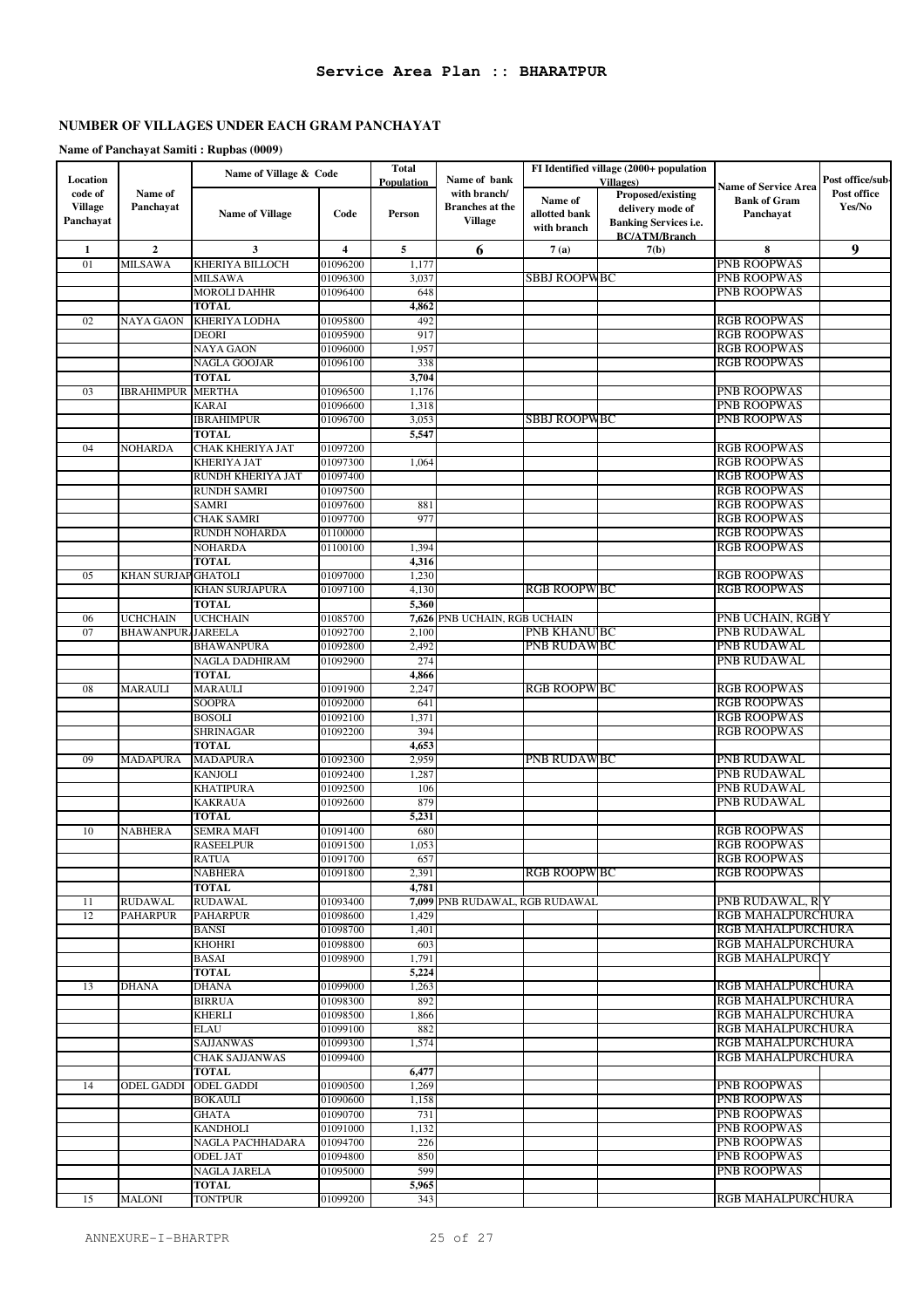# **Service Area Plan :: BHARATPUR**

# **NUMBER OF VILLAGES UNDER EACH GRAM PANCHAYAT**

**Name of Panchayat Samiti : Rupbas (0009)**

|                     |                   | Name of Village & Code     |                         | <b>Total</b> |                              |                     | FI Identified village (2000+ population |                             | Post office/sub- |
|---------------------|-------------------|----------------------------|-------------------------|--------------|------------------------------|---------------------|-----------------------------------------|-----------------------------|------------------|
| Location<br>code of | Name of           |                            |                         | Population   | Name of bank<br>with branch/ |                     | <b>Villages</b> )<br>Proposed/existing  | <b>Name of Service Area</b> | Post office      |
| <b>Village</b>      | Panchayat         |                            |                         |              | <b>Branches</b> at the       | Name of             |                                         | <b>Bank of Gram</b>         | Yes/No           |
| Panchayat           |                   | <b>Name of Village</b>     | Code                    | Person       | <b>Village</b>               | allotted bank       | delivery mode of                        | Panchayat                   |                  |
|                     |                   |                            |                         |              |                              | with branch         | <b>Banking Services i.e.</b>            |                             |                  |
| $\mathbf{1}$        | $\overline{2}$    | $\mathbf{3}$               | $\overline{\mathbf{4}}$ | 5            | 6                            | 7(a)                | <b>BC/ATM/Branch</b><br>7(b)            | 8                           | 9                |
|                     |                   | PURA                       | 01099500                | 1,065        |                              |                     |                                         | <b>RGB MAHALPURCHURA</b>    |                  |
|                     |                   | MALONI                     | 01099600                | 2,077        |                              | <b>SBBJ ROOPWBC</b> |                                         | RGB MAHALPURCHURA           |                  |
|                     |                   | RUNDHPURA                  | 01099700                |              |                              |                     |                                         | RGB MAHALPURCHURA           |                  |
|                     |                   | CHAK RUNDH MALONI          | 01099800                |              |                              |                     |                                         | RGB MAHALPURCHURA           |                  |
|                     |                   | <b>RUNDH MALONI</b>        | 01099900                |              |                              |                     |                                         | RGB MAHALPURCHURA           |                  |
|                     |                   | <b>TOTAL</b>               |                         | 3,485        |                              |                     |                                         |                             |                  |
|                     |                   |                            |                         |              |                              |                     |                                         |                             |                  |
|                     |                   |                            |                         |              | PNB RUPBAS,                  |                     |                                         |                             |                  |
|                     |                   |                            |                         |              | RGB RUPBAS,                  |                     |                                         |                             |                  |
| 16                  | <b>RUPBAS</b>     | <b>RUPBAS</b>              | 01098000                |              | 12,555 SBBJ RUPBAS           |                     |                                         | PNB ROOPWAS, SHY            |                  |
|                     |                   | MAI                        | 01098100                |              |                              |                     |                                         | PNB ROOPWAS, SBBJ ROOPWA    |                  |
|                     |                   | <b>TOTAL</b>               |                         | 12,555       |                              |                     |                                         |                             |                  |
| 17                  | <b>FATEHPUR</b>   | <b>JAICHAULI</b>           | 01084800                | 1,472        |                              |                     |                                         | PNB UCHAIN                  |                  |
|                     |                   | FATEHPUR                   | 01085000                | 1,268        |                              |                     |                                         | PNB UCHAIN                  |                  |
|                     |                   | <b>BHOT</b>                | 01085100                | 1,733        |                              |                     |                                         | PNB UCHAIN                  |                  |
|                     |                   | <b>TOTAL</b>               |                         | 4,473        |                              |                     |                                         |                             |                  |
| 18                  | KHERA THAK        | <b>KHERA THAKUR</b>        | 01093500                | 2,965        |                              | PNB RUDAWBC         |                                         | PNB RUDAWAL                 |                  |
|                     |                   | CHAK GOOJAR BALAI          | 01093600                | 616          |                              |                     |                                         | PNB RUDAWAL                 |                  |
|                     |                   | <b>GOOJAR BALAI</b>        | 01093700                | 1,028        |                              |                     |                                         | PNB RUDAWAL                 |                  |
|                     |                   | <b>TOTAL</b>               |                         | 4,609        |                              |                     |                                         |                             |                  |
| 19                  | <b>DUMRIYA</b>    | <b>DUMRIYA</b>             | 01093000                | 4,200        |                              | <b>RGB MAHAL BC</b> |                                         | <b>RGB MAHALPURCHURA</b>    |                  |
|                     |                   | KARANPURA                  | 01093300                | 398          |                              |                     |                                         | <b>RGB MAHALPURCHURA</b>    |                  |
|                     |                   | <b>TOTAL</b>               |                         | 4,598        |                              |                     |                                         |                             |                  |
| 20                  | <b>MAHALPUR</b>   | <b>LAKHANPUR</b>           | 01093900                | 1,718        |                              |                     |                                         | <b>RGB MAHALPURCHURA</b>    |                  |
|                     |                   | <b>MAHALPUR CHOORA</b>     | 01094100                | 2,078        | RGB MAHALPUR CHOORA          |                     |                                         | <b>RGB MAHALPURCHURA</b>    |                  |
|                     |                   | <b>TOTAL</b>               |                         | 3,796        |                              |                     |                                         |                             |                  |
| 21                  | <b>BHAISA</b>     | MADARIYAPURA               | 01087300                | 366          |                              |                     |                                         | <b>RGB PICHUNA</b>          |                  |
|                     |                   | <b>BAHRAWALI</b>           | 01087400                | 1,502        |                              |                     |                                         | <b>RGB PICHUNA</b>          |                  |
|                     |                   | SONOTHI                    | 01089000                | 1,072        |                              |                     |                                         | <b>RGB PICHUNA</b>          |                  |
|                     |                   | NAGLA BHAGWAT              | 01089100                |              |                              |                     |                                         | <b>RGB PICHUNA</b>          |                  |
|                     |                   | <b>BHAISA</b>              | 01089200                | 2,768        |                              | <b>RGB PICHUNBC</b> |                                         | <b>RGB PICHUNA</b>          | Y                |
|                     |                   | <b>NAGLA RADHEY</b>        | 01089300                |              |                              |                     |                                         | RGB PICHUNA                 |                  |
|                     |                   | <b>TOTAL</b>               |                         | 5,708        |                              |                     |                                         |                             |                  |
| 22                  | <b>BARIGHA</b>    | <b>BARIGHA</b>             | 01089500                | 1,455        |                              |                     |                                         | PNB KHANUWA                 |                  |
|                     |                   | <b>JINDPURA</b>            | 01089800                | 1,022        |                              |                     |                                         | PNB KHANUWA                 |                  |
|                     |                   | CHANDANPURA                | 01090800                | 462          |                              |                     |                                         | PNB KHANUWA                 |                  |
|                     |                   | <b>TOTAL</b>               |                         | 2,939        |                              |                     |                                         |                             |                  |
| 23                  | <b>SEDPURA</b>    | WANSHIBAGRI                | 01087200                | 757          |                              |                     |                                         | PNB KHANUWA                 |                  |
|                     |                   | MAHAL                      | 01089600                | 365          |                              |                     |                                         | PNB KHANUWA                 |                  |
|                     |                   | <b>SEDPURA</b>             | 01089700                | 1,901        |                              |                     |                                         | PNB KHANUWA                 |                  |
|                     |                   | GAHNOLI                    | 01089900                | 918          |                              |                     |                                         | PNB KHANUWA                 |                  |
|                     |                   | KHIJOORI                   | 01090000                | 742          |                              |                     |                                         | PNB KHANUWA                 |                  |
|                     |                   | <b>BURANA</b>              | 01090100                | 1,097        |                              |                     |                                         | PNB KHANUWA                 |                  |
|                     |                   | GARHI                      | 01090200                | 544          |                              |                     |                                         | PNB KHANUWA                 |                  |
|                     |                   | <b>PASAUNRA</b>            | 01090300                | 365          |                              |                     |                                         | PNB KHANUWA                 |                  |
|                     |                   | <b>TOTAL</b>               |                         | 6,689        |                              |                     |                                         |                             |                  |
| 24                  | <b>DAURDA</b>     | <b>DAURDA</b>              | 01094900                | 2,415        |                              | <b>PNB KHANU BC</b> |                                         | PNB KHANUWA                 |                  |
|                     |                   | <b>BARWAR</b>              | 01095100                | 940          |                              |                     |                                         | PNB KHANUWA                 |                  |
|                     |                   | <b>TOTAL</b>               |                         | 3,355        |                              |                     |                                         |                             |                  |
| 25                  | <b>JATMASI</b>    | NAGLA JATMASI              | 01094500                | 2,217        |                              | <b>SBBJ ROOPWBC</b> |                                         | <b>SBBJ ROOPWAS</b>         |                  |
|                     |                   | <b>JATMASI</b>             | 01098400                | 1,761        |                              |                     |                                         | SBBJ ROOPWAS                |                  |
|                     |                   | <b>TOTAL</b>               |                         | 3,978        |                              |                     |                                         |                             |                  |
| 26                  |                   | DAHINA GAONMAHALPUR KACHHI | 01091100                | 1,695        |                              |                     |                                         | <b>RGB ROOPWAS</b>          |                  |
|                     |                   | DAHINA GAON                | 01091300                | 2,192        |                              | <b>RGB ROOPW BC</b> |                                         | <b>RGB ROOPWAS</b>          |                  |
|                     |                   | <b>BAROLI BRAHMAN</b>      | 01094400                | 224          |                              |                     |                                         | <b>RGB ROOPWAS</b>          |                  |
|                     |                   | <b>TOTAL</b>               |                         | 4,111        |                              |                     |                                         |                             |                  |
| 27                  |                   | RUNDH RUPB RUNDH RUPBAS    | 01097800                | 3,715        |                              | <b>SBBJ ROOPWBC</b> |                                         | <b>SBBJ ROOPWAS</b>         |                  |
| 28                  | <b>KHANUAN</b>    | <b>KHANUAN</b>             | 01090400                |              | 5,843 PNB KHANUW PNB KHANUWA |                     |                                         | PNB KHANUWA                 |                  |
| 29                  | <b>KURKA</b>      | <b>KURKA</b>               | 01088900                | 3,632        |                              | <b>RGB UCHAINBC</b> |                                         | <b>RGB UCHAIN</b>           | Y                |
| 30                  | PICHOONA          | <b>BILAN CHATPURA</b>      | 01087500                | 392          |                              |                     |                                         | <b>RGB PICHUNA</b>          | V                |
|                     |                   | <b>PICHOONA</b>            | 01087600                |              | 3,967 RGB PICHUNA            |                     |                                         | <b>RGB PICHUNA</b>          | Y                |
|                     |                   | CHAK PICHOONA              | 01087700                |              |                              |                     |                                         | <b>RGB PICHUNA</b>          |                  |
|                     |                   | <b>TOTAL</b>               |                         | 4,359        |                              |                     |                                         |                             |                  |
| 31                  | <b>BARAH MAFI</b> | <b>BARAH MAFI</b>          | 01086900                | 1,971        |                              |                     |                                         | <b>RGB PICHUNA</b>          | Y                |
|                     |                   | <b>DAULATGARH</b>          | 01087000                | 1,426        |                              |                     |                                         | <b>RGB PICHUNA</b>          |                  |
|                     |                   | <b>SIKRODA</b>             | 01087100                | 672          |                              |                     |                                         | <b>RGB PICHUNA</b>          |                  |
|                     |                   | <b>TOTAL</b>               |                         | 4,069        |                              |                     |                                         |                             |                  |